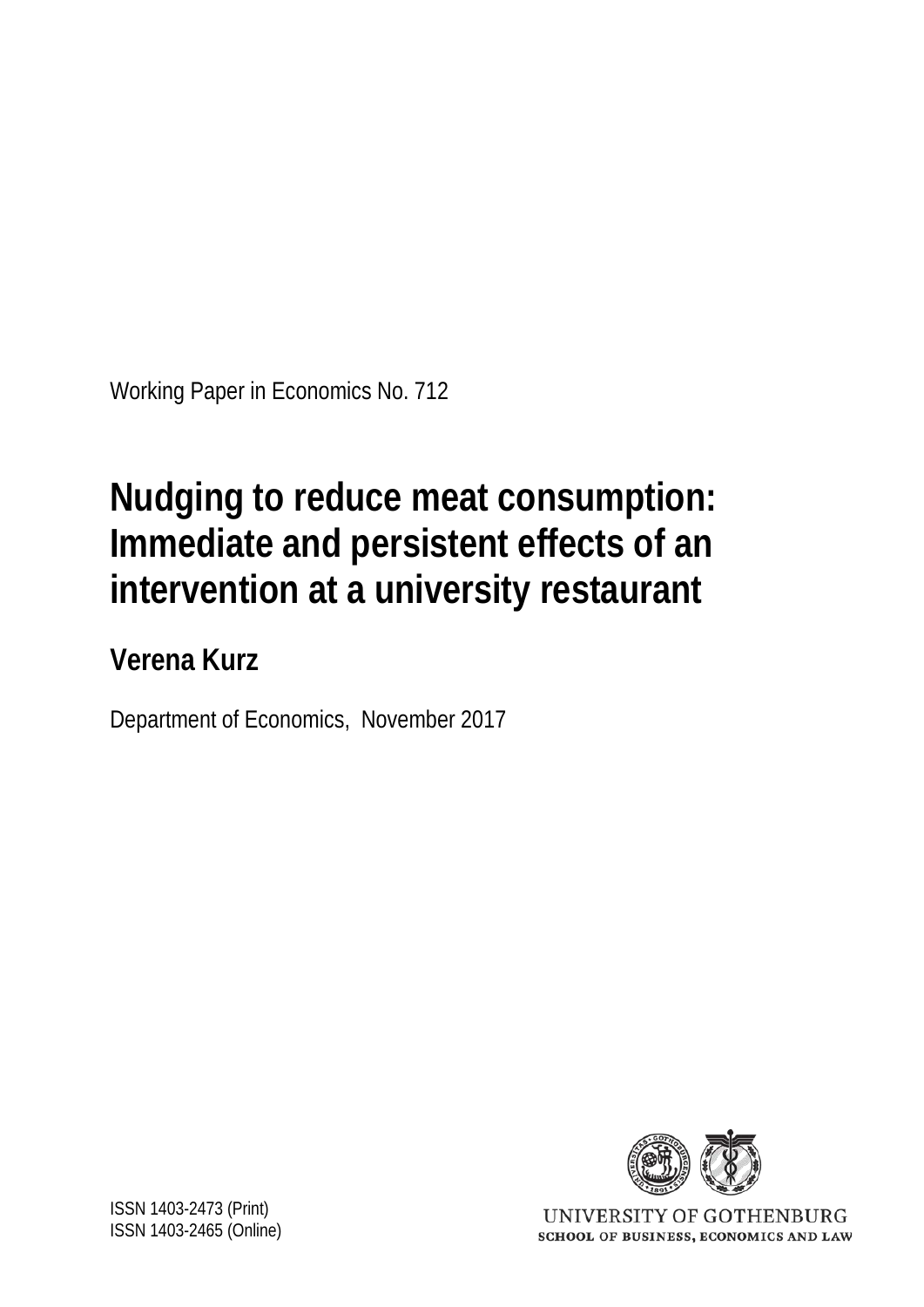## **Nudging to reduce meat consumption: Immediate and persistent effects of an intervention at a university restaurant**[\\*](#page-1-0)

Verena Kurz[‡](#page-1-1)

November 6, 2017

#### **Abstract**

Changing dietary habits to reduce the consumption of meat is considered to have great potential to mitigate food-related greenhouse gas (GHG) emissions. To test if nudging can increase the consumption of vegetarian food, I conducted a field experiment with two university restaurants. At the treated restaurant, the salience of the vegetarian option was increased by changing the menu order, and by placing the dish at a spot visible to customers. The other restaurant served as a control. Daily sales data on the three main dishes sold were collected from September 2015 until June 2016. The experiment was divided into a baseline, an intervention, and a reversal period where the setup was returned to its original state. Results show that the nudge increased the share of vegetarian lunches sold by around 6 percentage points. The change in behavior is partly persistent, as the share of vegetarian lunches sold remained 4 percentage points higher than during the baseline period after the original setup was reinstated. The changes in consumption reduced GHG emissions from food sales around 5 percent.

Keywords: nudging, field experiment, meat consumption, climate change mitigation

JEL classification: D12, C93, Q50, D03

<span id="page-1-0"></span><sup>\*</sup> I thank Eurest Restaurants at Gothenburg University, especially Krister Johansson, Harald Boye, and Mikael Börjesson, for facilitating this field experiment and providing the data. Many thanks to Randi Hjalmarsson, Fredrik Carlsson, Nadine Ketel, Gerlinde Fellner-Röhling, Simon Felgendreher, seminar participants at the University of Gothenburg, and participants at the 2016 Nordic Conference in Behavioral and Experimental Economics in Oslo and the 2016 Advances with Field Experiments Conference in Chicago for helpful comments. Any remaining errors are my own. Financial support from the Swedish Environmental Protection Agency is gratefully acknowledged.

<span id="page-1-1"></span><sup>‡</sup> Department of Economics, University of Gothenburg, Sweden, verena.kurz@economics.gu.se.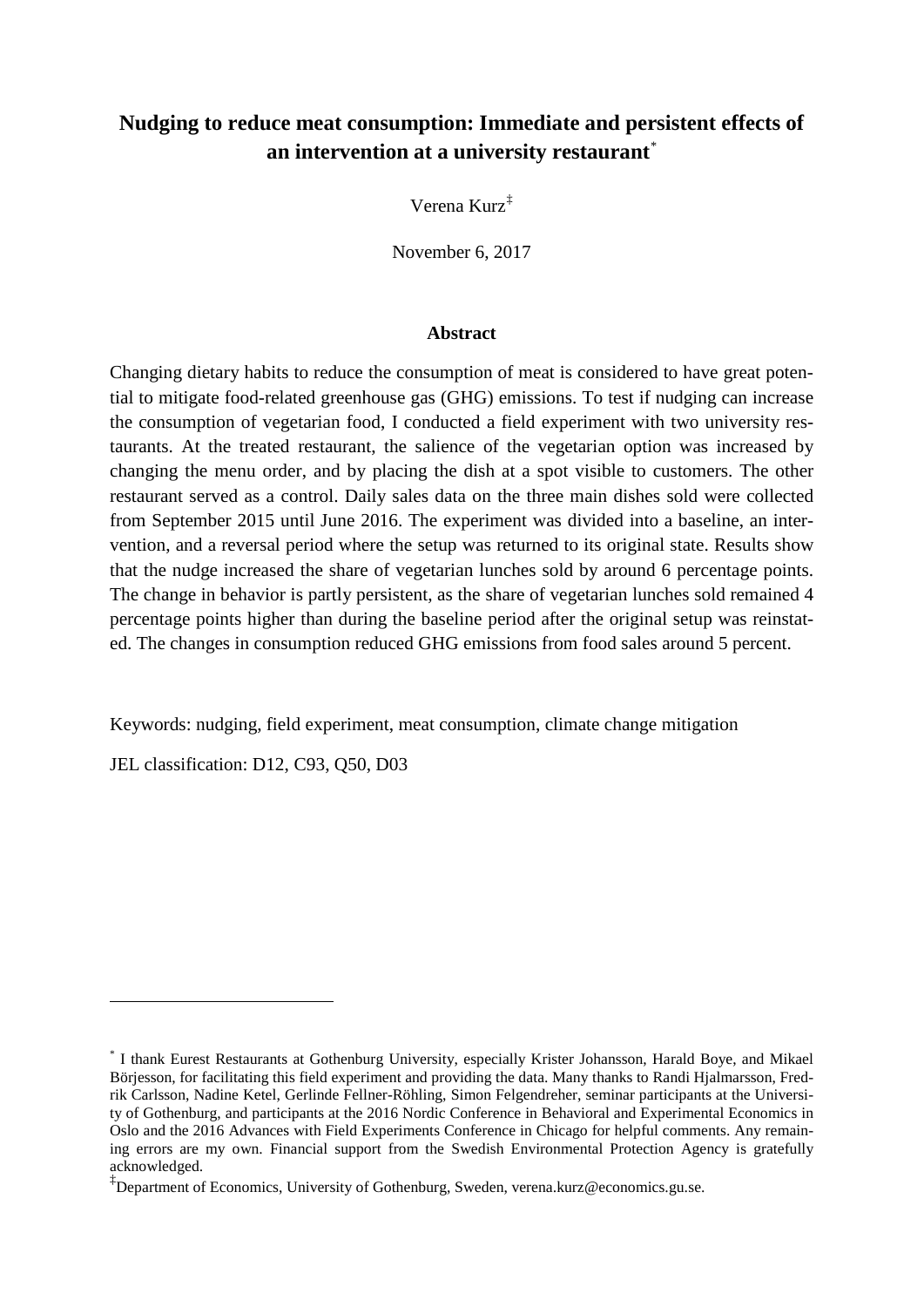#### **1. Introduction**

 $\overline{a}$ 

This paper presents results from a field experiment using a nudge with the aim of increasing the share of vegetarian lunches sold at a university restaurant. Changing diets to reduce consumption of meat and dairy is seen as an important part of mitigation efforts to reach a 2 degree climate target (Bryngelsson et al., 2016; Girod et al., 2014). The livestock sector contributes approximately 14.5 percent of global human-induced greenhouse gas (GHG) emissions yearly (Gerber et al., 2013), and meat consumption is causing about one-third of foodrelated GHG emissions emerging from consumption in Western countries such as Sweden and the United States (Jones and Kammen, 20[1](#page-2-0)1; Naturvårdsverket, 2011).<sup>1</sup> Reducing meat consumption is also seen as a way to protect biodiversity, land, and freshwater ecosystems (Machovina and Feeley, 2014; Pelletier and Tyedmers, 2010; Pimentel and Pimentel, 2003). Moreover, a reduction in meat consumption can yield significant benefits for both public health and the environment (Springmann et al., 2016; Tilman and Clark, 2014; Westhoek et al., 2014), mainly by decreasing the risk of colorectal cancer, type 2 diabetes, and cardiovascular diseases (Swedish National Food Agency, 2015).

However, as data from Sweden where this field experiment took place, shows, reducing meat consumption will be challenging: per capita consumption has constantly risen since the 1990s to a record-high 87.7 kilograms (kg) per person in 2016 (Swedish Agricultural Board, 2017). Under the absence of price instruments such as meat taxes, one suggestion gaining popularity in the literature is to use nudging as a cheap and nondistortionary strategy to change consumer behavior towards less carbon-intensive consumption patterns (Girod et al., [2](#page-2-1)014; Lehner et al., 2016; Sunstein, 2015).<sup>2</sup> A nudge is commonly understood as a soft push toward behavior that is judged to be desirable by individuals or policy makers but that has not been fully adopted. Such a soft push can be implemented through small changes in the decision environment, while prices and the choice set remain unchanged (Thaler and Sunstein, 2008). Most nudges build on a dual process model of cognition, which models human behav-

<span id="page-2-0"></span><sup>&</sup>lt;sup>1</sup> In general, food is responsible for around one-fourth of the consumption-based emissions of an average US household. For Sweden, emissions from consumption are available not on a household but on an individual basis: approximately 8 tons of  $CO_2$  equivalent (tCO<sub>2</sub>e) per capita emerge from private consumption, of which 2 tCO<sub>2</sub>e relate to food. Of those, 0.7 tCO<sub>2</sub>e can be attributed to meat consumption (Naturvårdsverket, 2011).

<span id="page-2-1"></span> $\alpha^2$  Alternative policy instruments such as food consumption taxes based on GHG emissions have been discussed by the scientific community, but implementation is not foreseeable yet (Säll and Gren, 2015; Wirsenius et al., 2011). Carbon labeling has also been discussed as a possibility to reduce meat consumption. See Shewmake et al. (2015) for a theoretical analysis and Visschers and Siegrist (2015) and Vlaeminck et al. (2014) for empirical tests.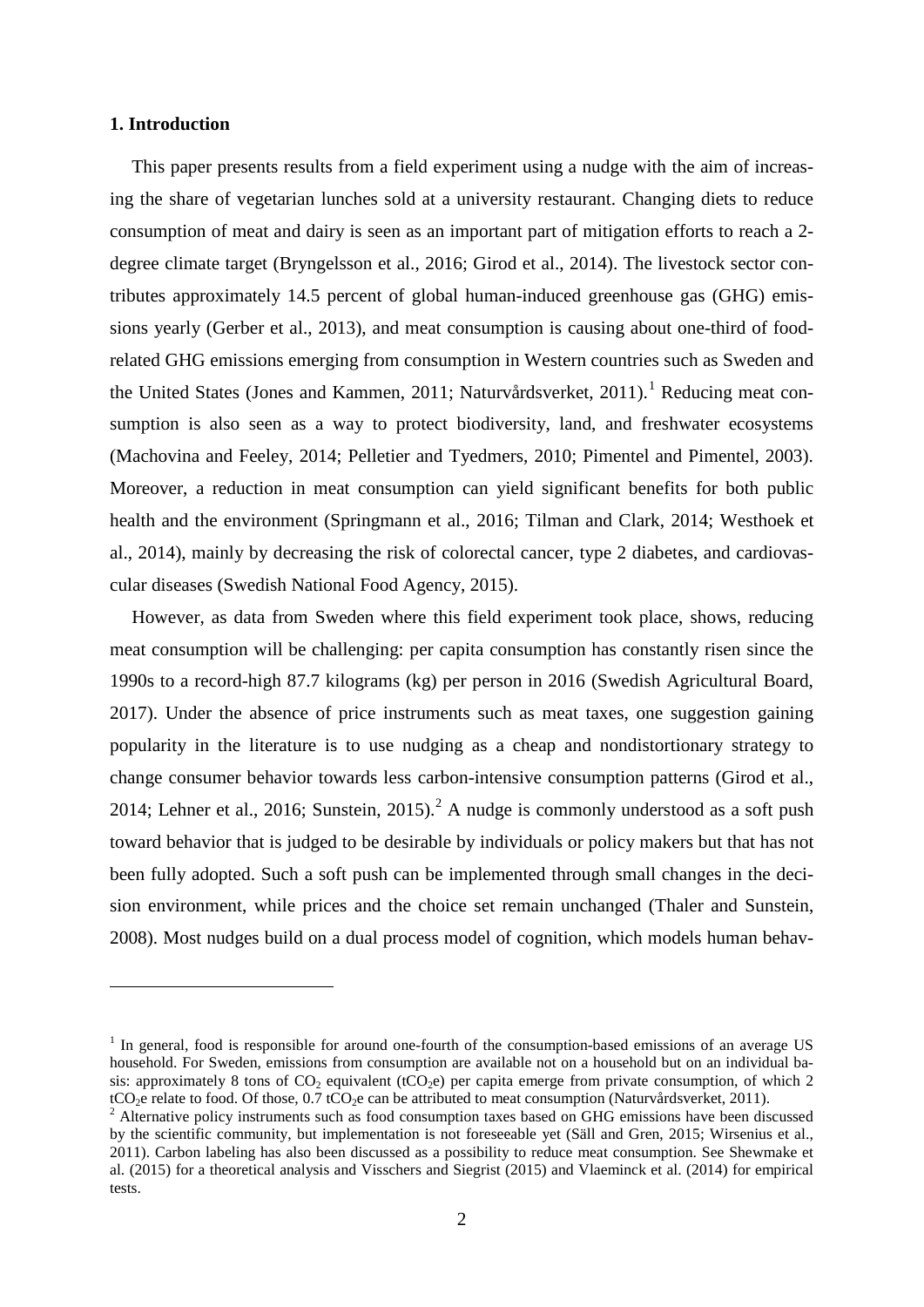ior as governed by two modes of thinking and deciding (Kahneman, 2003, 2011). Decisions dominated by the first mode, also called system one, are characterized by an intuitive, fast, and automatic style of thinking where cognitive effort is low. In the second mode, or system two, slow, reflective, and controlled processes, which require more cognitive effort, dominate. Nudging often targets decisions dominated by system one, where cognitive effort is low and the decision environment is of high importance. Food choices are seen as classical examples of decisions governed by system one where the choice environment, such as the salience of items, the structure of food assortments, or the packaging, matters (Cohen and Farley, 2007; Marteau et al., 2012; Wansink and Sobal, 2007). In this experiment, I test whether nudging can reduce meat consumption during lunch by altering two aspects of a restaurant's physical environment: the order in which the dishes are presented on the menu and the visibility of the vegetarian dish. Moreover, I analyze the effect of the nudge on consumption choices over time and test whether the nudge has any persistent effects after the intervention ends.

To date, few field experiments have actually tested the efficacy of nudging to reduce environmental impacts from consumption. Examples include the use of social norms to reduce household water and electricity consumption (Allcott, 2011; Ferraro and Price, 2013; Jaime Torres and Carlsson, 2016) and changing the default setting of office printers to duplex to reduce paper consumption (Egebark and Ekström, 2016). The evidence for nudging as a tool to facilitate healthier food choices is broader and mostly comes from experiments changing aspects of the physical environment, such as the menu order or the convenience of ordering unhealthy items (Dayan and Bar-Hillel, 2011; Just, 2009; Rozin et al., 2011; Wisdom et al., 2010). However, there is no evidence as to whether nudging also works to induce more environmentally friendly food choices. Conceptually, nudging for the environment may be very different from nudging for health: while nudging healthy choices is often motivated by the idea of inconsistent individual preferences such as present bias, which causes people to choose unhealthy options in the present that they will regret in the future (see, for example, Wisdom et al., 2010), it is not clear that such cognitive biases exist with respect to the sustainability of food choices. With regard to the high observed levels of meat consumption, it could well be that people's preferences are coherent, reducing the potential of nudging as a strategy to change choices. Another aspect that can reduce the effect nudging has on choices are strong underlying preferences for the good that the nudge is intended to reduce consumption of. For example, Wansink and Just (2016) find that children opted out from the default option of apples as a side dish and chose French fries. Wijk et al. (2016) find that increasing the accessibility of whole grain bread compared to white bread did not increase its sales.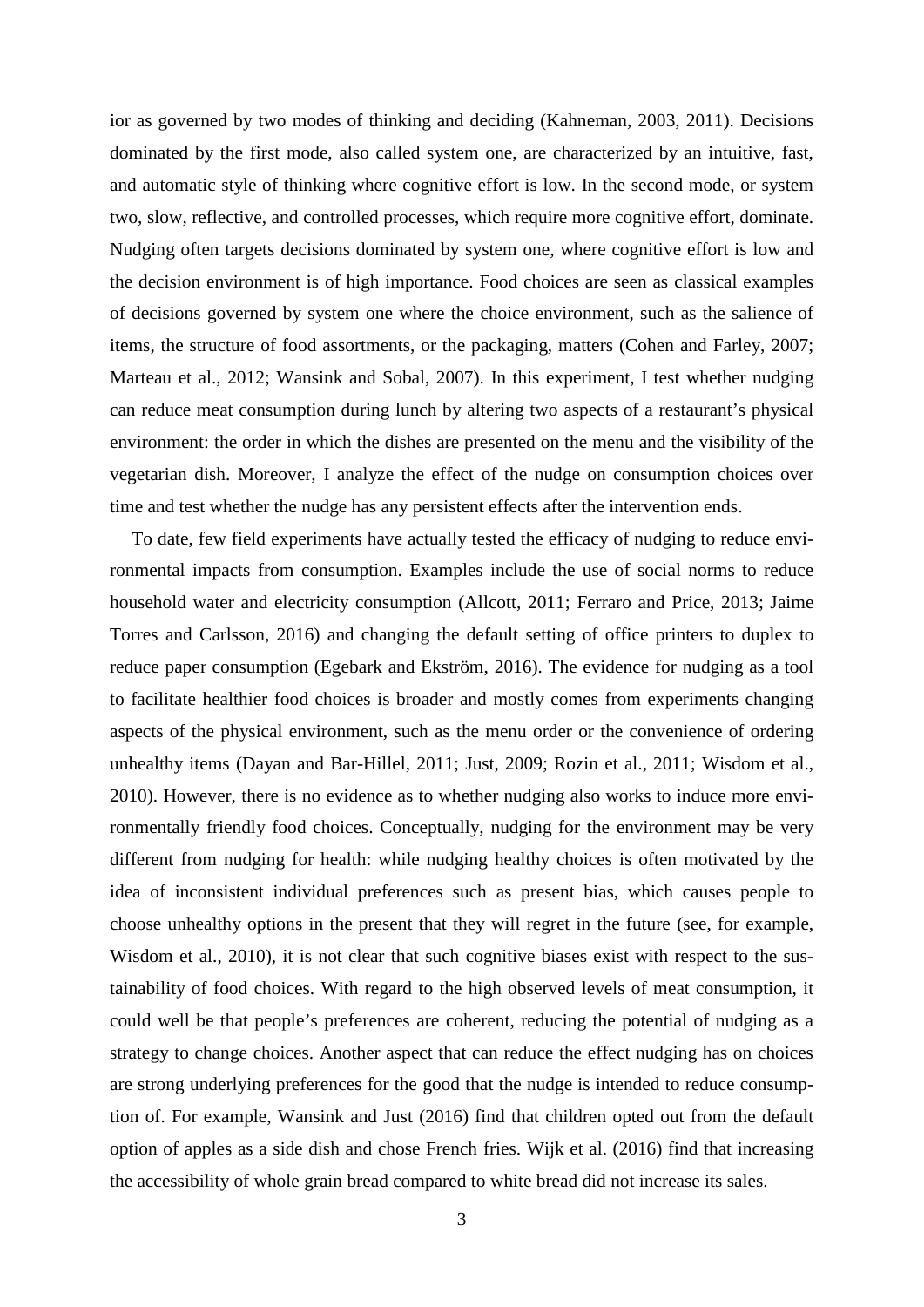There is some suggestive evidence that Swedes would like to reduce their meat consumption but fail to do so. In a representative World Wildlife Fund (WWF) survey, 37 percent of the respondents state that they will cut their meat consumption in order to reduce their climate impact during the coming year, and 33 percent state that they have already done so during the previous year (WWF, 2016). At the same time, Swedish meat consumption rose to an all-time high in 2016 (Swedish Agricultural Board, 2017). Whether preferences for meat are simply too strong for nudging to help overcome a potential intentions-behavior gap is thus an important question to examine.

The experiment took place at two university restaurants in Gothenburg, Sweden, with one serving as the treated restaurant and the other as a control. Both are run by the same provider and serve three warm dishes during lunch, one vegetarian and two containing either meat or fish. Daily sales data on the number of each of the three main dishes sold were collected from September 2015 until June 2016, covering the whole academic year. The first nine weeks served as a baseline period, followed by an intervention period of 17 weeks at the treated restaurant, where the vegetarian option was moved from the middle to the top of the printed menu, and the dish was moved from behind the counter to a spot visible to customers at the point of decision-making. Thus both the menu order and the visibility of the vegetarian dish were changed simultaneously. However, we have some evidence for the effect of changing the menu order only, as the local chef changed the menu order for five nonconsecutive weeks during spring 2016 at the control restaurant. During the final 13 weeks of the year, the original setup was reinstated at the treated restaurant.

Previous experiments have focused on the immediate impacts of nudges on food consump-tion, but it is important to study longer time periods to evaluate their overall effect.<sup>[3](#page-4-0)</sup> One concern with nudging is that it might have only short-term effects that quickly disappear once people gain experience with the good or the choice setting (Croson and Treich, 2014; Löfgren et al., 2012; Lusk, 2014). In the present experiment, this could be the case if customers were initially nudged to choose the vegetarian option but returned to their original choices once they became accustomed to the new setting, either because they did not like the vegetarian

<span id="page-4-0"></span><sup>3</sup> Previous experiments on food nudges (for example, Dayan and Bar-Hillel , 2011; Just, 2009; Rozin et al., 2011; Wisdom et al., 2010) mainly were conducted in places that customers were not expected to visit repeatedly, such as diners or hotels; in other cases (for example, Policastro et al., 2015), the intervention was done too infrequently to analyze effects over time.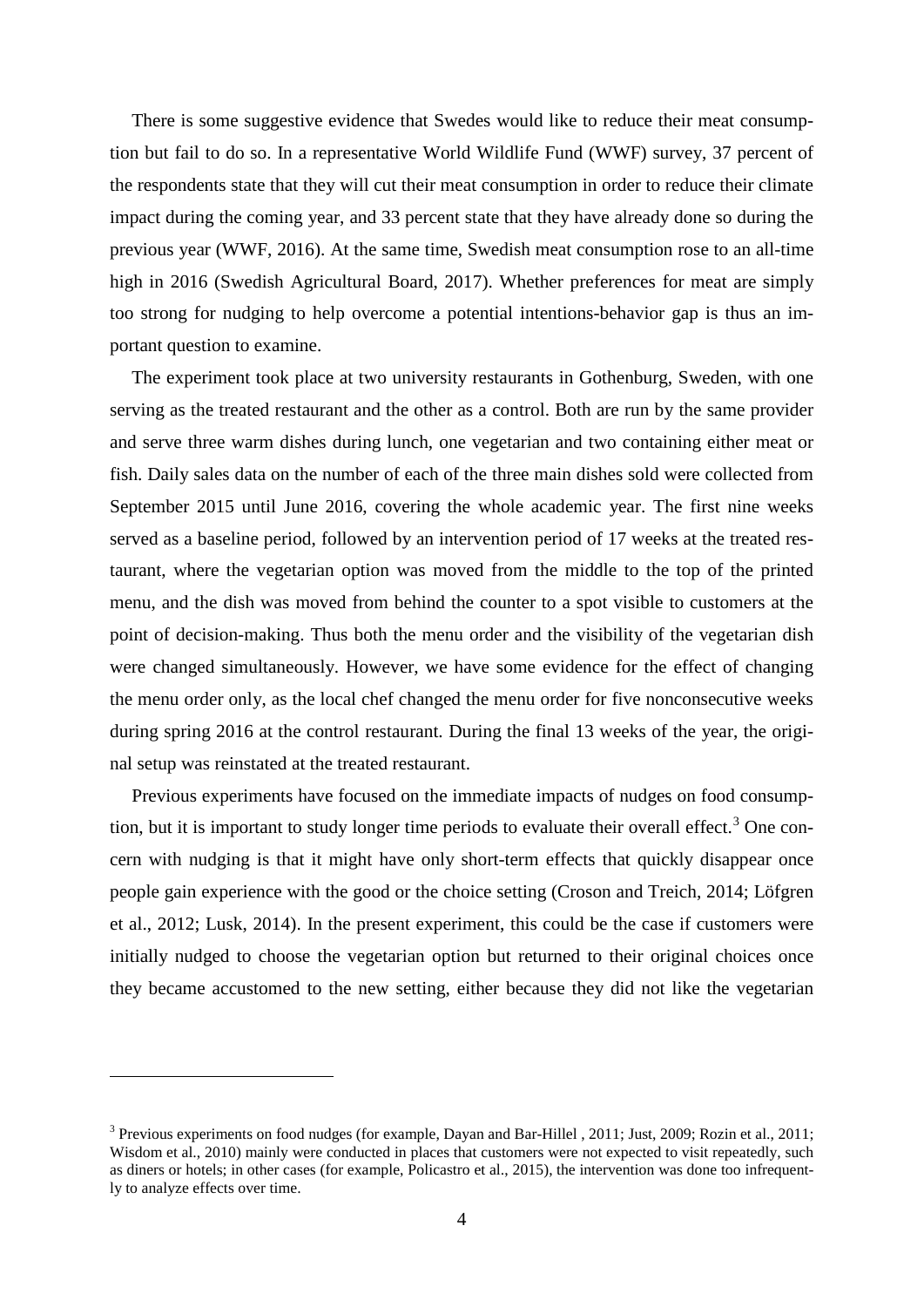option or because the nudge initially increased the number of ordering mistakes.<sup>[4](#page-5-0)</sup> The effect of the nudge could also increase over time, such as if people recommend eating vegetarian to fellow students after trying it as a result of the nudge. A priori, it is not clear whether and how the impact of the nudge changes over time. Combining an intervention period of 17 weeks and a customer pool that can be assumed to be fairly constant throughout the academic year, this is the first experiment that allows for studying the effects of a food nudge over time.

Another important question is whether the nudge affects choices only during the intervention period or has a persistent impact on behavior after it is removed. To date, no studies have looked at the habit-forming effects of nudges in the food domain.<sup>[5](#page-5-1)</sup> If present utility of consuming a good depends on past levels of consumption, such as in the habit formation models of Becker and Murphy (1988) or Naik and Moore (1996), an initial increase of vegetarian lunches sold because of the nudge can lead to subsequent further increases. Empirical studies show habit formation for a range of foods (see Daunfeldt et al., 2011, for an overview), but results from experiments using incentives to increase healthier food choices are inconclusive. Consuption of targeted items is usually somewhat higher immediately after the end of an intervention than prior to it (Just and Price, 2013; List and Samek, 2015, 2017). Loewenstein et al. (2016) even find a persistent effect one and three months after the end of an incentive scheme, while Just and Price (2013) and Belot et al. (2015) do not find any persistent effects of incentives in the medium run. Nudging could be a more promising approach to creating new habits than incentivizing choices, as it does not carry the risk of crowding out intrinsic motivation (Gneezy et al., 2011). On the other hand, habit formation could be even less pronounced when using nudging, as a subtle intervention targeting the decision environment might be less successful in causing behavior change in the first place. To examine if any effect of the nudge persisted after removing it, the original setup at the treated restaurant was reinstated for the last 13 weeks of the academic year.

Results show that when using a difference-in-differences approach to estimate the treatment effect, the combined nudge of changing visibility and menu order increased the average

<span id="page-5-0"></span><sup>&</sup>lt;sup>4</sup> This could occur if people simply point toward the dish that is most visible and assume it is the usual meat or fish dish served, or if they read off the first item on the menu. In an international environment such as the University of Gothenburg, with many foreign employees and students that do not speak Swedish, simply reading off the first item on the menu could be a reasonable strategy if this had been successful in the past. Although an English menu is also provided, the Swedish menu is the one that features most prominently in the restaurants.

<span id="page-5-1"></span> $\frac{1}{2}$  Persistent effects of behavioral interventions on water and electricity consumption have been found by studies such as Ferraro et al. (2011) and Allcott and Rogers (2014). However, as Brandon et al. (2017) discuss, these long-term effects are most likely due to an adjustment of physical capital.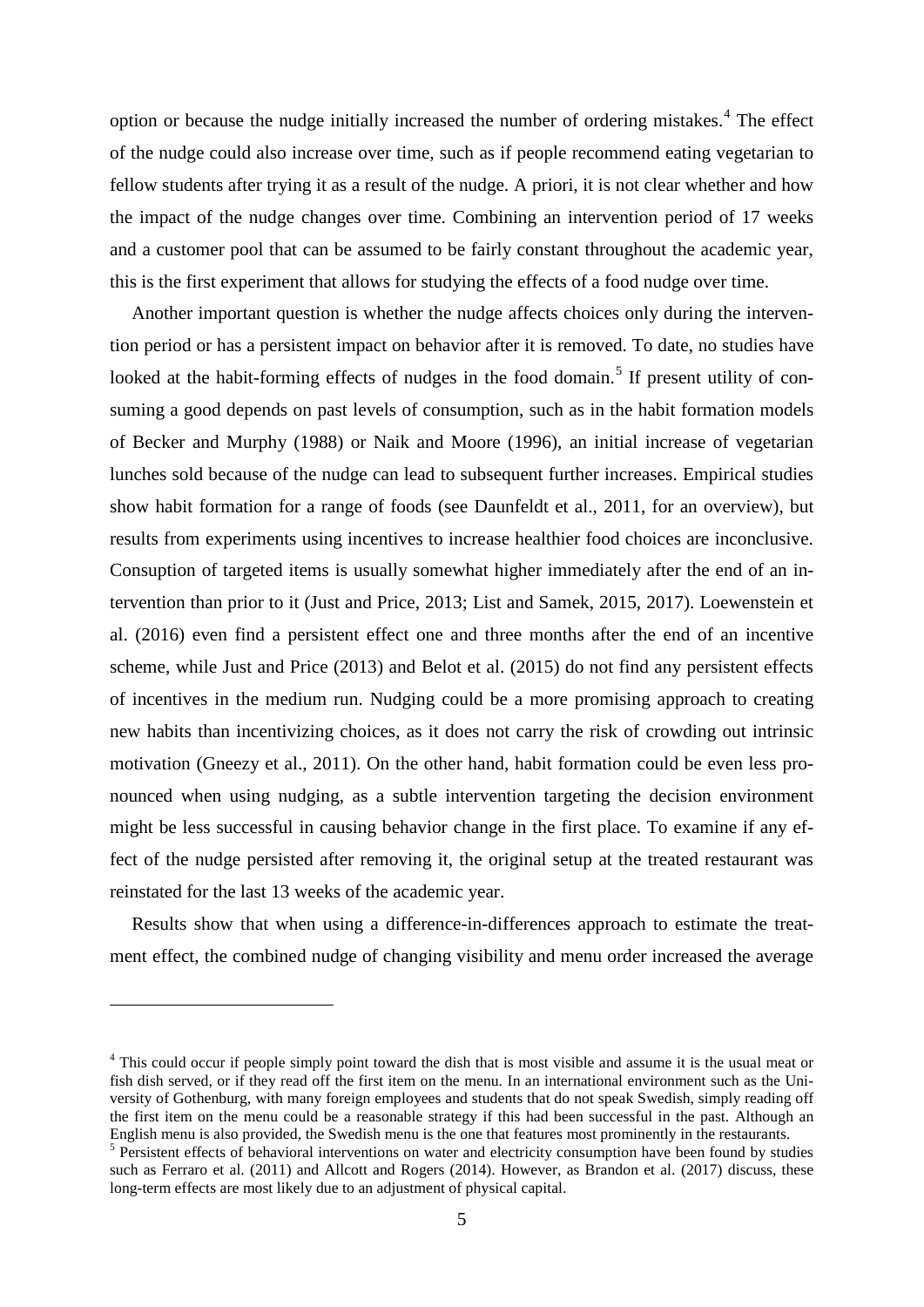sales share of vegetarian lunches by around 6 percentage points during the intervention period. Analyzing the treatment effect over time shows an increase over the course of the intervention, suggesting that the average effect is not due to initial ordering mistakes or a one-off effect of trying vegetarian food. Rather, it seems as if customers learn about the vegetarian option, and some then incorporate it permanently into their choice set. Support for this argument also comes from the postintervention period, when the original setup was reinstated and the share of vegetarian lunches sold persisted in being 4 percentage points higher than before the intervention. Back-of-the-envelope calculations of the effect of the intervention on GHG emissions show that the nudge decreased total emissions by around 5 percent.

#### **2. The experiment**

#### *2.1. Experimental design*

The experimental design targets the visibility of the vegetarian dish and the menu order, two features of the food environment that have been shown to matter for food choice. Changing the visibility can affect whether and how prominently a dish features in the consideration set (Wansink and Love, 2014). If customers might not even consider the vegetarian dish an option and routinely choose between the two meat dishes offered, making it visible can add it to the consideration set without changing what is offered. Enhanced visibility will also increase a dish's saliency—that is, how much it attracts attention and how prominently it features in decision-making (Cohen and Farley, 2007; Wansink and Sobal, 2007). Third, changing which dish is visible at the point of purchasing can also change the customers' information about a dish. If vegetarian dishes are unknown by name to a majority of consumers, making the dish visible can help them evaluate the vegetarian option before making a choice.

Changing the order in which the three lunch options are presented on the menu relies on findings from previous research showing that when people are choosing from a list, order effects can bias them toward selecting specific objects with a higher likelihood. Primacy effects increase the likelihood that they will choose items listed first. Such effects can arise if people exhibit a confirmatory bias, such as looking for reasons to choose an alternative rather than for reasons not to choose it, because of growing fatigue when reading through a list, or as a result of satisficing behavior, where options are evaluated as generally similar and reading through a whole list entails higher costs than benefits (Carney and Banaji, 2012; Mantonakis et al., 2009; Miller and Krosnick, 1998). Dayan and Bar-Hillel (2011) study the influence of menu order on choices in a coffee shop and find that placing an item at one of the extreme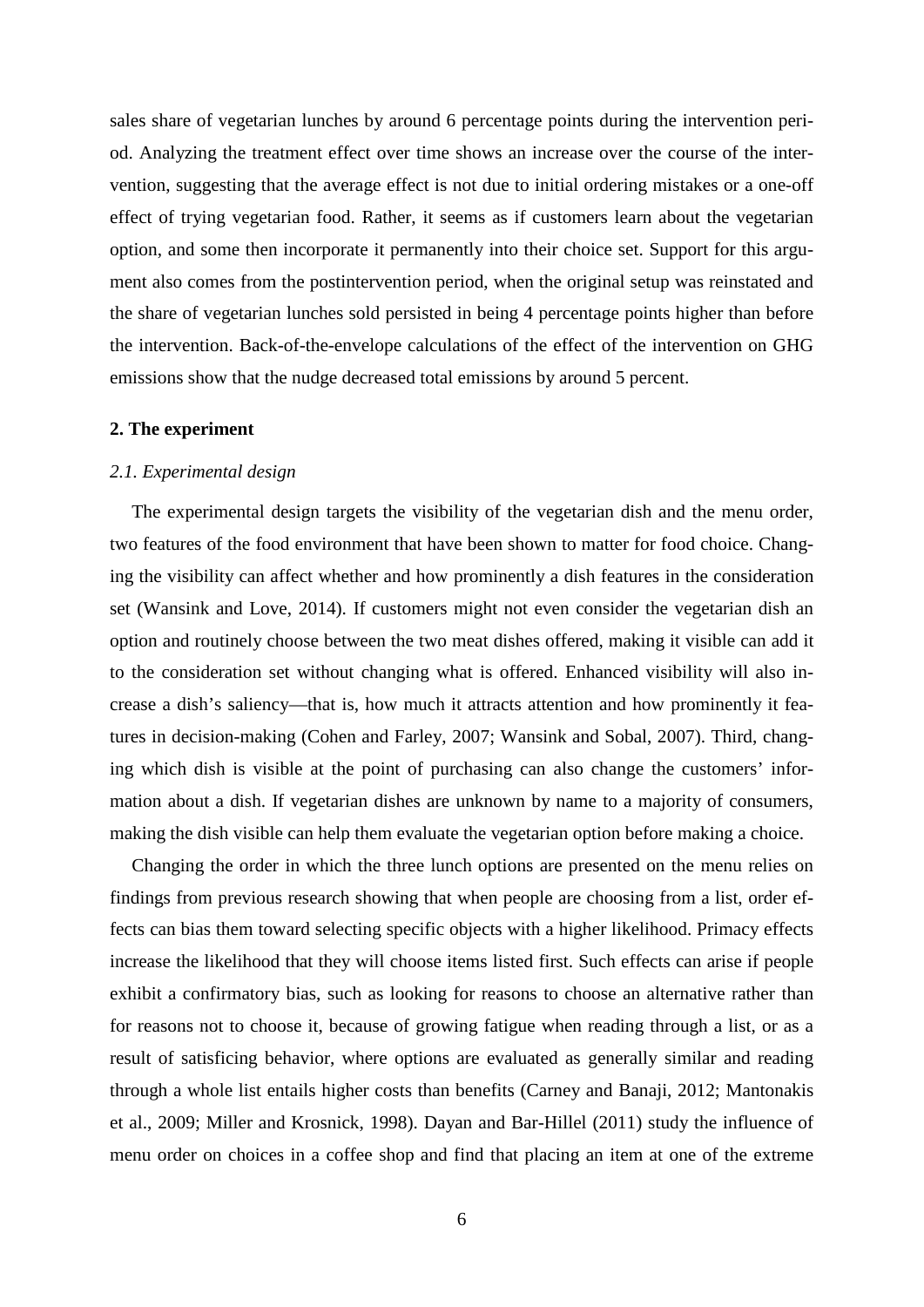positions (top or bottom) increases its sales by approximately 20 percent compared with when the same item appears in the middle. Policastro et al. (2015) study the order of an ingredients list on an ordering form and find that putting healthy items at the top of each ingredient category leads to healthier self-assembled sandwiches. [6](#page-7-0)

The experiment was conducted at two restaurants at the University of Gothenburg during the academic year 2015–16. Gothenburg is the second largest city in Sweden, with a population around 550,000, and its university is the fourth largest in the country, with about 24,000 full-time students. The departments of the university are spread across the city, and the university buildings that hosted the experiment are approximately 2.5 kilometers (km) away from each other. Both restaurants serve three warm alternatives during lunch: one vegetarian and two including either meat or fish (called "meat 1" and "meat 2" in the following).<sup>[7](#page-7-1)</sup> The restaurants are subject to the same management, but the local chefs decide on the weekly menus, and hence they differ across restaurants. Prices, however, are the same: warm dishes cost 70 SEK (approximately  $\epsilon$ 7.30 or US\$7.80) and are accompanied by bread, salad, and water. Instead of a warm dish, customers can also opt for soup, various salads, or sandwiches, which are priced differently. At both restaurants, the menu for the whole week is posted at the entrance but only the daily menu is shown at the point of ordering. Many employees and students also subscribe to the restaurant's weekly menu by email.

Restaurant 1, the treated restaurant where the nudge was implemented, is in a building that houses the economics, business administration, and law faculty. Hence, students and faculty members eating there mainly belong to those disciplines. Restaurant 2, which serves as a control where no changes were undertaken, is in a building housing mostly institutions belonging to the humanities. To capture initial differences between the restaurants in the quantity of vegetarian food consumed, the academic year was divided into three experimental periods. Period 0, the baseline or control period, lasted from September 1 until November 8 (10 weeks). The intervention period (period 1) lasted from November 9 until March 6 (17 weeks including Christmas break). From March 7 until June 3 (13 weeks), the intervention ended at the treated restaurant and the original setup was restored (period 2, or reversal period).<sup>[8](#page-7-2)</sup>

<span id="page-7-0"></span><sup>6</sup> In addition, they increased the healthy items' saliency by adding visual cues, such as stars and bold print.

<span id="page-7-1"></span><sup>7</sup> The two nonvegetarian dishes are called *dagens husman* ("traditional Swedish") and *gränslöst gott* ("limitless good"), indicating that the style of the dishes is different. However, a detailed analysis of the menus reveals that about one-third of the dishes served show up as both the "traditional Swedish" and "limitless good" dish.

<span id="page-7-2"></span> $8$  The final sample, as described in the data section, contains 10 weeks of data for the baseline period, 14 weeks of data for the intervention period, and 12 weeks of data for the reversal period.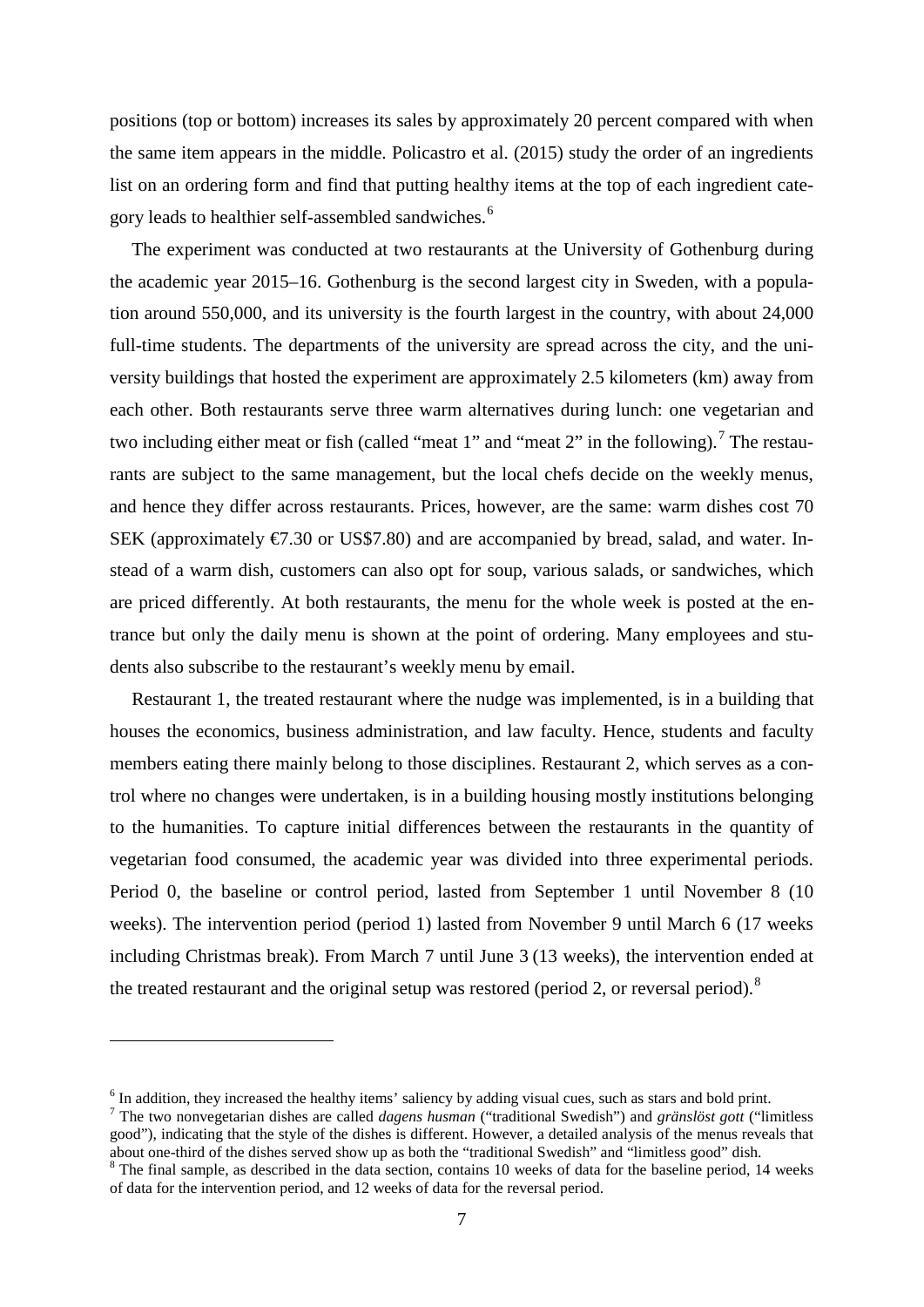The experimental design is summarized in [Table 1.](#page-8-0) During the baseline period, the restaurants differed in terms of menu layout and visibility of the dishes at the point where customers made their decision about which dish to choose for lunch. Concerning the menu order, the vegetarian option was found in the second position at the treated restaurant, framed by the two meat options. In the control restaurant, the vegetarian dish was listed first. The restaurants also differed with respect to which dish was visible at the point of ordering. At the treated restaurant, only one of the three dishes can be kept before the counter and is visible to the customers when they place their order. Before the intervention, this was the dish that was also shown at the top of the menu, hence a meat or fish dish. At the control restaurant, customers place their orders, pay, and then proceed to a counter where they pick up their lunches. However, the counter is fully transparent, and all three dishes are equally visible. If a customer wants to see how a dish looks before placing an order, he or she can easily go and take a look. From comparing the setup at each of the two restaurants during the pre-experimental period, one can conclude that the control restaurant's food environment is more favorable for choosing the vegetarian option.

|                                                                                                                                                                                                                                                                                                                                                                                                                                                            |          | <b>Treated restaurant</b> | <b>Control restaurant</b>        |  |
|------------------------------------------------------------------------------------------------------------------------------------------------------------------------------------------------------------------------------------------------------------------------------------------------------------------------------------------------------------------------------------------------------------------------------------------------------------|----------|---------------------------|----------------------------------|--|
|                                                                                                                                                                                                                                                                                                                                                                                                                                                            |          | Position 1: Meat 1        | Position 1: Vegetarian           |  |
|                                                                                                                                                                                                                                                                                                                                                                                                                                                            |          | Position 2: Vegetarian    | Position 2: Meat 1               |  |
| Period 0<br>(Baseline period)<br>Position 3: Meat 2<br>Position 3: Meat 2<br>Position 1: Vegetarian<br>Position 1: Vegetarian<br>Period 1 (Treatment<br>Position 2: Meat 1<br>Position 2: Meat 1<br>Menu order<br>period)<br>Position 3: Meat 2<br>Position 3: Meat 2<br>Position 1: Meat 1<br>Period 2<br>Position 2: Vegetarian<br>(Reversal period)<br>Position 3: Meat 2<br>Position 3: Meat 2<br>Period 0<br>Meat 1 dish<br>All three equally visible |          |                           |                                  |  |
|                                                                                                                                                                                                                                                                                                                                                                                                                                                            |          |                           |                                  |  |
|                                                                                                                                                                                                                                                                                                                                                                                                                                                            |          |                           |                                  |  |
|                                                                                                                                                                                                                                                                                                                                                                                                                                                            |          |                           |                                  |  |
|                                                                                                                                                                                                                                                                                                                                                                                                                                                            |          |                           | Position 1: Vegetarian or Meat 1 |  |
|                                                                                                                                                                                                                                                                                                                                                                                                                                                            |          |                           | Position 2: Vegetarian or Meat 1 |  |
|                                                                                                                                                                                                                                                                                                                                                                                                                                                            |          |                           |                                  |  |
|                                                                                                                                                                                                                                                                                                                                                                                                                                                            |          |                           |                                  |  |
| <b>Visibility</b>                                                                                                                                                                                                                                                                                                                                                                                                                                          | Period 1 | Vegetarian dish           | All three equally visible        |  |
|                                                                                                                                                                                                                                                                                                                                                                                                                                                            | Period 2 | Meat 1 dish               | All three equally visible        |  |

<span id="page-8-0"></span>*Table 1. Summary of the food environment across restaurants and treatment periods*

During the treatment period, the vegetarian dish was moved on both the weekly and the daily menus from position two to the top at the treated restaurant (see appendix [Figure A.1](#page-40-0) for examples of the menus during period 0 and period 1 at the treated restaurant). Moreover, it was made visible by placing it before the counter at the point of ordering, and consequently both meat dishes were placed behind the counter.

At the control restaurant, no changes in menu order or visibility were made during the control or treatment period. However, on February 1, 2016 (14 weeks into period 1), the chefs changed at both restaurants. The chef of the control restaurant moved to the treated restaurant, and a new chef from outside the organization was employed at the control restaurant. Implica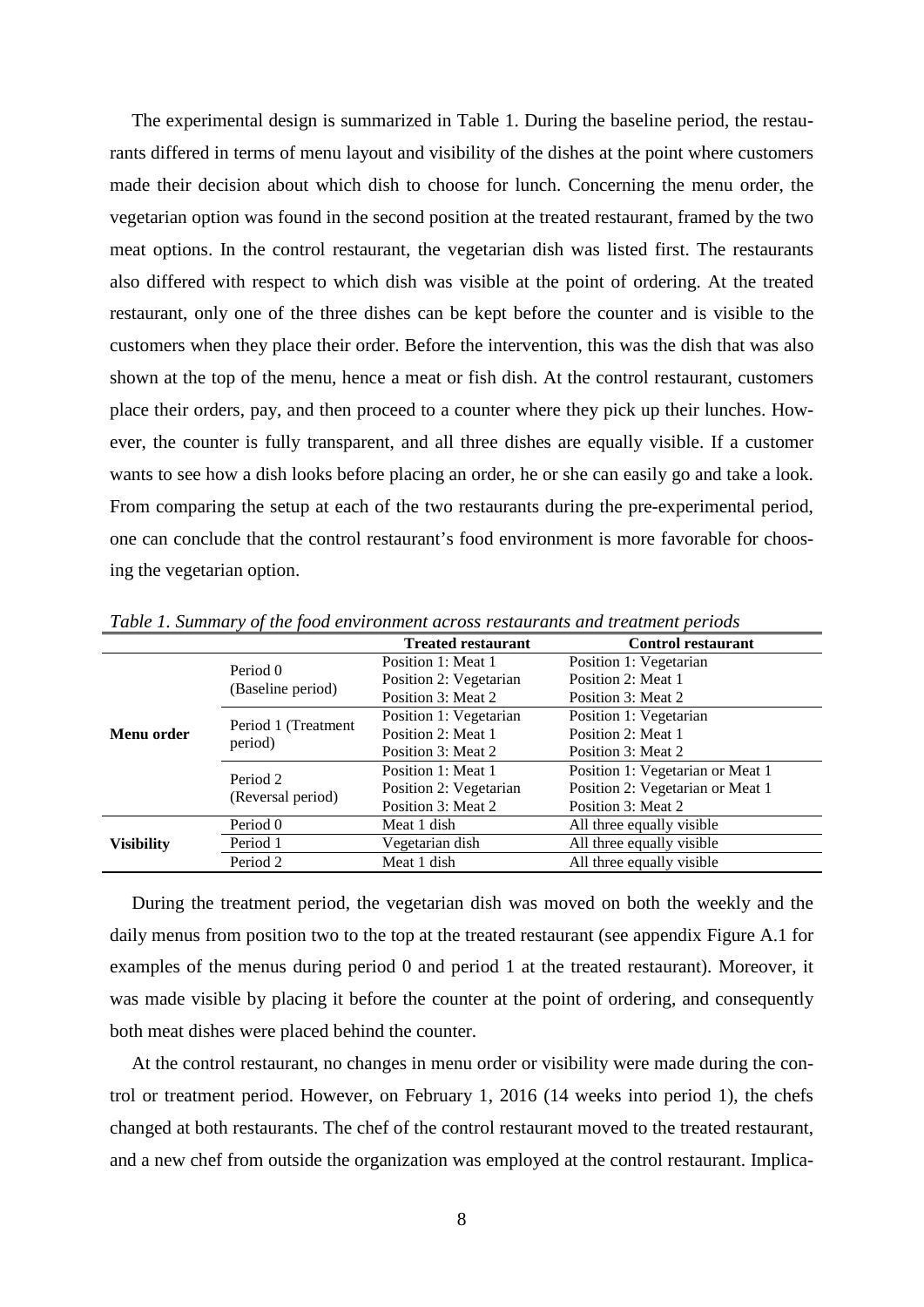tions of this change in staff for identification of the treatment effect are discussed in the methodology section.

For the remaining 13 weeks of the semester, the setup at the treated restaurant was returned to its original state: the vegetarian dish was again placed in the middle of the menu, and a meat dish was put before the counter. At the control restaurant, the new chef independently introduced some changes in operations. Amongst others, he switched the menu order during five nonconsecutive weeks of period 2, moving the vegetarian dish from the top to the middle position. This small additional natural experiment will be used to analyze the effect of an isolated change in menu order without simultaneously changing the visibility of dishes.

#### *2.2. Data*

 $\overline{a}$ 

Sales data on the daily number of lunches sold by category (vegetarian, meat 1, and meat 2) and by restaurant were collected from September 1, 2015, to June 3, 2016, covering the whole Swedish academic year 2015–16. Data were collected via the electronic cash registers at the restaurants and delivered via Excel files for analysis.<sup>[9](#page-9-0)</sup> The full dataset includes 181 days for the treated restaurant and 184 days for the control restaurant.<sup>[10](#page-9-1)</sup> The analysis sample is restricted to days when all three options were offered for lunch, reducing the number of observations by three for the control restaurant.<sup>[11](#page-9-2)</sup> Moreover, either sales or menu data are missing for one day from the control and ten days from the treated restaurant. For five days in spring 2016, a different pricing scheme was applied at both restaurants, with one of the three dishes sold at a higher price. Data from these five days are excluded from the sample, as on four of those days the more expensive dish was a meat dish. The final sample used for the empirical analysis includes 175 days for the control restaurant and 166 days for the treated restaurant.

Descriptive statistics on the number of dishes sold overall and by dish type are shown in [Table 2.](#page-10-0) The treated restaurant is slightly bigger than the control restaurant, selling on average 152 warm lunches a day throughout the year, while the control sells on average about 140 dishes. Total sales decrease at both restaurants throughout the year. The decrease is larger at the treated than at the control restaurant, which could be an unintended side effect of the

<span id="page-9-0"></span><sup>&</sup>lt;sup>9</sup> The cash registers have three different buttons that were labeled with the Swedish category names of the dishes, *dagens husman* (meat 1), *gränslöst gott* (meat 2), and *grönt och gott* (vegetarian), minimizing the risk of mis-<br>takes in recording the type of dish correctly. An example picture of the registers is available on request

<span id="page-9-1"></span><sup>&</sup>lt;sup>10</sup> The number of days differs because two job fairs took place at the treated restaurant building, during which the restaurant was closed.

<span id="page-9-2"></span> $11$  During those days, which preceded public holidays, the control restaurant served only two warm dishes.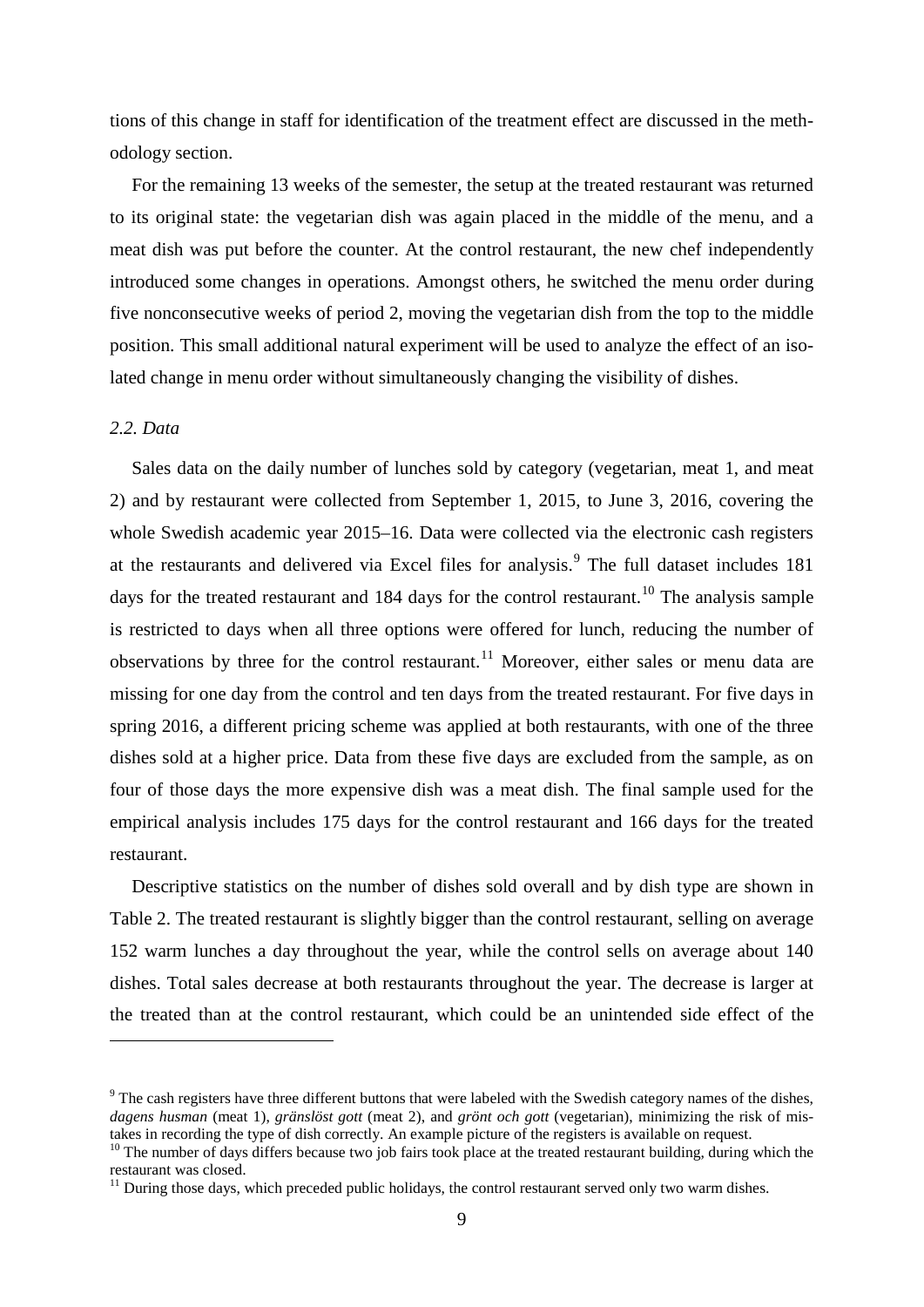nudge. To evaluate the impact of the nudge on total sales, it would be necessary to compare changes during the experiment with changes from the previous year, which is not possible because of a price increase for the warm lunch in 2014–15. According to restaurant manage-ment, the observed decrease in total sales was no larger than in previous years.<sup>[12](#page-10-1)</sup> The share of vegetarian food consumed is consistently higher at the control restaurant, which might reflect differences in the customer population, as the restaurants are located at different faculties of the university. It might also reflect the more vegetarian-friendly decision environment described above.

|                                                                                                  | All year    |              | Period 0    |                           | Period 1    |         | Period 2     |         |
|--------------------------------------------------------------------------------------------------|-------------|--------------|-------------|---------------------------|-------------|---------|--------------|---------|
|                                                                                                  |             |              | (September– |                           | (November-  |         | (March-June) |         |
|                                                                                                  |             |              | November)   |                           | March)      |         |              |         |
|                                                                                                  | Average no. |              | Average no. |                           | Average no. |         | Average no.  |         |
|                                                                                                  | sold / day  | Share        | sold / day  | Share                     | sold / day  | Share   | sold $/$ day | Share   |
|                                                                                                  |             |              |             | <b>Treated Restaurant</b> |             |         |              |         |
| All dishes                                                                                       | 152         |              | 176         |                           | 157         |         | 125          |         |
|                                                                                                  | (46.16)     |              | (62.24)     |                           | (26.8)      |         | (31.09)      |         |
| Vegetarian                                                                                       | 26          | 0.175        | 24          | 0.139                     | 31          | 0.201   | 22           | 0.176   |
|                                                                                                  | (12.47)     | (0.068)      | (14.93)     | (0.065)                   | (11.38)     | (0.066) | (9.17)       | (0.059) |
| Meat 1                                                                                           | 70          | 0.454        | 95          | 0.529                     | 66          | 0.421   | 53           | 0.43    |
|                                                                                                  | (35.77)     | (0.123)      | (48.98)     | (0.121)                   | (24.1)      | (0.114) | (18.44)      | (0.111) |
| Meat 2                                                                                           | 55          | 0.371        | 57          | 0.332                     | 59          | 0.378   | 50           | 0.394   |
|                                                                                                  | (26.19)     | (0.116)      | (24.42)     | (0.12)                    | (20.94)     | (0.11)  | (20.78)      | (0.114) |
| <b>Observations</b>                                                                              | 166         |              | 47          |                           | 63          |         | 56           |         |
|                                                                                                  |             |              |             | Control Restaurant        |             |         |              |         |
| All dishes                                                                                       | 141         |              | 151         |                           | 142         |         | 129          |         |
|                                                                                                  | (21.36)     |              | (15.08)     |                           | (21.02)     |         | (21.02)      |         |
| Vegetarian                                                                                       | 36          | 0.258        | 40          | 0.265                     | 38          | 0.267   | 31           | 0.24    |
|                                                                                                  | (11.04)     | (0.066)      | (10.31)     | (0.0543)                  | (10.75)     | (0.062) | (9.99)       | (0.078) |
| Meat 1                                                                                           | 56          | 0.401        | 61          | 0.405                     | 53          | 0.375   | 55           | 0.43    |
|                                                                                                  | (16.07)     | (0.105)      | (14.77)     | (0.0977)                  | (14.02)     | (0.092) | (18.58)      | (0.12)  |
| Meat 2                                                                                           | 48          | 0.341        | 50          | 0.329                     | 51          | 0.358   | 43           | 0.329   |
|                                                                                                  | (17.19)     | (0.104)      | (17.46)     | (0.112)                   | (15.53)     | (0.085) | (18.16)      | (0.116) |
| Observations<br>$\mathbf{M}$ and $\mathbf{M}$ and $\mathbf{M}$ and $\mathbf{M}$ and $\mathbf{M}$ | 175         | $\mathbf{1}$ | 49          |                           | 72          |         | 54           |         |

<span id="page-10-0"></span>*Table 2. Number and share of different dish types sold across the three experimental periods*

*Note*: Standard deviation in parentheses.

 $\overline{a}$ 

In addition to the sales data, the restaurants' menus were collected to categorize each dish by its main component. This was done to analyze whether the menu composition at the restau-

<span id="page-10-1"></span> $12$  The decline in sales was attributed to students dropping out over the year and the fact that as students' budgets tighten throughout the year, they increasingly substitute food brought from home for restaurant food. The relatively larger decline in sales at the treated restaurant in period 2 can be due few new courses starting in business, economics, and law begin during that period, whereas during both period 0 and period 1, many new courses start, bringing in new students that partly compensate for the dropout. At the campus where the control restaurant is located, many new courses also start during period 2.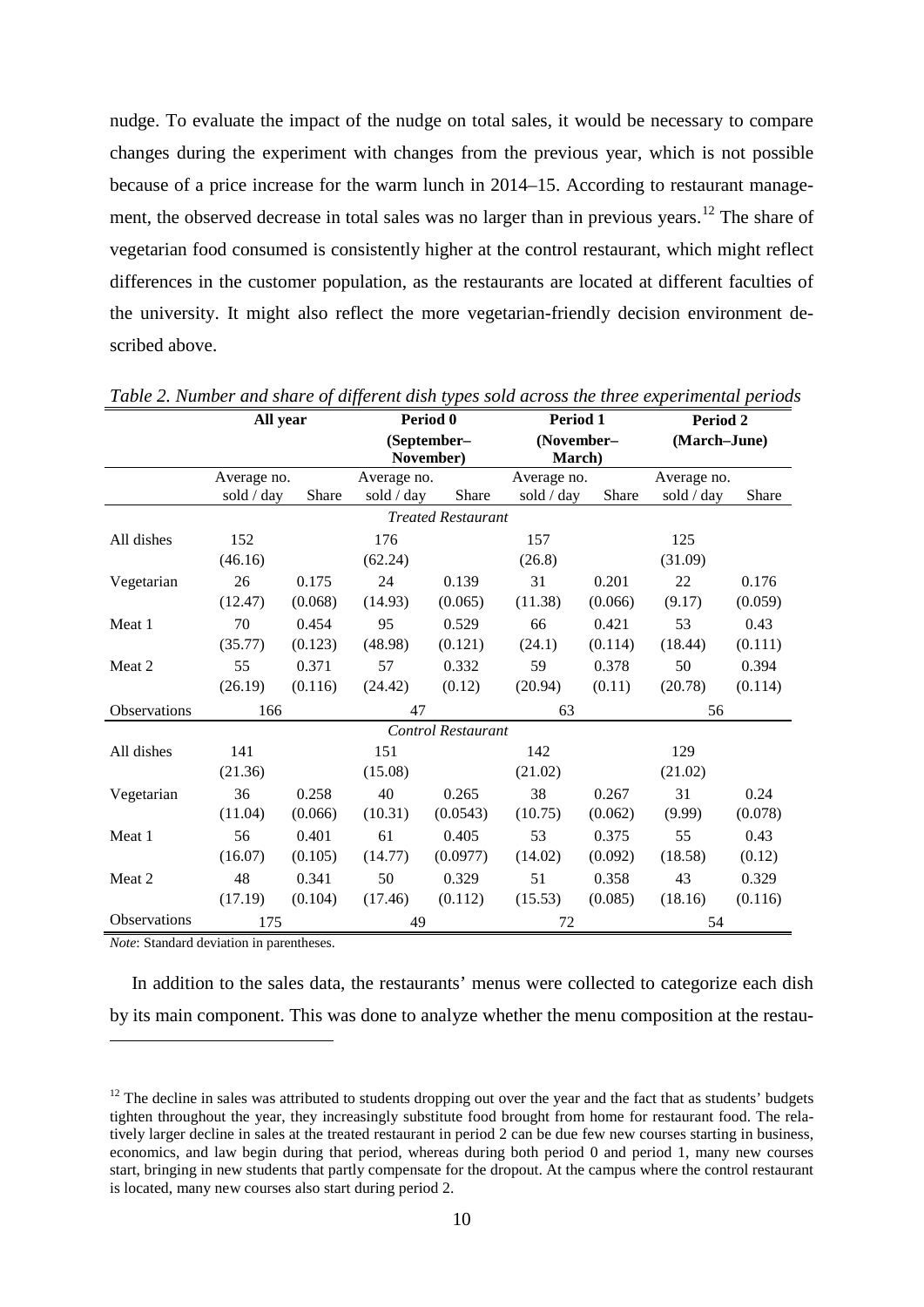rants changed over time and to control for different dish types in the empirical analysis. Meat dishes were categorized by type of meat: beef, chicken, pork, other meat (minced meat, sausages, game, lamb), and fish. An additional category was introduced for a soup that was served as the meat 1 dish on 35 days (30 at the treated and 5 at the control restaurant), as it could be customized to be vegetarian by omitting the bacon, without this being noticed by the cashier who recorded the alternatives (meat 1, meat 2, or vegetarian).<sup>[13](#page-11-0)</sup> This soup is a traditional dish served on Thursdays throughout Sweden. The vegetarian dishes were categorized partly according to components included and partly by type of dish, resulting in the categories stew (such as a vegetarian curry), pasta, vegetables (for example, a vegetable gratin), patty (for example, a vegetarian burger), other vegetarian (for example, pies or omelets), vegetarian soup,<sup>[14](#page-11-1)</sup> and world (such as vegetarian enchiladas, Asian noodles, and falafel). For some types of dishes, how often they occurred on the menu varied considerably. For example, vegetarian dishes belonging to the patty category were offered on 11 percent and 13 percent of all days during periods 0 and 1, respectively, but on 27 percent of all days during period 2. Appendix [Table A.1](#page-41-0) shows how the restaurants' menu compositions changed across experimental periods for both the vegetarian and the meat dishes.

[Figure 1](#page-12-0) shows that vegetarian dishes vary in popularity depending on the dish type. For example, during the pre-experimental period, sales shares ranged from 12 percent for vegetable dishes to 21 percent for world dishes at the treated restaurant. The popularity pattern of dishes looks similar across restaurants, with patties and world dishes being most popular.

<span id="page-11-0"></span><sup>&</sup>lt;sup>13</sup> As the soup could be customized to being vegetarian, the menu effectively contained two vegetarian and two meat dishes on the days it was served. This potentially creates measurement error in the share of vegetarian dishes sold. To minimize the impact of potential measurement error in the regressions, the soup was classified as its own category of meat dishes and entered as a control variable in the main regression specifications. Empirical results are robust to excluding the days where soup was served and are available on request.

<span id="page-11-1"></span> $14$  The vegetarian soup could also be customized to nonvegetarian by adding bacon, without this being noticed by the cashier. However, as it was served as the vegetarian dish, the menu effectively contained three meat dishes and one vegetarian dish on the days it was offered (12 days at the treated restaurant, 5 days at the control restaurant). Again, the share of vegetarian dishes sold as the variable of interest is most likely subject to measurement error on those days. Controlling for the type of dish should ameliorate the measurement error.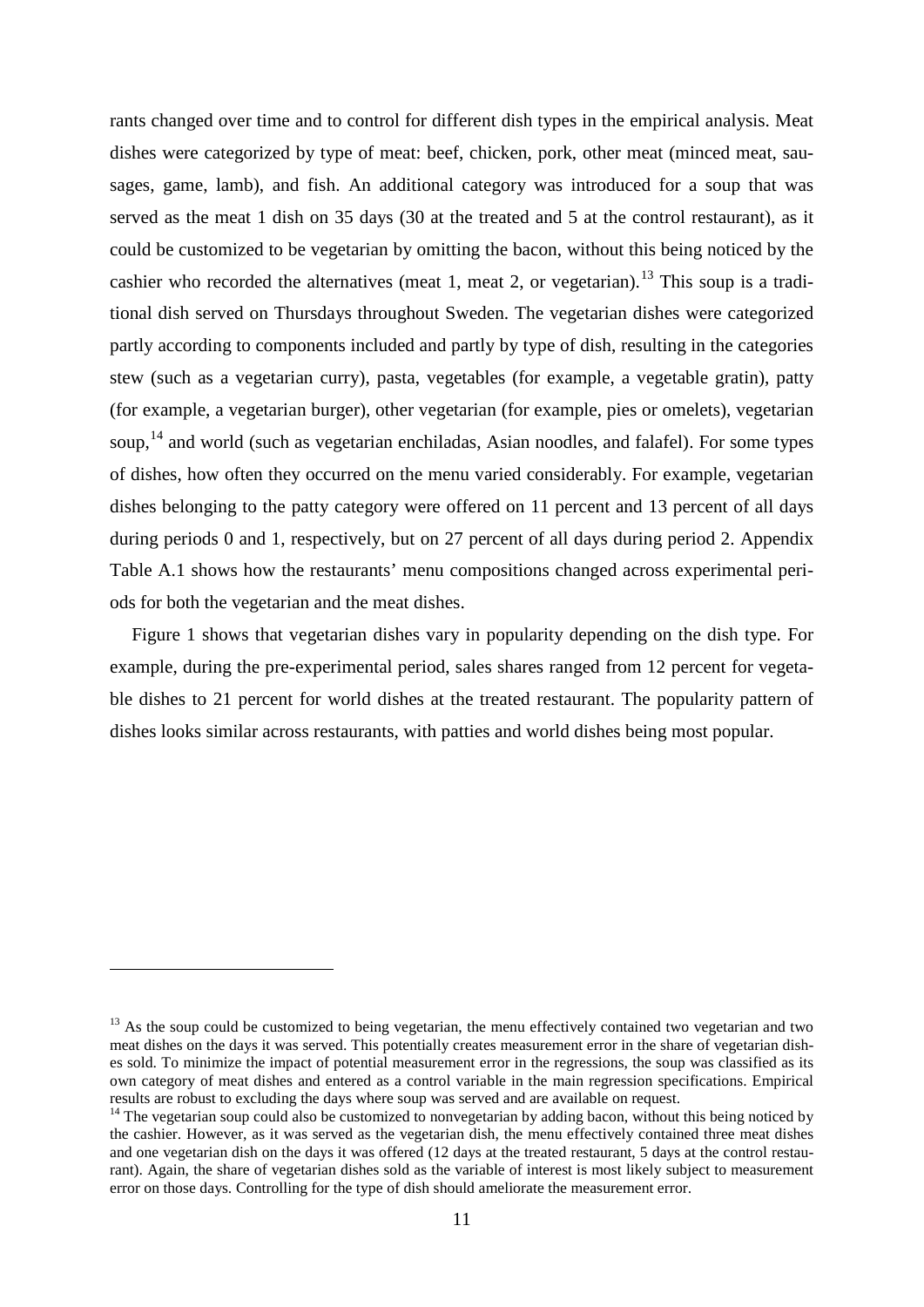<span id="page-12-0"></span>



*Note*: Error bars represent 0.95 confidence intervals around the mean for each type. Error bar for soup in period 2 is omitted, as there was only one observation this period.

#### *2.3. Empirical strategy*

#### *2.3.1. Before-after analysis*

Building on the experimental design, two identification strategies are used to estimate the effect of the nudge and its subsequent removal on the share of vegetarian dishes sold. The first approach is to compare the sales share at the treated restaurant across periods, controlling for additional factors: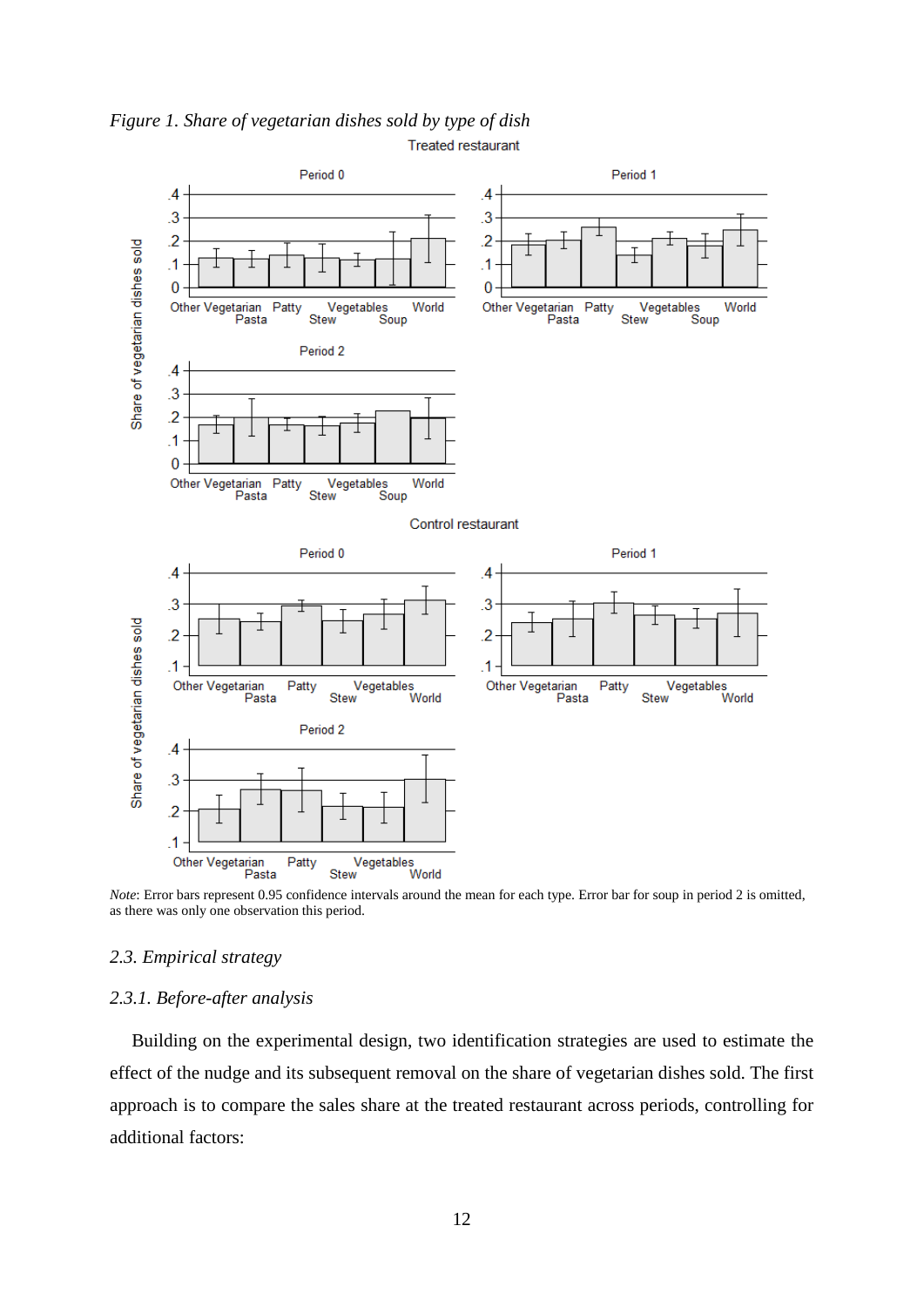# $V_t = \alpha_1 + \gamma_1 Period1 + \gamma_2 Period2 + Vegtype_t \times \theta + (Meattype1_t \times Meattype2_t) \times \mu +$  $\lambda_{day} + \varepsilon_t$  (1)

 $V_t$  is the share of vegetarian lunches sold at restaurant 1 on day t. Period1 and Period2 are dummy variables indicating whether an observation belongs to the treatment or the reversal period, respectively;  $\gamma_1$  captures the effects of the combined nudge in period 1; and  $\gamma_2$  captures any remaining effects of the nudge after its removal in period 2.

 $V$ egtype<sub>t</sub> is a vector of dummy variables characterizing the type of vegetarian dish served that day and is introduced to capture differences in popularity between dish types. *Meattype* $1_t$  × *Meattype* $2_t$  is a vector of all observed combinations of meat dishes of-fered.<sup>[15](#page-13-0)</sup> It is introduced to control for the influence of the outside options on  $V_t$ .  $\lambda_{day}$  introduces day-of-the-week fixed effects. To estimate how the nudge affects the sales of the meat 1 and meat 2 dishes, equation (1) can also be specified with the share of meat 1 or meat 2 dishes sold as the dependent variable. While the intervention directly affected the visibility and menu position of the meat 1 dish such that one would expect the sales share to decrease, sales of the meat 2 dish could be also affected. Although the menu position and visibility of this dish were kept constant throughout the experiment, the nudge might change its salience relative to the meat 1 and vegetarian dishes.

The impact of the nudge over time can be analyzed by estimating equation (1) with a linear time trend and by dividing the period dummies further into subperiods and comparing their coefficients. This can also help elucidate whether the change of chefs at the treated restaurant had an additional impact on the share of vegetarian dishes sold.

An alternative to looking separately at the share of each dish type sold as the dependent variable in a linear regression framework is to model the sales of all three dish types, vegetarian, meat 1, and meat 2, in a multinomial regression. This can serve as a robustness check for the ordinary least squares (OLS) results, taking into account that the share of vegetarian dishes sold results from customers facing three unordered options they can choose from, and has the advantage of simultaneously estimating the effect of the nudge on all three alternatives. I estimate the following conditional logit model with alternative-specific constants, modelling the probability  $p_{ti}$  that alternative *j* is chosen at day *t*:

<span id="page-13-0"></span><sup>&</sup>lt;sup>15</sup> Alternatively, one could introduce each dish type separately in the regression. However, as the consumer is always faced with a combination of dishes, and the order in which they are presented on the menu might matter for decision-making, I control for each combination of meat types occurring in the data.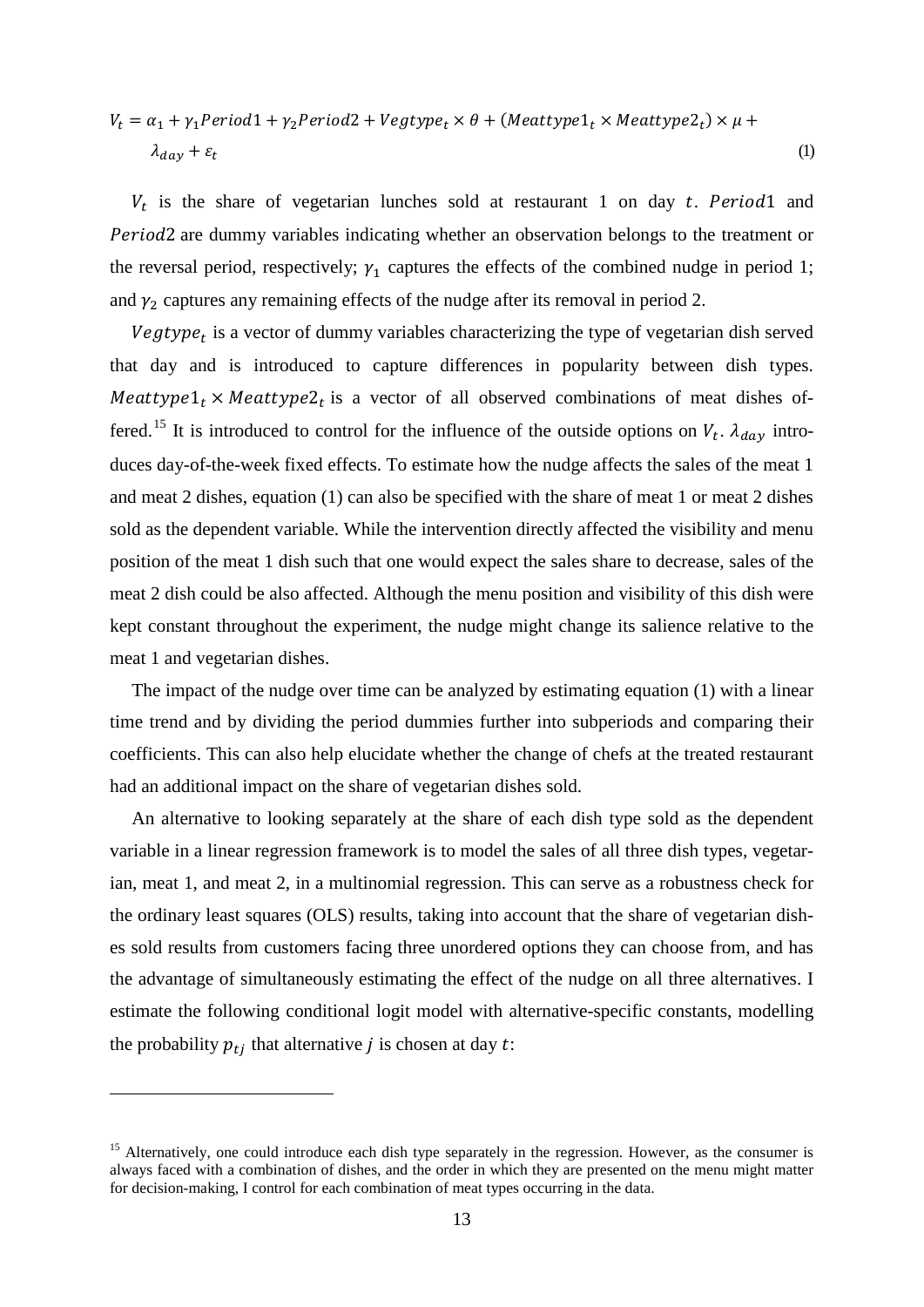$$
p_{tj} = Prob[Y_t = j] = \frac{exp(\alpha_j + Disttype_{tj} \times \rho + \gamma_{1j} Period1 + \gamma_{2j} Period2 + \lambda_{j,Day})}{\sum_{k=1}^{3} exp(\alpha_k + Disttype_{tk} \times \rho + \gamma_{1k} Period1 + \gamma_{2k} Period2 + \lambda_{k,Day})}
$$
(2)

where  $j, k = 1, 2, 3$  denote the three alternatives (meat 1, meat 2, and vegetarian). Identification in the conditional logit model crucially depends on the assumption of independence of irrelevant alternatives (IIA), which excludes the presence of close substitute alternatives. As the meat 1 and meat 2 dishes are very similar, it is likely that consumers eating meat substitute between those two dishes to a greater extent than with the vegetarian dish. To relax the IIA assumption, I also estimate a partially degenerate nested logit model that partitions the choice set into one branch containing the meat alternatives and one branch containing the vegetarian alternative (see, for example, Hunt, 2000).

Estimating effects of the nudge on the share of vegetarian dishes sold by before-after analysis will give unbiased results only if factors external to the experiment that might drive changes in sales across the period can be excluded. Such external factors could, for example, be food trends, media reporting on food-related issues, or seasonal variation in consumption patterns. Given the long observation period, identification is especially sensitive to this (untestable) assumption. However, it can be relaxed by using data from restaurant 2 as a control, which should capture any exogenous changes that could affect the consumption of vegetarian food during the experiment, in a difference-in-differences analysis.

#### *2.3.2 Difference-in-differences analysis*

The following difference-in-differences (DiD) model is estimated to identify the effect of the nudge on the share of vegetarian dishes sold by comparing changes across periods 0 and 1 at the treated restaurant with changes at the control restaurant:

$$
V_{it} = \alpha_0 + \beta_0 Restaurant + \gamma_0 Period1 + \delta_0 (Restaurant \times Period1) + Vegtype_{it} \times \rho +
$$
  
(Meattype1<sub>it</sub> × Meattype2<sub>it</sub>) × τ +  $\lambda_{Day} + \lambda_{Holidays} + \lambda_{Month} + \varepsilon_{it}$  (3)

where  $V_{it}$  is the share of vegetarian lunch dishes sold at restaurant i on day t. Initial differences in the share of vegetarian lunches sold are captured by the dummy variable Restaurant, which is 0 for the control restaurant and 1 for the treated restaurant. Period1 is a dummy variable taking the value 1 if an observation belongs to the treatment period and controls for changes in the popularity of vegetarian food across periods common to both restaurants. Vegtype $_{it}$  is again a vector of dummy variables characterizing the type of vegetarian dish served, and Meattype  $1_{it} \times Meattype2_{it}$  controls for the combination of meat dishes served as outside options.  $\lambda_{Day}$ ,  $\lambda_{Holiday}$ , and  $\lambda_{Month}$  are time fixed effects controlling for the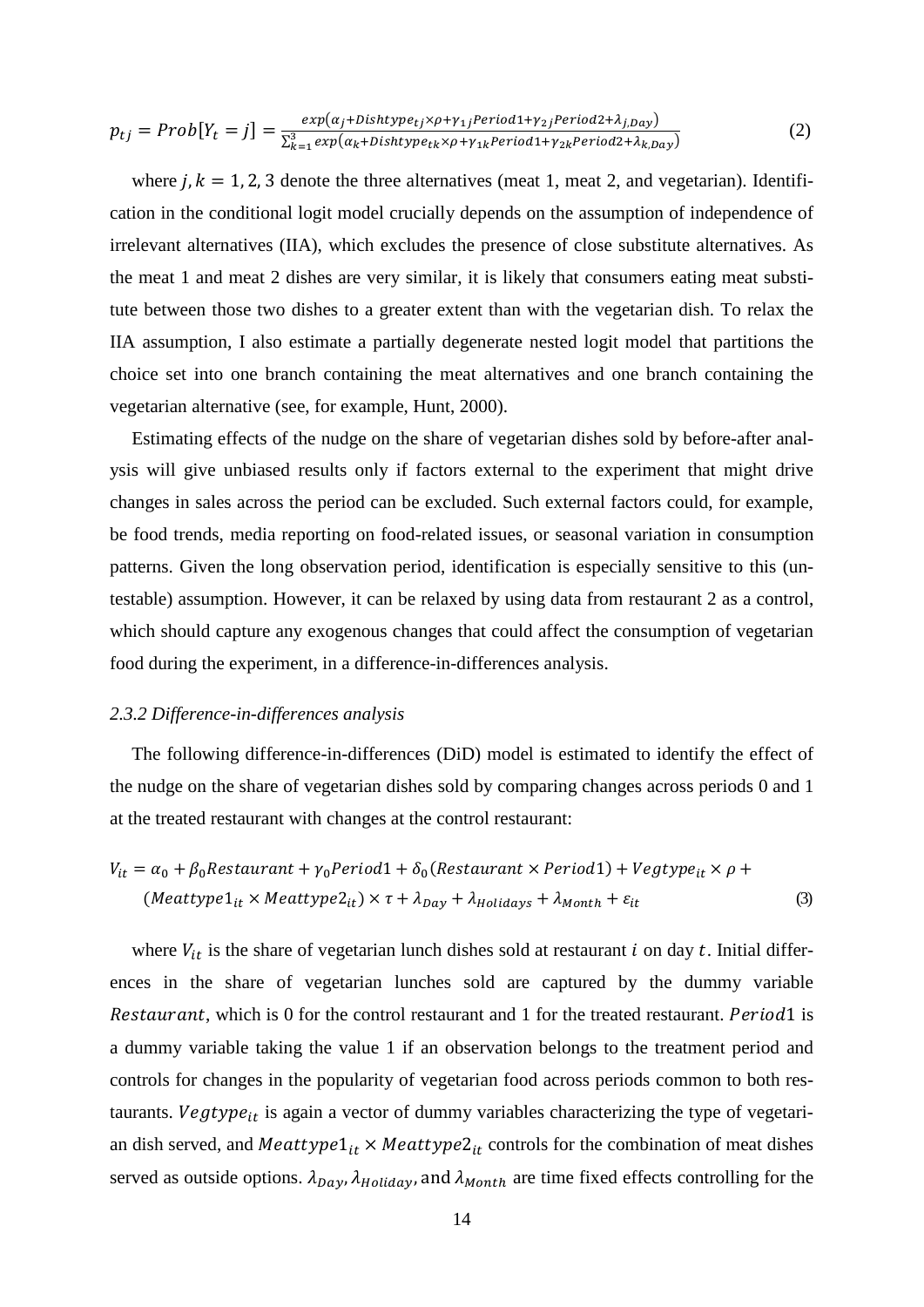day of the week, for the weeks around the Christmas holidays<sup>16</sup>, and for the calendar month. Month fixed effects are especially important, as they capture any potential common effects of the chef change in February on the outcome variable.  $Restaurant \times Period1$  indicates whether an observation belongs to the treated restaurant in the treatment period, and  $\delta_0$  captures the treatment effect.

DiD estimation is limited to the direct effect of the nudge (i.e., the effect in period 1), as it relies on two critical assumptions to deliver unbiased treatment effects. The first assumption is that the consumption of vegetarian food followed parallel trends at both restaurants before the introduction of the nudge. The second assumption is that restaurant 2 is a valid control in the sense that any exogenous events during the experiment affected consumers at both restaurants in a similar way. This assumption is weakened by the employment of a new chef toward the end of the treatment period at the control restaurant. [Figure 2,](#page-16-0) which depicts weekly average sales of vegetarian dishes by restaurant, shows that from the week the new chef started, variability increased and sales shares slightly decreased at the control restaurant.<sup>[17](#page-15-1)</sup> According to the restaurant's management, the higher variability in the share of vegetarian dishes sold was due to the fact that the new chef was not used to cooking vegetarian dishes and first had to acquire knowledge regarding the taste of his customers. Moreover, the menu order was changed for five weeks during the reversal period, such that the vegetarian dish was moved from the top to the middle of the menu. The change of chefs at restaurant 1 did not lead to a similar increase in variability, which is most likely because the new chef had worked there before as a trainee of the old chef. Hence, he already knew the taste of the customers and was familiar with cooking vegetarian dishes. Limiting the DiD analysis to period 1 safeguards against overestimating persistent effects of the nudge in period 2. In addition, equation (3) is estimated with period 1 divided further into subperiods and with a linear time trend, which can provide some information about the impact of the chef change on the treatment effect.

[Figure 2](#page-16-0) can also be used to examine the parallel trends assumption. A priori, this assumption is supported by several factors. Both restaurants are run by the same provider and subject to the same management, which minimizes the chance for management changes that affect only one restaurant. Moreover, both restaurants are located in the same city, and customers

<span id="page-15-0"></span><sup>&</sup>lt;sup>16</sup> Potentially, more employees take holidays during these weeks, which could alter the customer composition. <sup>17</sup> The spike in the last week of March coincides with the week before the Easter holidays, when the restaura

<span id="page-15-1"></span>was open for only three days. This could have altered the composition of customers. Most likely, both the lower number of observations and the composition effect contributed to the spike in the share of vegetarian dishes sold. The treated restaurant was open for four days that week.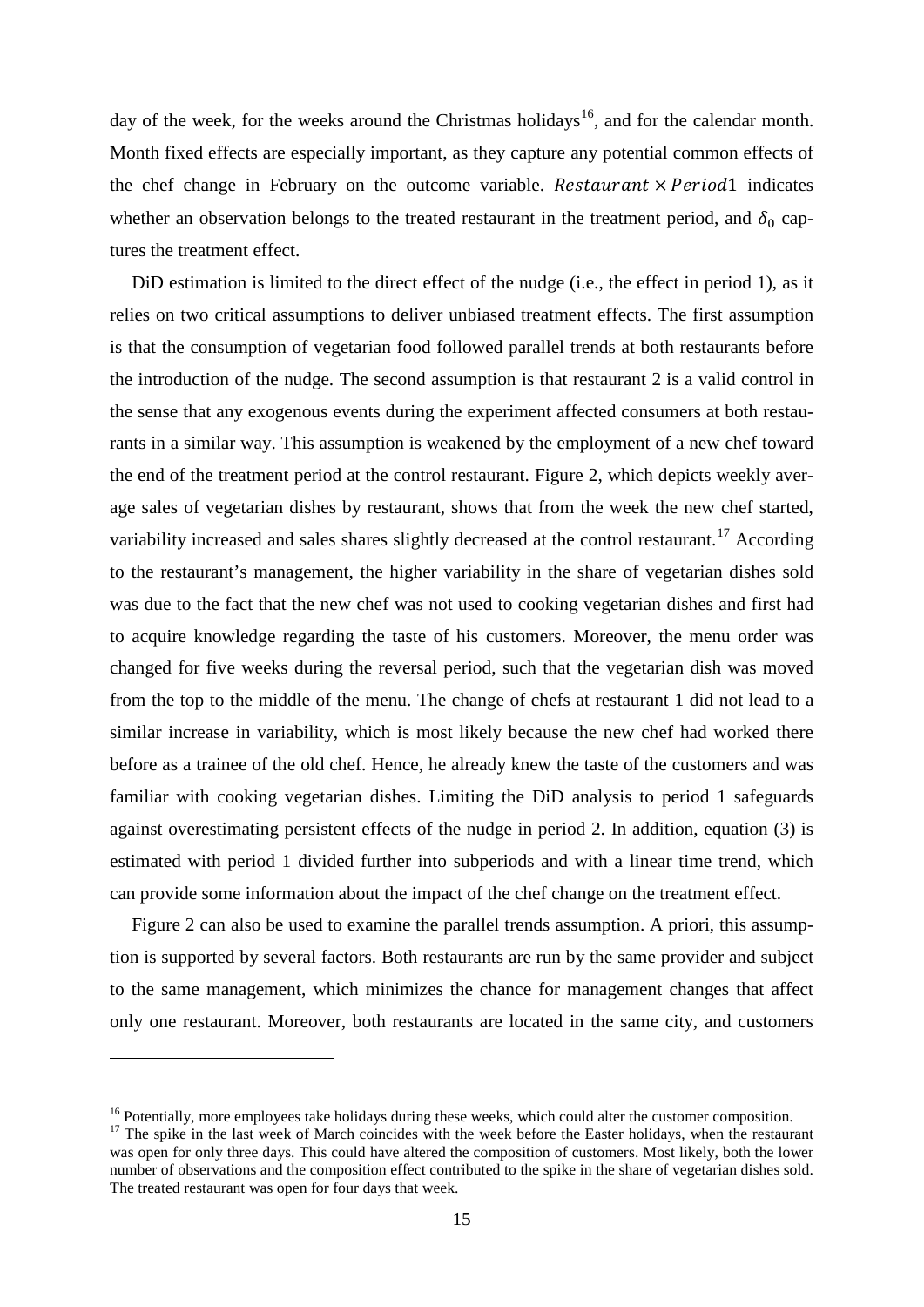should be exposed to roughly the same media, weather conditions, and seasonal variation in food offered. Third, although the restaurants differ with respect to the customers to whom they cater, as they belong to different faculties, the populations are similar with respect to age structure and educational attainment, increasing the likelihood that they will react to exogenous events in a similar way.



<span id="page-16-0"></span>*Figure 2. Share of vegetarian meals sold per week over time, both restaurants*

Examining pretreatment trends in [Figure 2](#page-16-0) lends support to the assumption of parallel trends during the baseline period. At the control restaurant, the share of vegetarian dishes sold did not trend upward or downward until the new chef was employed. The apparent spike at the start of the intervention was most likely caused by the type of vegetarian dishes offered, which was a dish belonging to the most popular category (patties) during three out of five days. At the treated restaurant, the share of vegetarian dishes sold exhibits more variation but no clear trend during the preintervention period, and it increased steadily after the implementation of the nudge. The drop exactly at the start of the intervention was most likely caused by the fact that a job fair was taking place at the treated restaurant; only one day of sales data was delivered during that week. On that day, a vegetarian dish belonging to one of the least popular categories, stew, was sold. During the reversal period, the share of vegetarian lunches at the treated restaurant dropped compared with the intervention period but was still slightly higher than during the baseline period.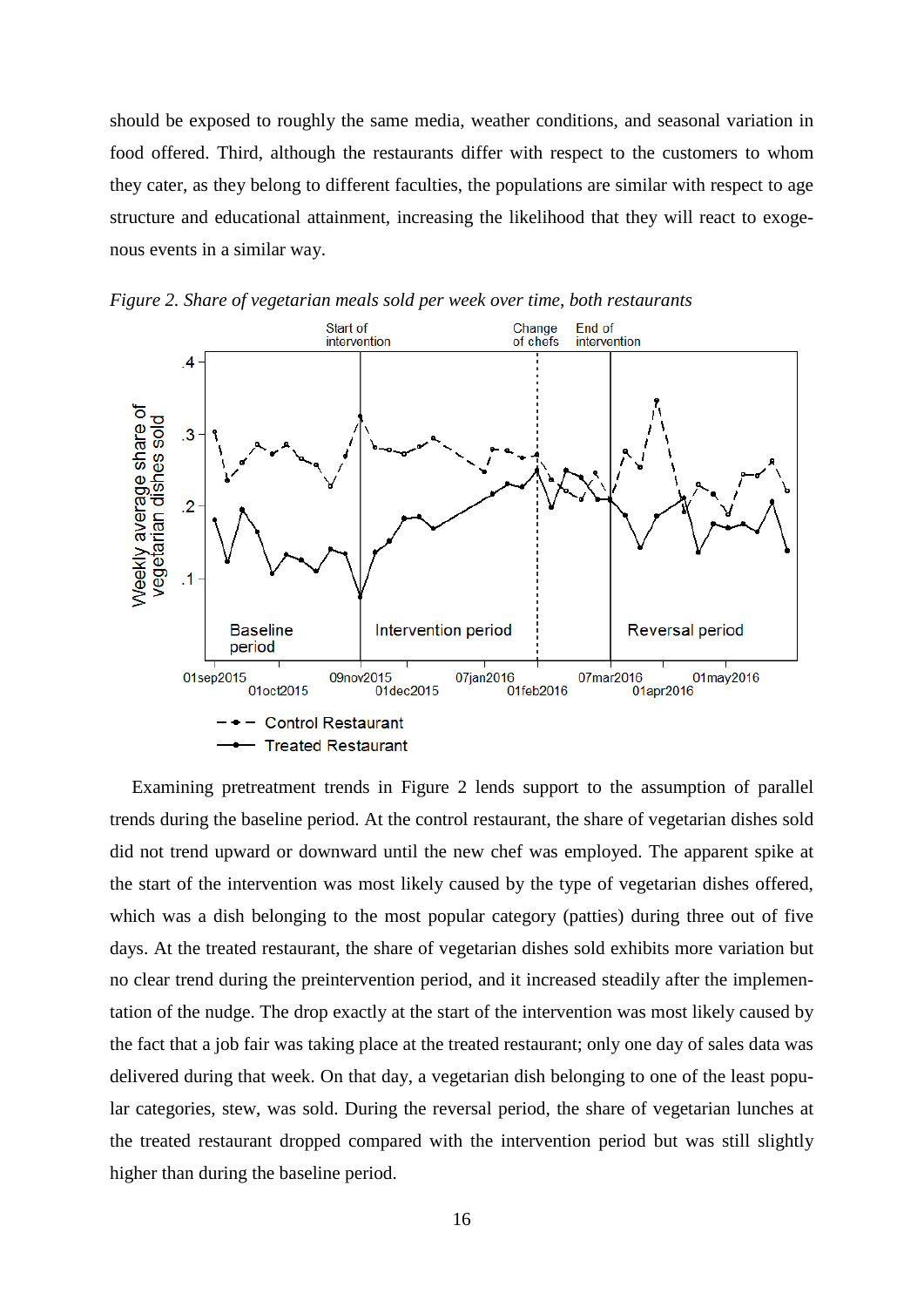In addition to using a linear DiD model, sales in period 1 are also modelled by a conditional logit model and a nested model to relax the IIA assumption. The conditional logit model takes the following form, where  $p_{itj}$  denotes the probability that alternative j is chosen in restaurant  $i$  at day  $t$ , and  $R$  and  $P1$  are dummies for restaurant 1 and period 1, respectively:

$$
p_{tj} = Prob[Y_{ti} = j] = \frac{exp(\alpha_j + \beta_j R + \gamma_j P1 + \delta_j (R \times P1) + Distype_{tij} \times \rho + \lambda_{j,Day} + \lambda_{j,Roll} + \lambda_{j,Month})}{\sum_{k=1}^{3} exp(\alpha_k + \beta_k R + \gamma_k P1 + \delta_k (R \times P1) + Distype_{itk} \times \rho + \lambda_{k,Day} + \lambda_{k,Relid} + \lambda_{k,Month})}
$$
\n(4)

#### **3. Results**

#### *3.1. Preliminary analysis*

[Table 2](#page-10-0) compares the average shares of vegetarian dishes sold across periods and restaurants. At the treated restaurant, the share significantly increased by 6 percentage points, from 14 to 20 percent, after implementing the nudge, while it remained stable at around 26 percent at the control restaurant. Comparing the changes in the share of vegetarian dishes sold at the treated restaurant between period 0 and period 1 to changes in sales share at the control restaurant across the same periods provides the unconditional DiD treatment effect. Without controlling for additional factors, the share of vegetarian dishes sold at the treated restaurant increased by 6 percentage points (column (4)). In period 2, the share of vegetarian lunches sold dropped to around 18 percent and 24 percent at the treated and control restaurants, respectively. Comparing the shares in period 0 and period 2 at the treated restaurant shows that the sales share of vegetarian lunches was still 3.6 percentage points higher after the nudge was removed than during the baseline period. The DiD estimate is significantly higher but most likely confounded by the drop in sales shares in connection with the employment of the new chef at the control restaurant.

|                                 | (1)      | (2)      | (3)      | (4)          | (5)          | (6)          |
|---------------------------------|----------|----------|----------|--------------|--------------|--------------|
| Share of vegetarian dishes sold | Period 0 | Period 1 | Period 2 | Period 1-    | Period 2-    | Period 2-    |
|                                 |          |          |          | Period $0^a$ | Period $0^a$ | Period $1^a$ |
| Treated restaurant              | 0.139    | 0.201    | 0.176    | $0.062***$   | $0.036***$   | $-0.025***$  |
|                                 | (0.0038) | (0.0040) | (0.0046) | (0.0055)     | (0.0059)     | (.0060)      |
| Control restaurant              | 0.264    | 0.267    | 0.240    | $-0.003$     | $-0.025***$  | $-0.026***$  |
|                                 | (0.0051) | (0.0044) | (0.0051) | (0.0067)     | (.0072)      | (0.0067)     |
| Difference-in-differences       |          |          |          | $0.060***$   | $0.061***$   | 0.001        |
| treated – $control^b$           |          |          |          | (0.0166)     | (0.0180)     | (0.0170)     |

*Table 3. Mean shares of vegetarian dishes sold across periods and restaurants*

*<sup>a</sup>* z-test of proportions *<sup>b</sup>* regression t-test

Standard errors in parentheses, \*\*\*  $p < 0.01$ , \*\*  $p < 0.05$ , \*  $p < 0.1$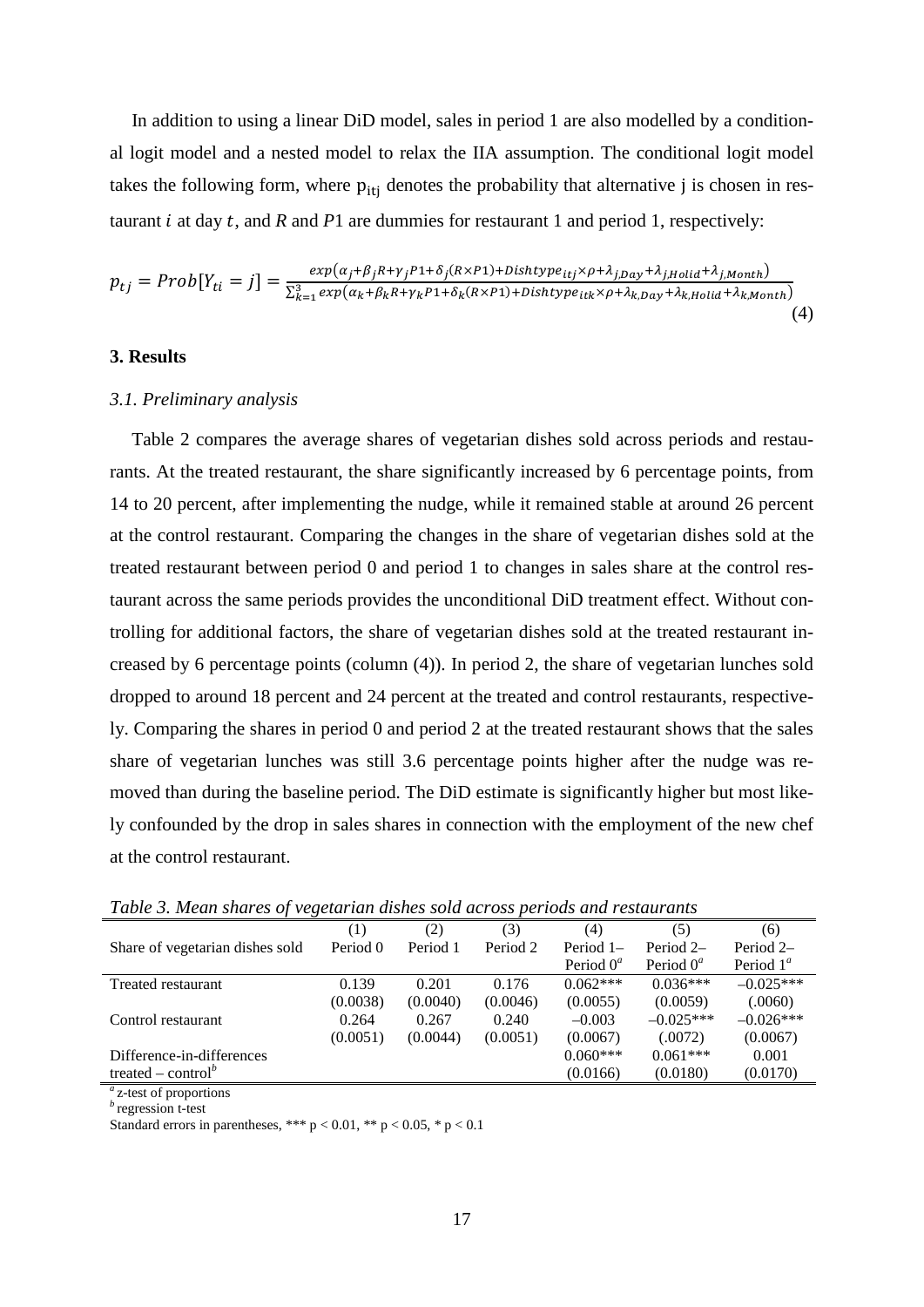#### *3.2. Regression analysis: Immediate effects of the nudge*

[Table 4](#page-19-0) presents the estimated effects of the nudge in period 1, using the before-after approach in columns  $(1) - (4)$  and the DiD approach in columns  $(5) - (8)$ . Column 1 shows the raw before-after comparison; the share of vegetarian dishes sold significantly increases by 6.2 percentage points. Columns (2) and (3) add controls for the types of vegetarian and meat dishes sold each day. Although appendix [Table A.1](#page-41-0) shows that the menu composition varied across periods, controlling for it only marginally changes the treatment effect—to 6.4 percentage points when including the type of vegetarian dish and to 7.2 percentage points when including the types of meat dishes. Including weekday fixed effects (column (4)) increases the treatment effect further to 8.2 percentage points. Testing for pairwise differences reveals that treatment effects are not significantly different across specifications. Columns  $(5) - (8)$  show the results of the DiD estimation. DiD estimates of the treatment effect lie between 6 and 7.3 percentage points and are thus very close to the before-after estimates. Pairwise comparisons show no difference in the treatment effects across models. A minimum treatment effect of 6 percentage points, as found in the specification in column (5), represents a 43 percent increase in the share of vegetarian lunches sold, compared with the baseline period, as the result of the nudge.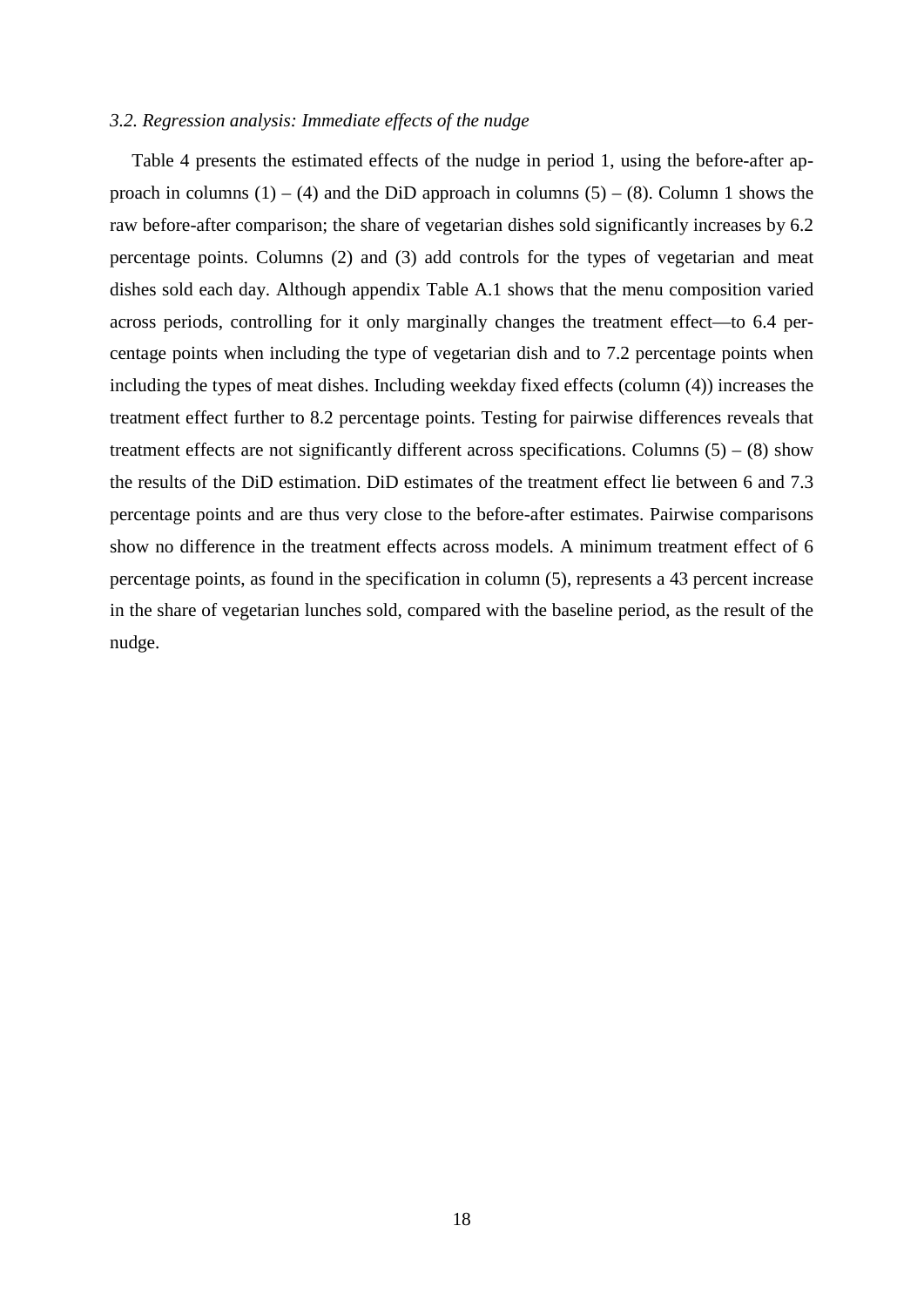| <b>Table <math>4</math>.</b> Estimating the timinediate effects of the madge on the snarre of vegetarian atsines sold                                                                                                                                                                                        |                               |                               |                           |                     |                           |                           |                                      |                |
|--------------------------------------------------------------------------------------------------------------------------------------------------------------------------------------------------------------------------------------------------------------------------------------------------------------|-------------------------------|-------------------------------|---------------------------|---------------------|---------------------------|---------------------------|--------------------------------------|----------------|
|                                                                                                                                                                                                                                                                                                              |                               |                               | Before-after estimation   |                     |                           |                           | Difference-in-differences estimation |                |
| Dependent variable: Share of                                                                                                                                                                                                                                                                                 |                               | $\widehat{c}$                 | $\odot$                   | $\hat{\mathcal{F}}$ | $\widetilde{S}$           | $\odot$                   | $\widehat{\in}$                      | $\circledast$  |
| vegetarian dishes/day                                                                                                                                                                                                                                                                                        | No controls                   | + Type of                     | + Type of                 | + Day-of-week       | No controls               | + Type of vege-           | + Type of meat                       | + Time FE      |
|                                                                                                                                                                                                                                                                                                              |                               | vegetarian<br>dish            | meat dish                 | 田                   |                           | tarian dish               | dish                                 |                |
| Period 1                                                                                                                                                                                                                                                                                                     | $0.0617***$                   | $0.0642***$                   | $0.0723***$               | $0.0820***$         | 0.00130                   | 0.000503                  | 0.00120                              | $-0.0149$      |
|                                                                                                                                                                                                                                                                                                              | (0.0126)                      | (0.0115)                      | (0.0108)                  | (0.0121)            | (0.0115)                  | (0.0108)                  | (0.0116)                             | (0.0243)       |
| Treated restaurant                                                                                                                                                                                                                                                                                           |                               |                               |                           |                     | $-0.126***$               | $-0.125***$               | $-0.134***$                          | $-0.138***$    |
|                                                                                                                                                                                                                                                                                                              |                               |                               |                           |                     | 0.00130                   | 0.000503                  | 0.00120                              | (0.0134)       |
| Period $1 \times$ Treated restaurant                                                                                                                                                                                                                                                                         |                               |                               |                           |                     | $0.0604***$               | $0.0627***$               | ****6690                             | $0.0730***$    |
|                                                                                                                                                                                                                                                                                                              |                               |                               |                           |                     | (0.0166)                  | (0.0156)                  | (0.0162)                             | (0.0166)       |
| Constant                                                                                                                                                                                                                                                                                                     | $0.139***$                    | $0.124***$                    | $0.136***$                | $0.138***$          | $0.265***$                | $0.248***$                | $0.282***$                           | $0.320***$     |
|                                                                                                                                                                                                                                                                                                              | (0.00956)                     | (0.0153)                      | (0.0231)                  | (0.0393)            | (0.00887)                 | (0.0112)                  | (0.0221)                             | 0.0353         |
| Observations                                                                                                                                                                                                                                                                                                 | $\Xi$                         | $\frac{1}{10}$                | 110                       | $\frac{10}{10}$     | 231                       | 231                       | 231                                  | 231            |
| Adjusted R-squared                                                                                                                                                                                                                                                                                           | 0.173                         | 0.328                         | 0.452                     | 0.433               | 0.393                     | 0.479                     | 0.522                                | 0.526          |
| Vegtype                                                                                                                                                                                                                                                                                                      | $\tilde{\mathsf{z}}$          | Yes                           | Yes                       | $Y$ es              | $\mathsf{\hat{z}}$        | Yes                       | Yes                                  | Yes            |
| Meattype                                                                                                                                                                                                                                                                                                     | $\frac{1}{2}$                 | $\mathsf{\hat{z}}$            | Yes                       | Yes                 | $\tilde{z}$               | $\overline{a}$            | Yes                                  | Yes            |
| Month FE                                                                                                                                                                                                                                                                                                     | $\frac{1}{2}$                 | $\overset{\circ}{\mathsf{z}}$ | $\mathsf{S}^{\mathsf{O}}$ | $\tilde{z}$         | $\mathsf{S}^{\mathsf{O}}$ | $\mathsf{S}^{\mathsf{o}}$ | $\mathsf{S}^{\mathsf{O}}$            | $\mathbf{Yes}$ |
| Holiday FE                                                                                                                                                                                                                                                                                                   | $\tilde{\mathsf{z}}$          | $\mathsf{S}^{\mathsf{O}}$     | $\mathsf{S}^{\mathsf{O}}$ | $\frac{1}{2}$       | $\frac{1}{2}$             | $\tilde{z}$               | $\mathsf{S}^{\mathsf{o}}$            | Yes            |
| Weekday FE                                                                                                                                                                                                                                                                                                   | $\mathsf{\overset{\circ}{z}}$ | $\frac{1}{2}$                 | $\mathsf{S}^{\mathsf{o}}$ | $Y$ es              | $\frac{1}{2}$             | $\frac{1}{2}$             | $\frac{1}{2}$                        | Yes            |
| Note: Conventional standard errors are used, as the residuals exhibit very little heteroscedasticity and as they provide the most conservative confidence intervals in all specifications, even when<br>common and this his common and interest and all comes are and the contract of the district of $\sim$ |                               |                               |                           |                     |                           |                           |                                      |                |

<span id="page-19-0"></span>Table 4. Estimating the immediate effects of the nudge on the share of vegetarian dishes sold *Table 4. Estimating the immediate effects of the nudge on the share of vegetarian dishes sold*

compared with bias-corrected robust standard errors. See Angrist and Pischke (2008).<br>Standard errors in parentheses, \*\*\* p < 0.01, \*\* p < 0.05, \* p < 0.1. compared with bias-corrected robust standard errors. See Angrist and Pischke (2008).

Standard errors in parentheses, \*\*\*  $p < 0.01$ , \*\*  $p < 0.05$ , \*  $p < 0.1$ .

19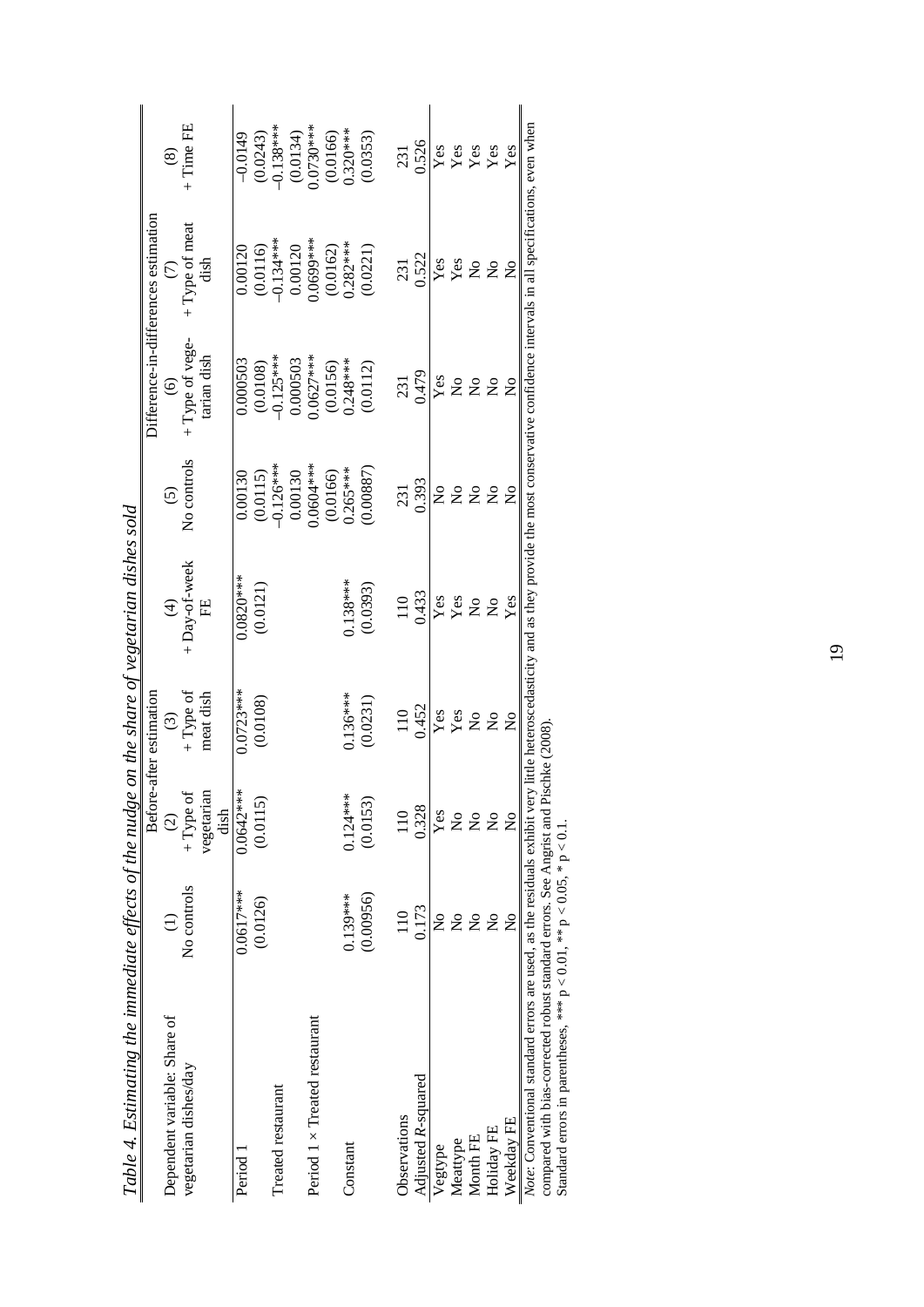To analyze the development of the treatment effect over time, the intervention period is split into three subperiods: November–December, January, and February–March.<sup>[18](#page-20-0)</sup> Results in columns (1) and (4) of [Table 5](#page-21-0) confirm the graphical analysis: the size of the treatment effect increases over time, from 4.1 to 11.3 percentage points when estimated by a before-after comparison, and from (insignificant) 1.2 to 13.5 percentage points when estimated by  $DiD$ .<sup>[19](#page-20-1)</sup> The effect for February–March is most likely slightly overestimated in the DiD specification, as these are the months when the new chef was employed and the share of vegetarian dishes dropped slightly at the control restaurant (see [Figure 2\)](#page-16-0). However, the effect for February– March does not differ significantly between the before-after and the DiD specification.<sup>[20](#page-20-2)</sup>

Estimating the treatment effect with a linear time trend (columns  $(2)$ ,  $(3)$ , and  $(5)$ ) shows that the nudge led to an increase of 0.8–0.9 percentage points in the share of vegetarian dishes sold each week. In column (2), a weekly linear trend is estimated using only data from the treated restaurant up to February 1, when the new chef started. Column (3) estimates the trend using all of period 1 but includes a dummy for the period February–March. The trend slightly decreases but is not significantly different from using only the data up to the chef change ( $p =$ 0.10), providing evidence that the change of chefs at the treated restaurant did not significantly change the impact of the nudge. Excluding the first week of the intervention, which represents a potential outlier at both restaurants (see [Figure 2\)](#page-16-0), as a robustness check for the linear time trend decreases the weekly trend to 0.75–0.84 percentage points, depending on the speci-fication used.<sup>[21](#page-20-3)</sup>

As individual-level data is not available, it is impossible to identify the mechanism behind the increasing treatment effect. One potential explanation is that an increasing number of individuals were exposed to the nudge over the course of the intervention. A guest survey conducted in May 2015 revealed that on average, customers eat at the restaurant about four times per month. If initially nudged customers subsequently increased their consumption of vegetarian food further, such as predicted by the models of Becker and Murphy (1988) or Naik and Moore (1996), this could result in an increasing treatment effect over time. Another explana-

<span id="page-20-0"></span><sup>&</sup>lt;sup>18</sup> November and December were grouped because only about half of November was treated and the Christmas break started December 19. February and March were grouped because only one week in March was treated.

<span id="page-20-1"></span><sup>&</sup>lt;sup>19</sup> In model (1), pairwise comparison of treatment effects shows that the effects for January and February–March are not significantly different from each other. Both other pairwise comparisons show significant differences. In model (4), all pairwise comparisons show that monthly, the treatment effect increases over time.

<span id="page-20-2"></span> $20$  Treatment effects for November–December are significantly different at a 5% level in both the before-after and the DiD specifications. Effects for January and February–March are not significantly different ( $p = 0.08$  and  $p = 0.13$ , respectively).

<span id="page-20-3"></span><sup>&</sup>lt;sup>21</sup> Full results of the regressions excluding the first week of the intervention are available on request.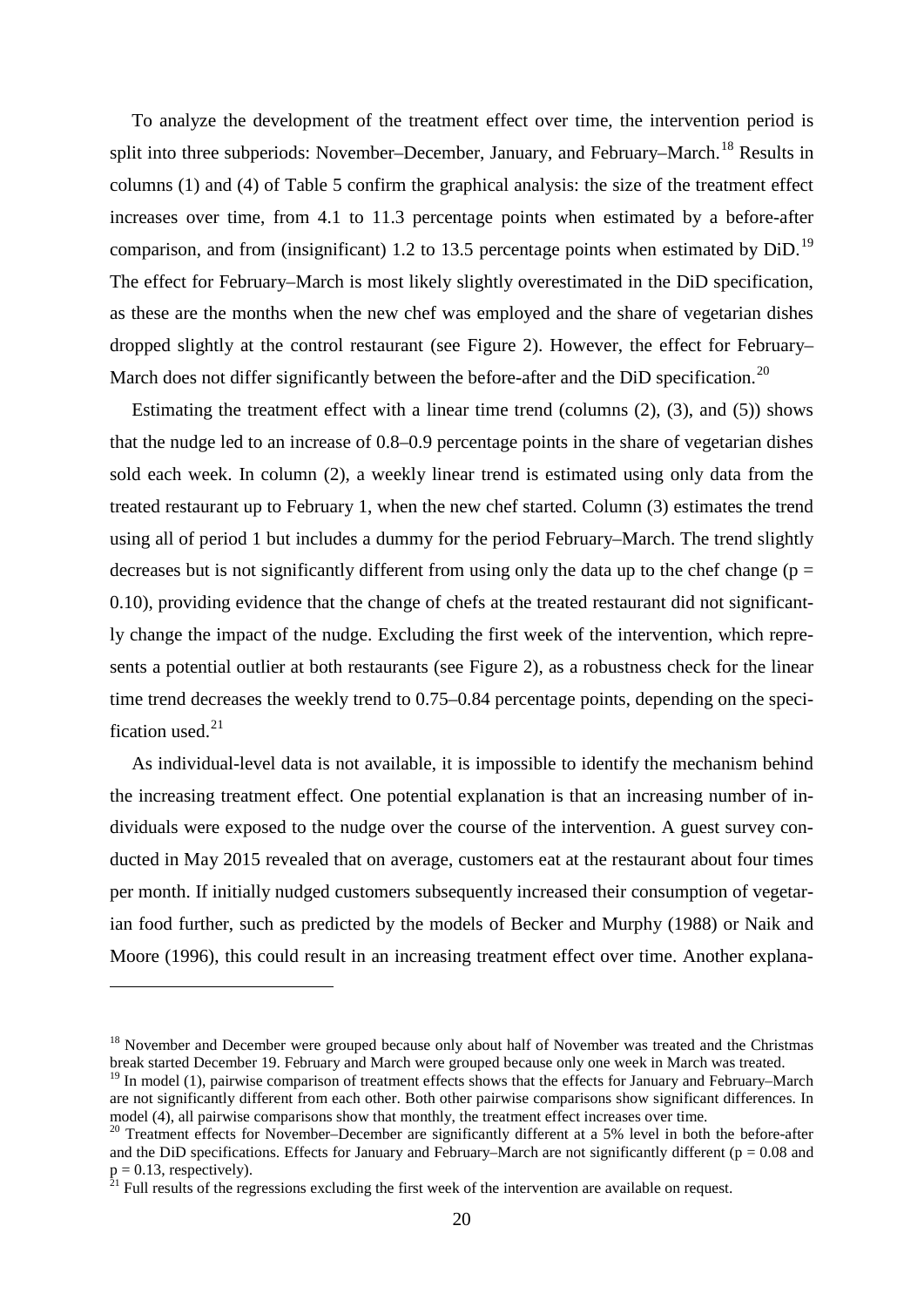tion could be that any increase in the sales of vegetarian dishes as a result of the nudge increased sales further via network effects, such as if people recommended the dish to colleagues or if customers observed what others chose. Such effects could lead to increasing sales over time, even if the additional sales might not be directly attributable to the nudge.

| radio 9. Freamient effects over time    |             | Before-after estimation |                |                | DiD estimation |
|-----------------------------------------|-------------|-------------------------|----------------|----------------|----------------|
|                                         |             |                         |                |                |                |
|                                         | (1)         | (2)                     | (3)            | (4)            | (5)            |
|                                         | Monthly     | Linear time             | Linear time    | Monthly        | Linear time    |
|                                         | treatment   | trend, be-              | trend, whole   | treatment      | trend          |
|                                         | effects     | fore chef               | period         | effects        |                |
|                                         |             | change                  |                |                |                |
| Period 1                                |             |                         |                |                | 0.00788        |
|                                         |             |                         |                |                | (0.0215)       |
| Restaurant 1                            |             |                         |                | $-0.142***$    | $-0.146***$    |
|                                         |             |                         |                | (0.0125)       | (0.0111)       |
| Period $1 \times$ Restaurant 1          |             |                         |                |                |                |
| Nov-Dec $\times$ Restaurant 1           | $0.0407***$ |                         |                | 0.0115         |                |
|                                         | (0.0142)    |                         |                | (0.0197)       |                |
| Jan $\times$ Restaurant 1               | $0.0968***$ |                         |                | $0.0733***$    |                |
|                                         | (0.0159)    |                         |                | (0.0228)       |                |
| Feb-Mar $\times$ Restaurant 1           | $0.113***$  |                         |                | $0.135***$     |                |
|                                         | (0.0146)    |                         |                | (0.0199)       |                |
| Weekly trend $\times$ Period 1 $\times$ |             | $0.0090***$             | $0.0083***$    |                | $0.0085***$    |
| Restaurant 1                            |             | (0.0014)                | (0.0014)       |                | (0.0012)       |
|                                         |             |                         |                |                |                |
| Constant                                | $0.152***$  | $0.158***$              | $0.162***$     | $0.319***$     | $0.304***$     |
|                                         | (0.0353)    | (0.0347)                | (0.0350)       | (0.0337)       | (0.0328)       |
|                                         |             |                         |                |                |                |
| <b>Observations</b>                     | 110         | 87                      | 110            | 231            | 231            |
| Adjusted $R$ -squared                   | 0.547       | 0.521                   | 0.539          | 0.591          | 0.587          |
| Vegtype                                 | Yes         | Yes                     | Yes            | Yes            | Yes            |
| Meattype                                | Yes         | Yes                     | Yes            | Yes            | Yes            |
| New chef                                | No          | N <sub>o</sub>          | Yes            | N <sub>o</sub> | N <sub>o</sub> |
| Month FE                                | No          | N <sub>o</sub>          | No             | Yes            | Yes            |
| <b>Holiday FE</b>                       | No          | N <sub>o</sub>          | N <sub>o</sub> | Yes            | Yes            |
| Weekday FE                              | Yes         | Yes                     | Yes            | Yes            | Yes            |

#### <span id="page-21-0"></span>*Table 5. Treatment effects over time*

*Note*: The baseline specifications shown in columns (1) and (4) correspond with columns (4) and (8) in [Table 4.](#page-19-0) Standard errors in parentheses, \*\*\*  $p < 0.01$ , \*\*  $p < 0.05$ , \*  $p < 0.1$ .

#### *3.3. Persistent effects of the nudge on the share of vegetarian dishes sold*

[Table 6](#page-22-0) shows the results of the before-after regressions testing for persistent changes in the share of vegetarian dishes sold after removing the nudge. When estimating the full model, including controls for dish types and weekday fixed effects (column (4)), the share of vegetarian lunches is still around 4 percentage points higher than in the baseline period. Combining the results from the analysis of treatment effect over time and from the reversal of the inter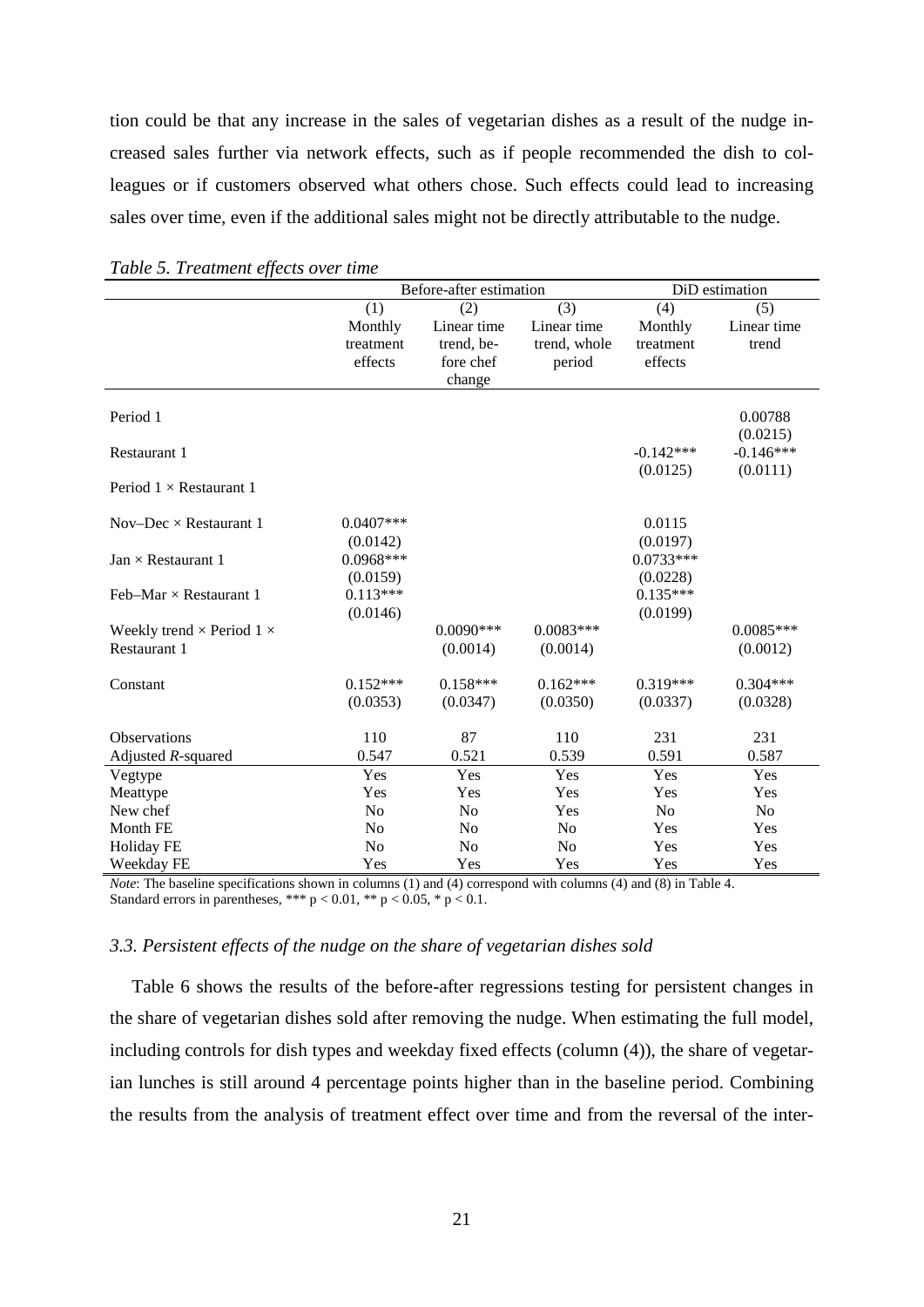vention, the nudge seems to have led to a persistent shift in consumption toward more vegetarian food. $22$ 

| Tubic 0. Estimating persistem effects of the mage on the share of regent tan aisnes sola |                |                   |                  |                 |
|------------------------------------------------------------------------------------------|----------------|-------------------|------------------|-----------------|
| Dependent variable: Share of                                                             | (1)            | (2)               | (3)              | (4)             |
| vegetarian dishes sold per day                                                           | No controls    | $+$ Type of vege- | $+$ Type of meat | $+$ Day-of-week |
|                                                                                          |                | tarian dish       | dish             | FE              |
| Period 1                                                                                 | $0.0617***$    | $0.0642***$       | $0.0703***$      | $0.0703***$     |
|                                                                                          | (0.0122)       | (0.0117)          | (0.0118)         | (0.0122)        |
| Period 2                                                                                 | $0.0365***$    | $0.0367***$       | $0.0404***$      | $0.0409***$     |
|                                                                                          | (0.0125)       | (0.0121)          | (0.0124)         | (0.0126)        |
| Constant                                                                                 | $0.139***$     | $0.127***$        | $0.148***$       | $0.154***$      |
|                                                                                          | (0.00922)      | (0.0136)          | (0.0279)         | (0.0315)        |
| <b>Observations</b>                                                                      | 166            | 166               | 166              | 166             |
| Adjusted $R$ -squared                                                                    | 0.125          | 0.209             | 0.286            | 0.268           |
| Vegtype                                                                                  | N <sub>o</sub> | Yes               | Yes              | Yes             |
| Meattype                                                                                 | N <sub>0</sub> | N <sub>0</sub>    | Yes              | Yes             |
| Month FE                                                                                 | N <sub>0</sub> | N <sub>0</sub>    | N <sub>0</sub>   | No              |
| Holiday FE                                                                               | N <sub>0</sub> | N <sub>o</sub>    | No               | N <sub>o</sub>  |
| Weekday FE                                                                               | No             | No                | No               | Yes             |

<span id="page-22-0"></span>*Table 6. Estimating persistent effects of the nudge on the share of vegetarian dishes sold*

*Note*: Conventional standard errors are used as the residuals exhibit very little heteroscedasticity and as they provide the most conservative confidence intervals in all specifications, even when compared with bias-corrected robust standard errors. Standard errors in parentheses\*\*\*  $p < 0.01$ , \*\*  $p < 0.05$ , \*  $p < 0.1$ .

#### *3.4. Heterogeneous effects: Type of vegetarian dish served*

 $\overline{a}$ 

As [Figure 1](#page-12-0) shows, the sales share of vegetarian dishes varied considerably with the type of dish offered. This section analyzes whether the impact of the nudge varied across dish types. Changing the visibility of the dish can be expected to have a differential impact, depending on how appealing a dish looks and how this contrasts with the expectations formed by the customers when only reading the name of a dish.

[Figure 3](#page-23-0) shows how the sales share of vegetarian dishes changed across periods for each type of dish at the treated restaurant, according to the classification used in the regression analysis. It can be seen that the intervention increased the sales of all vegetarian dish types, but effects vary considerably across types. The nudge seems to work most effectively when a vegetarian patty is sold and least effectively when a stew is sold. One explanation could be that the appearance of patties, such as vegetarian burgers, appeals more to customers who usually consume meat or fish, as they resemble typical meat dishes. This explanation is corroborated by previous research finding that industry meat substitutes, such as soy burgers, are

<span id="page-22-1"></span> $22$  There is no evidence for a decline in the share of vegetarian dishes sold during the reversal period. When the reversal period is divided into two parts (March–April and May–June), treatment effects are 0.044 and 0.036, respectively, and not significantly different from each other. Results for the split reversal period are available on request.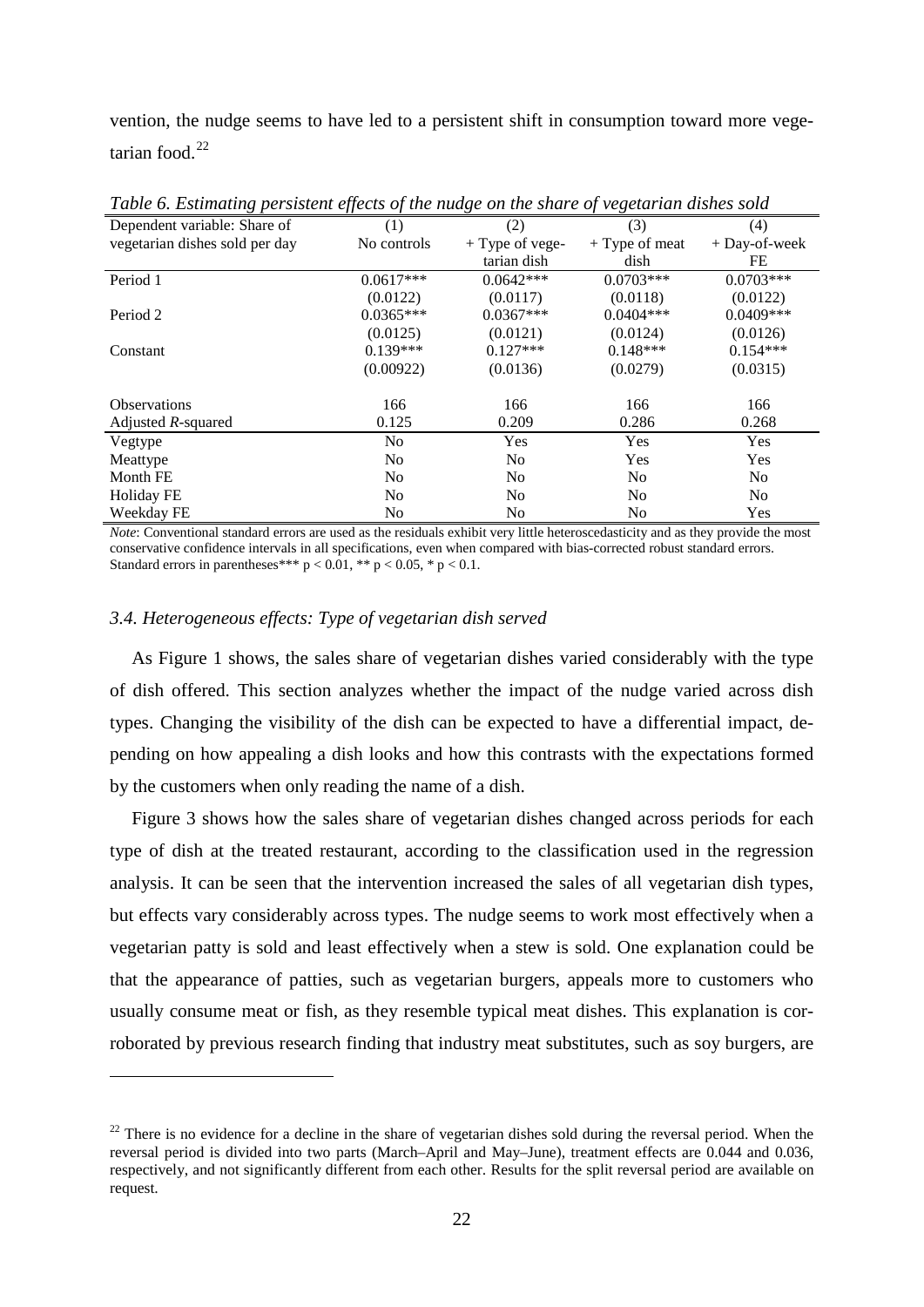relatively popular meat substitutes for consumers adhering to flexible diets (i.e., those that are neither vegetarians nor heavy meat eaters) (Schösler et al., 2012). Stews, on the other hand, seem to attract only the core vegetarian customers even during the treatment condition, as their share hardly increased while the nudge was implemented. However, although the effects for patties and vegetables are large in absolute terms in period 1, none are statistically significant when tested in a regression (see appendix [Table A.2\)](#page-42-0), which could be due to the relatively low frequency with which each category was served.



<span id="page-23-0"></span>*Figure 3. Share of vegetarian dishes sold across periods, by type of vegetarian dish*

*Note:* The short dashed lines represent the mean share of vegetarian dishes sold in period 0; long dashed lines, the mean share sold in period 1; and dotted lines, mean shares sold in period 2. Error bars represent 0.95 confidence intervals around the mean for each type.

#### *3.5. Alternative model specifications and substitution effects*

Although the nudge changed only how the vegetarian and meat 1 dishes were presented, [Figure 4](#page-24-0) provides some indication that the sales share of the meat 2 dish was also affected by the intervention. Plotting the sales shares of all three dish types shows that the meat 1 and meat 2 dish were close substitutes, as their sales are highly negatively correlated  $(r = -0.84)$ . It also shows an increase in the unconditional sales share of the meat 2 dish (not controlling for dish types or time effects) during period 1 and period 2 compared with the baseline period.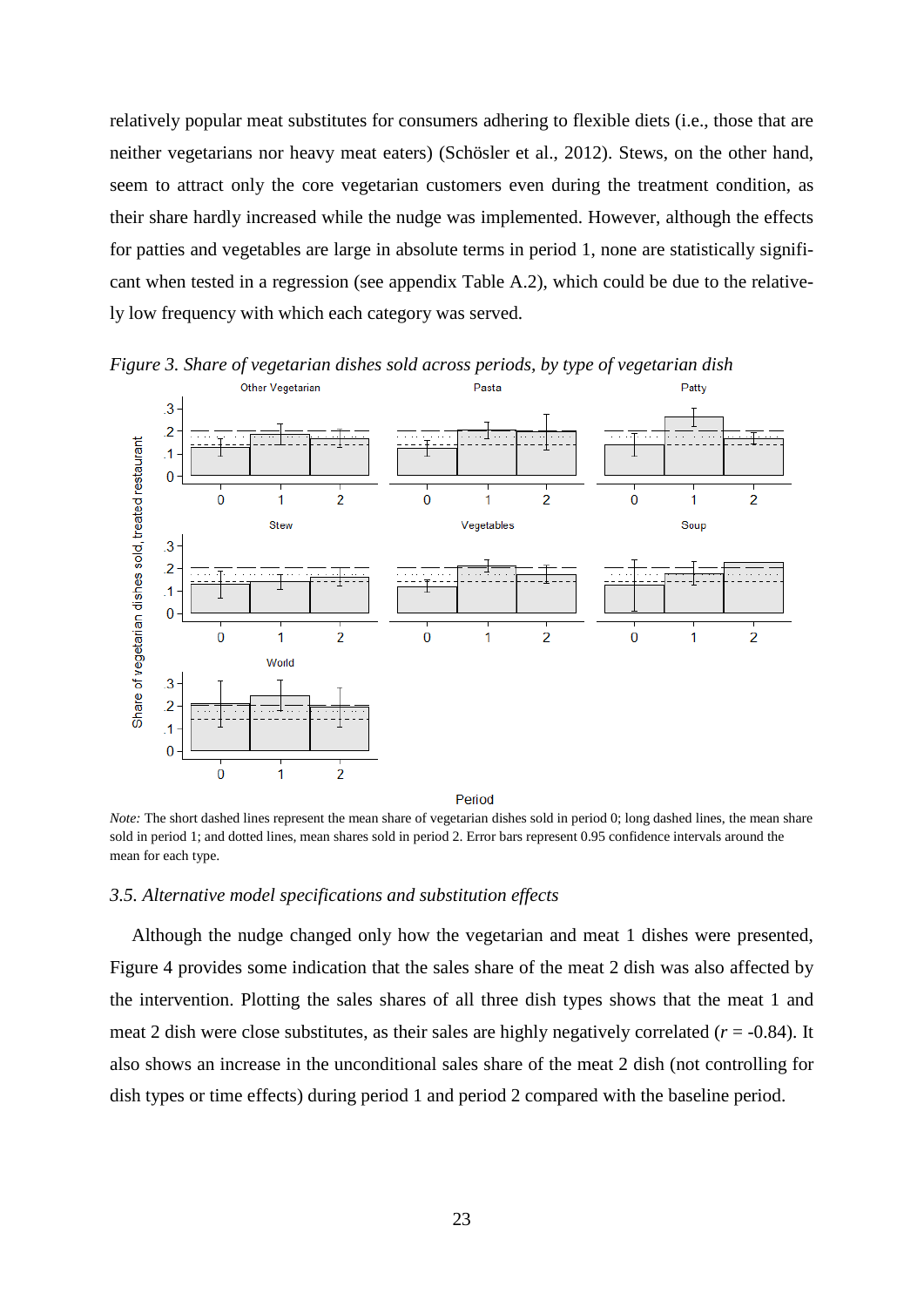<span id="page-24-0"></span>*Figure 4. Development of sales shares of all three dish types over time, treated restaurant*



Regression results confirm the graphical analysis. [Table 7](#page-25-0) shows treatment effects on all three dish types resulting from estimating OLS, conditional logit and nested logit regressions, controlling for the type of meat or vegetarian food served and time. The coefficients shown are the marginal effects of the treatment on the sales shares.<sup>[23](#page-24-1)</sup> Estimated treatment effects are largely similar, showing that the OLS results are robust to alternative model specifications.

Results from the nested logit models, which are preferred over the conditional logit results because they are not sensitive to the IIA assumption,[24](#page-24-2) show that the increase in the number of vegetarian dishes sold was accompanied by a decrease in the meat 1 dish by around 10 percentage points and an increase in the meat 2 dish by around 4 percentage points in period 1 if estimated using the before-after specification, and all effects persist into period 2 when the

 $\exp\left(\alpha_j+\beta_jR+\gamma_jP1+\delta_j(R\times P1)+D \text{ishtype}_{itj} \times \rho+\lambda_{j,Day}+\lambda_{j,Holid}+\lambda_{j,Month}\right)$  $\exp\left(\alpha_j + \beta_j R + \gamma_j P1 + \text{Dishtype}_{itj} \times \rho + \lambda_{j,\text{Day}} + \lambda_{j,\text{Holid}} + \lambda_{j,\text{Month}}\right)$ 

 $\overline{a}$ 

 $\frac{\sum_{k=1}^{3} exp(\alpha_k + \beta_k R + \gamma_k P1 + \delta_k (R \times P1) + Distype_{tk} \times \rho + \lambda_{k,Daay} + \lambda_{k,Holid} + \lambda_{k,Month})}{\sum_{k=1}^{3} exp(\alpha_k + \beta_k R + \gamma_k P1 + Disttype_{tk} \times \rho + \lambda_{k,Daay} + \lambda_{k,Holid} + \lambda_{k,Auth})}$ 

<span id="page-24-1"></span> $^{23}$  Puhani (2012) shows that the treatment effect in nonlinear difference-in-differences models is given by the incremental effect of the treatment indicator on the outcome variable:  $\frac{\Delta Pr[y_{it} = j]}{\Delta Period1 \times Rest1}$  =

where  $j, k = 1, 2, 3$  denote the three dish alternatives. The treatment effect is estimated as the marginal effect at data means. Standard errors are obtained by using the delta method.

<span id="page-24-2"></span> $^{24}$  A formal Hausman test of the IIA assumption did not provide valid results, as the covariance matrix for the difference between the restricted and unrestricted models was not positive definite. This is most likely a finite sample problem. As the IIA cannot be assumed to hold, and the nested logit model should be preferred.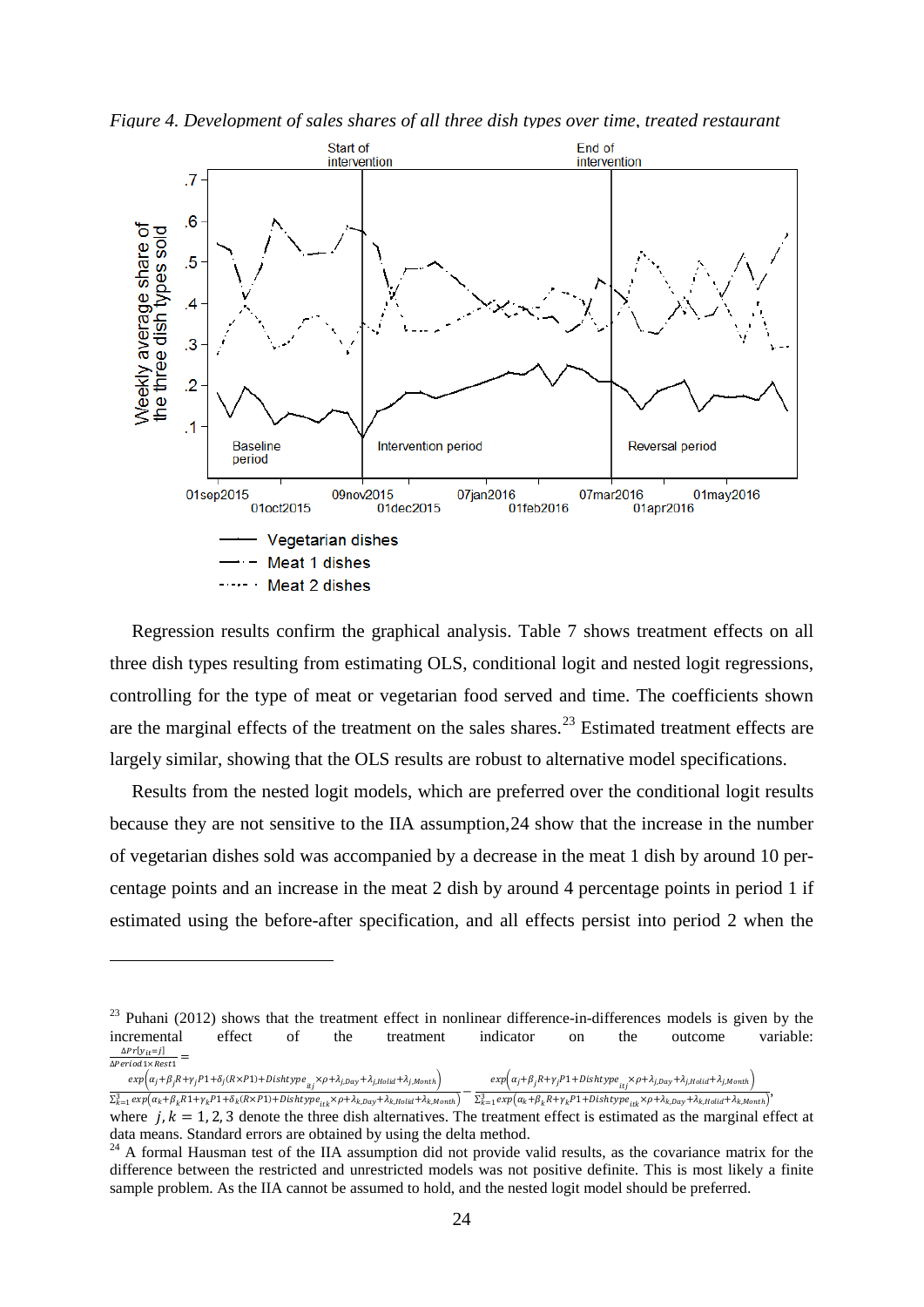nudge was removed. When estimating via the difference-in-difference approach, the negative effect on the meat 1 dish drops to around six percentage points, while the effect on the meat 2 dish disappears. As shown in Table 2, sales of the meat 1 dish decrease in favor of the meat 2 dish at the control restaurant in period 1, causing the change in the regression coefficients on the meat 1 and meat 2 dish at the treated restaurant.

|                          |                  | Before-after                             |                  |                  | Difference-in-differences |                 |
|--------------------------|------------------|------------------------------------------|------------------|------------------|---------------------------|-----------------|
| <b>Treatment effects</b> | $\mathrm{OLS}^a$ | Conditional<br>$\mathrm{logit}^b$        | Nested $logit^c$ | OLS <sup>d</sup> | Conditional<br>$logit^e$  | Nested $logit'$ |
|                          |                  | Outcome: Share of vegetarian dishes sold |                  |                  |                           |                 |
| Period 1                 | $0.0703***$      | $0.0595***$                              | $0.0616***$      | $0.0730***$      | $0.0598***$               | $0.0616***$     |
|                          | (0.0122)         | (0.0057)                                 | (0.0058)         | (0.0166)         | (0.0072)                  | (0.0071)        |
| Period 2                 | $0.0409***$      | $0.0339***$                              | $0.0348***$      |                  |                           |                 |
|                          | (0.0126)         | (0.006)                                  | (0.006)          |                  |                           |                 |
|                          |                  | Outcome: Share of meat 1 dishes sold     |                  |                  |                           |                 |
| Period 1                 | $-0.0889***$     | $-0.1050***$                             | $-0.1053***$     | $-0.0528*$       | $-0.0654***$              | $-0.0629***$    |
|                          | (0.0247)         | (0.0077)                                 | (0.0081)         | (0.0282)         | (0.0113)                  | (0.0114)        |
| Period 2                 | $-0.0861***$     | $-0.1015***$                             | $-0.0893***$     |                  |                           |                 |
|                          | (0.0269)         | (0.0083)                                 | (0.0087)         |                  |                           |                 |
|                          |                  | Outcome: Share of meat 2 dishes sold     |                  |                  |                           |                 |
| Period 1                 | 0.0227           | $0.0455***$                              | $0.0436***$      | $-0.00447$       | 0.0057                    | 0.0013          |
|                          | (0.0246)         | (0.0073)                                 | (0.0079)         | (0.029)          | (0.011)                   | (0.0111)        |
| Period 2                 | $0.0640**$       | $0.0676***$                              | $0.0545***$      |                  |                           |                 |
|                          | (0.0257)         | (0.008)                                  | (0.0085)         |                  |                           |                 |
| No. of observat-<br>ions | 166              | 166                                      | 166              | 231              | 231                       | 231             |
| Vegtype                  | Yes              | Yes                                      | Yes              | Yes              | Yes                       | Yes             |
| Meattype                 | Yes              | Yes                                      | Yes              | Yes              | Yes                       | Yes             |
| Month FE                 | N <sub>o</sub>   | N <sub>o</sub>                           | N <sub>0</sub>   | Yes              | Yes                       | Yes             |
| <b>Holiday FE</b>        | N <sub>o</sub>   | N <sub>0</sub>                           | No               | Yes              | Yes                       | No              |
| Weekday FE               | Yes              | Yes                                      | Yes              | Yes              | Yes                       | Yes             |

<span id="page-25-0"></span>*Table 7. Treatment effects on all three dishes sold*

<sup>a</sup> As specified in equation (1). Results are obtained from three separate OLS regressions with either the share of vegetarian dishes, meat 1, or meat 2 dishes sold as the dependent variable.

 $\alpha$  as specified in equation (2).<br>
"Nested multinomial logit model with the two meat alternatives specified as belonging to the same branch and the vegetarian alternative as a second branch.

<sup>d</sup> As specified in equation (3). Results are obtained from three separate OLS regressions with either the share of vegetarian dishes, meat 1, or meat 2 dishes sold as the dependent variable. *<sup>e</sup>* As specified in equation (4). *<sup>f</sup>*

<sup> $f$ </sup>Nested multinomial logit model with the two meat alternatives belonging to the same branch and the vegetarian alternative as a second branch. The holiday fixed effect for the Christmas holidays is omitted because it kept the model from converging.

#### *3.6. Changes in the menu order at the control restaurant*

<span id="page-25-1"></span>The experimental setup at the treated restaurant does not allow disentangling which part of the nudge caused the increase in the share of vegetarian lunches sold: the change in the menu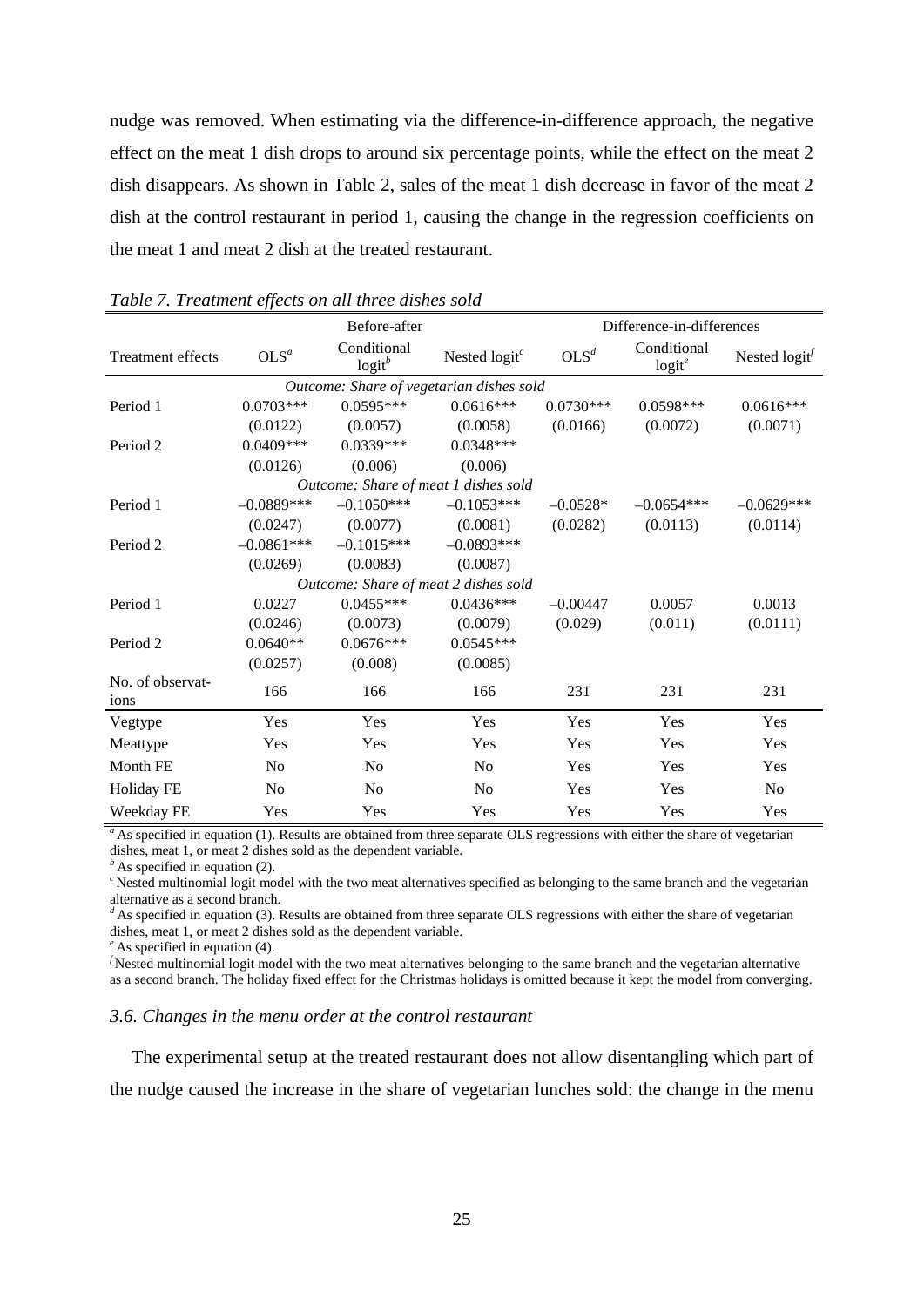order or the increased visibility of the vegetarian dish.<sup>[25](#page-26-1)</sup> Evidence that changing the menu order in isolation play at least some role comes from the control restaurant. As mentioned earlier, the new chef changed the menu order during five nonconsecutive weeks, resulting in 22 days with a changed order out of the 79 days in the sample when the new chef was employed. Despite the small sample, when regressing daily sales of all three dish types on a dummy for changed menu order, type of meat or vegetarian dish, and weekday fixed effects in a nested logit model, there is a significant negative effect of  $-2.4$  percentage points from listing the vegetarian dish in the middle instead of at the top (see [Table 8\)](#page-26-0). The effect of being put at the top is larger; sales of the meat 1 dish increased by around 4 percentage points on the days when the menu order was changed. The reduction in sales of the meat 2 dish is not significant but still indicates that there was some substitution from the meat 2 to the meat 1 dish when the latter was placed at the top.<sup>[26](#page-26-2)</sup> Analyzing the menu changes in the control restaurant shows that it is possible not only to be nudged into switching to vegetarian food, but also to be nudged away from it.

|                     |                     | Nested logit model |                 |
|---------------------|---------------------|--------------------|-----------------|
|                     | Share of vegetarian | Share of meat 1    | Share of meat 2 |
|                     | dishes sold         | dishes sold        | dishes sold     |
| Menu order changed  | $-0.0237**$         | $0.0380***$        | $-0.0143$       |
|                     | (0.0097)            | (0.0123)           | (0.0119)        |
| <b>Observations</b> | 79                  | 79                 | 79              |
| Vegtype             | Yes                 | Yes                | Yes             |
| Meattype            | Yes                 | Yes                | Yes             |
| Weekday FE          | Yes                 | Yes                | Yes             |

<span id="page-26-0"></span>*Table 8. Effects of the change in the menu order at the control restaurant* 

 $\overline{a}$ 

*Note*: Only observations when the new chef was employed were used (17 weeks of data), of which the menu order was changed during five weeks. Treatment effects are calculated as the incremental effect of the treatment indicator on the outcome variable (Puhani, 2012) and as marginal effects at data means. Standard errors are obtained by using the delta method. Standard errors in parentheses, \*\*\*  $p < 0.01$ , \*\*  $p < 0.05$ , \*  $p < 0.1$ .

<span id="page-26-1"></span><sup>&</sup>lt;sup>25</sup> A priori, it seems more likely that it was the increased visibility that, via a change in saliency and additional information, caused most of the treatment effect. Order effects based on growing fatigue or satisficing behavior seem more apt to arise with longer lists, and previous studies included lists containing many more items than the menus in this study (for example, Dayan and Bar-Hillel, 2011; Feenberg et al., 2015; Policastro et al., 2015).<br>Confirmatory bias, on the other hand, might cause a primacy effect even with such a short list.

<span id="page-26-2"></span> $^{26}$  The results of changing the menu order at the control restaurant are robust to excluding the outlier identified in [Figure 2.](#page-16-0) Excluding that week changes the effect on the vegetarian dish to  $-0.0216$  but leaves significance unaffected. The effect on meat 1 slightly increases to 0.04062, while the effect on meat 2 remains insignificant.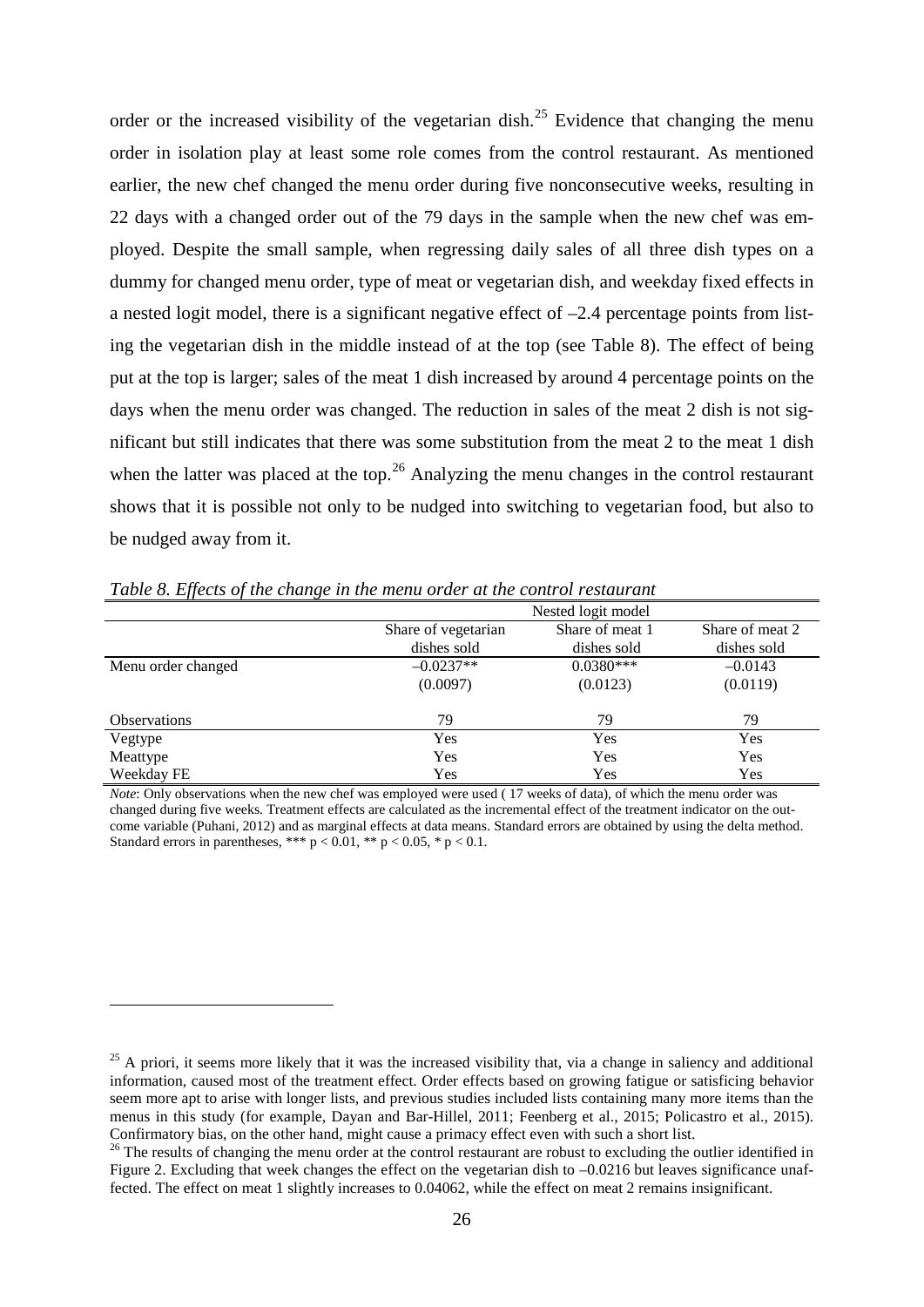#### **4. Effects of the treatment on lunch GHG emissions**

#### *4.1. Substituted dishes*

 $\overline{a}$ 

To evaulate the potential of nudging for decreasing food-related GHG emissions, it is necessary to study which type of meat customers substitute away from when being nudged into choosing a vegetarian meal, as different types of meat imply different emissions intensities per kg consumed. In terms of average  $CO<sub>2</sub>$  equivalents ( $CO<sub>2</sub>e$ ) emitted per kg of meat sold in Sweden, 1 kg of beef causes the highest emissions, followed by lamb, mixed meats (such as minced meat), pork, chicken, and fish (Bryngelsson et al., 2016). Thus, if consumers substitute vegetarian meals for fish and chicken as a result of the nudge, emissions reductions will be lower than if they reduce their consumption of red meat.

<span id="page-27-0"></span>



*Note*: The short dashed lines represent the mean share of meat 1 dishes sold in period 0; long dashed lines, the mean share sold in period 1; and dotted lines, mean shares sold in period 2. Error bars represent 0.95 confidence intervals around the mean for each type.

[Figure 5](#page-27-0) shows that the reduction in sales shares is close to the average reduction for all types of meat served as the meat 1 dish.<sup>[27](#page-27-1)</sup> [Figure](#page-45-0) A.2 in the appendix shows a similar result for meat 2 dishes: the increase in sales of vegetarian dishes did not depend on the type of meat

<span id="page-27-1"></span><sup>&</sup>lt;sup>27</sup> Soup was never served as a meat 1 dish in period 0 and was served only twice in period 1, so it was added to the pork dishes, as its regular version contains bacon.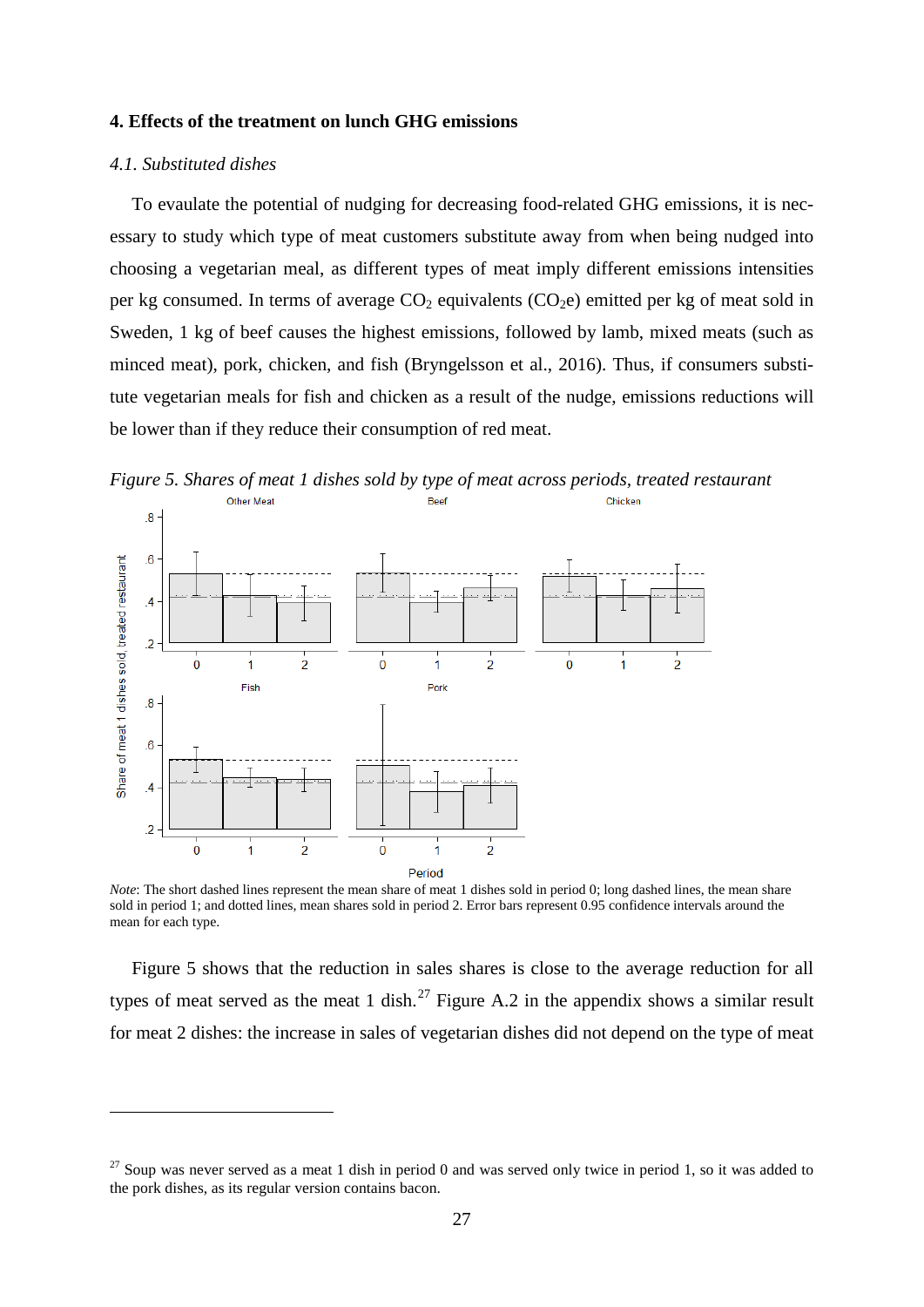served.<sup>[28](#page-28-0)</sup> For the calculation of climate impacts, it is thus assumed that the nudge affects dishes of the same type (meat 1, meat 2, vegetarian) uniformly.

#### *4.2. Approximating the reduction in GHG emissions*

 $\overline{a}$ 

How big is the impact of the intervention on GHG emissions of the restaurant? With the help of a few assumptions, a back-of-the-envelope calculation of the impact of the nudge on GHG emissions can be performed. The chef of the treated restaurant provided information on the standard quantities of meat, vegetables, carbohydrates, vegetarian substitutes, and sauces served, which can be found in appendix Table  $A.3$ <sup>[29](#page-28-1)</sup> Those standard portions were used as inputs into the calculations. Emissions of the raw inputs measured in  $CO<sub>2</sub>e$  per kg were taken from Bryngelsson et al. (2016) and Röös (2014) and can be found in appendix [Table A.4.](#page-44-0) As different types of meat differ in emissions per kg, it is important to account for the frequency of different types of meat served within a period. Similarly, vegetarian industry substitutes such as Quorn or soy products have considerably higher emissions than vegetables, eggs, legumes, or grains, which might otherwise be used to substitute for meat. The daily menus of the treated restaurant were used to identify the frequency of each type of meat or vegetarian substitute served during each period and can be found in appendix [Table A.1.](#page-41-0)

Using the standard portions, the emissions values for the inputs, and the menus, emissions calculations were done in four steps: First, emissions of standard portions were calculated separately for dishes containing different kinds of meat and vegetarian substitutes.<sup>[30](#page-28-2)</sup> The resulting emissions in kg  $CO<sub>2</sub>e$  of each standard portion can be found in [Table 9.](#page-29-0) Second, predicted sales shares for the three alternatives with and without treatment were taken from the nested logit regressions in section 4.5 (see [Table 10\)](#page-31-0). Third, emissions for each period were calculated by using the average number of customers per day, the total length of the period, the number of times each type of meat or vegetarian substitute was served, and the predicted sales share of each dish. Finally, expected emissions for periods 1 and 2 were calculated as if

<span id="page-28-0"></span><sup>&</sup>lt;sup>28</sup> When testing for heterogeneous effects of the treatment depending on the type of meat served in an OLS regression, none of the effects are significant at a 5 percent level. The interaction effect for chicken is positive and significant at a 10 percent level in the regression modelling the sales share of meat 1 dishes as the dependent variable. Full regression results are available from the author on request.

<span id="page-28-1"></span> $^{29}$  As detailed recipes of all the dishes served could not be obtained, exact emissions calculations are impossible.<br><sup>30</sup> Emissions values for carbohydrates, vegetables, and sauce were calculated by taking the average

<span id="page-28-2"></span>ble values and do not differ between the meat and vegetarian dishes. With respect to the input of dairy products, the chef stated that the vegetarian meals contain less dairy than the meat dishes because he tries to keep many dishes vegan. As he could not quantify the difference, equal inputs of dairy for all dish types were assumed.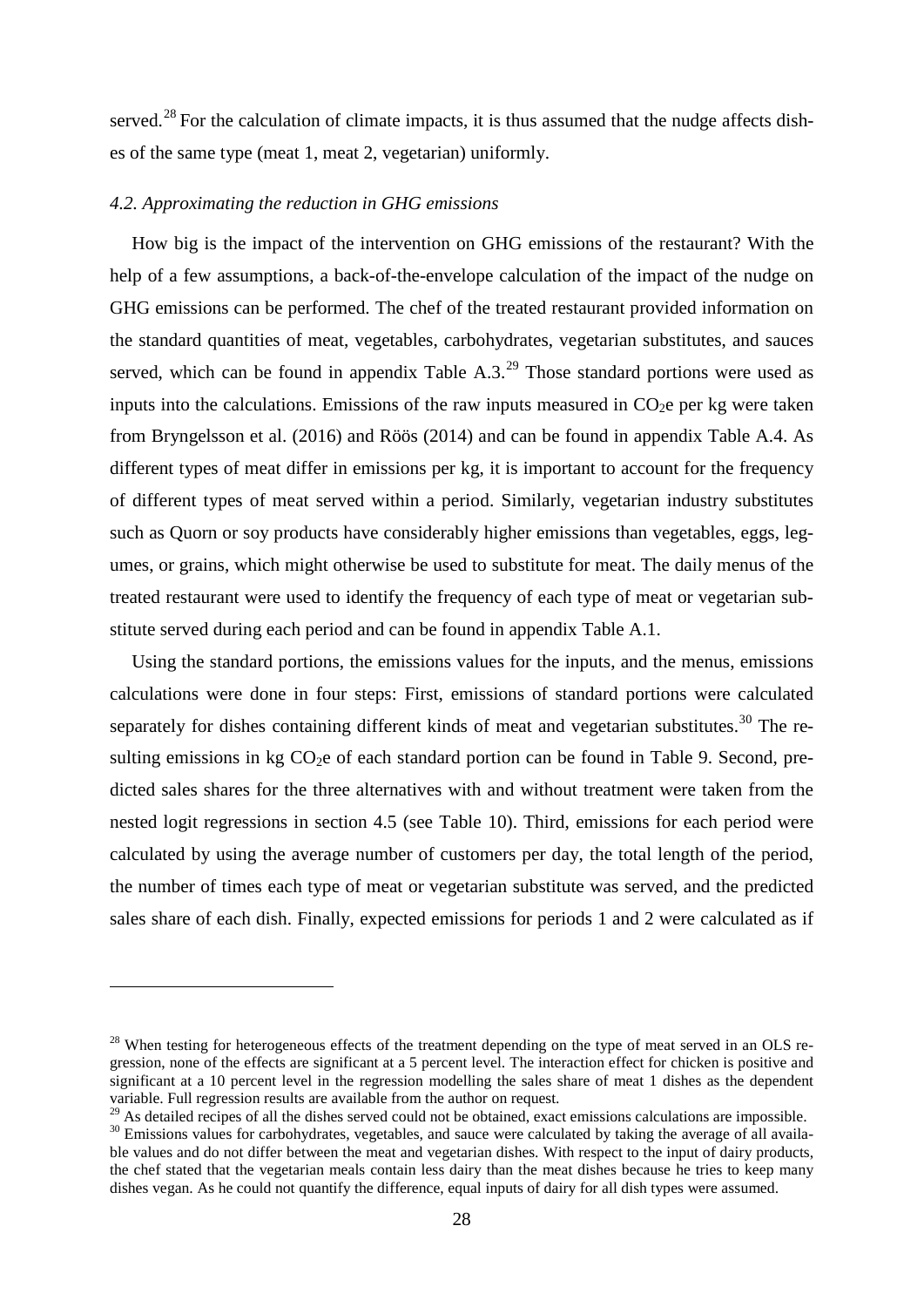there had been no treatment in period 1 using the same input values as in step three, but using the predicted customer shares without treatment.

|  |  |                     |                                                                                                                                                          | Vegetarian standard |                                        |
|--|--|---------------------|----------------------------------------------------------------------------------------------------------------------------------------------------------|---------------------|----------------------------------------|
|  |  |                     |                                                                                                                                                          | portions            |                                        |
|  |  |                     | Only low-                                                                                                                                                | Veg.                | No sub-                                |
|  |  | meat                |                                                                                                                                                          |                     | stitute                                |
|  |  |                     |                                                                                                                                                          |                     |                                        |
|  |  | 4.16                | 1.20                                                                                                                                                     | 0.99                | 0.65                                   |
|  |  | 1.06 1.56 7.46 0.97 | Standard portions containing meat or fish<br>Main component Fish Pork Beef Poultry Other Only high-<br>emitting meats <sup><math>a</math></sup><br>-7.06 |                     | emitting meats <sup>b</sup> substitute |

<span id="page-29-0"></span>*Table 9. CO<sub>2</sub>e emissions of standard portions* 

*<sup>a</sup>* Includes only ruminant meats (beef and mutton). *<sup>b</sup>* Includes only nonruminant meats (pork, poultry, and fish).

Results of the calculations are shown in [Table 10.](#page-31-0) Scenario 1 compares emissions in period 1 (from step three) with expected emissions if the nudge had not been in place (from step four) using the point estimates of the treatment effect. Emissions with the nudge in place were 4.8 percent lower than they would have been without the intervention. During the reversal period, emissions were still 3.8 percent lower than they would have been if there had been no intervention in period 1. This relatively high reduction in emissions compared with the size of the treatment effect can be explained by the fact that during period 2, high-emitting meat such as beef was part of the meat 1 dish more often than during period 1, while the opposite was the case for the meat 2 dish. So although the share of meat dishes sold increased during the reversal period compared with the treatment period, emissions did not increase to the same extent, as customers substituted between the two meat dishes. This shows that not only demand, but also what is offered, drives emissions.

To explore the sensitivity of the emissions reductions with respect to the size of the treatment effect, scenarios 2 and 3 use the lower and upper bounds of the estimated effect as given by the 95 percent confidence interval. Total emissions are reduced by 0.7 and 8.5 percent, respectively, in those scenarios. The importance of the kind of meats served for GHG emissions is further explored in appendix [Table A.5.](#page-45-1) Scenario 4 eliminates the impact of the changing menu on emissions by using the average menu composition across the whole year for calculating emissions in periods 1 and 2 (see the last column of appendix [Table A.5\)](#page-45-1). Using such an average menu results in emissions reductions of 5.4 percent in period 1 and 3 percent in period 2, showing that results heavily depend on the types of meat offered. Scenario 5 assumes that all meat served is ruminant meat (beef and mutton), which is high in  $CO<sub>2</sub>e$  emissions per kg. If the nudge were applied on such a menu (all other things equal), emissions reductions would be larger (6.4 percent in period 1 and 3.6 percent in period 2). On the other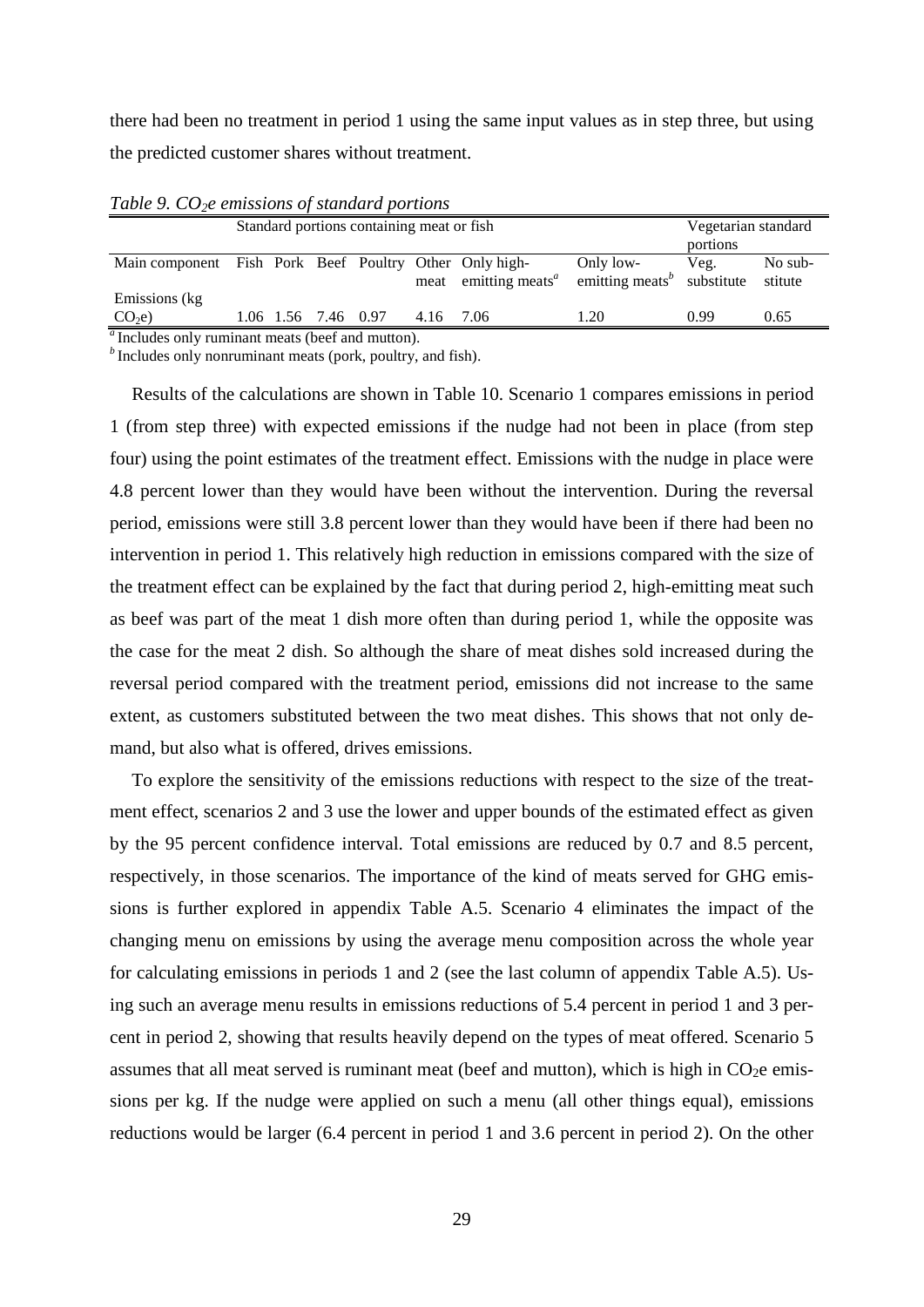hand, if the menu is already "climate-friendly" and only pork, poultry, and fish are served as the meat dishes, the reduction potential of the nudge is smaller  $(2.9 \text{ and } 1.9 \text{ percent})$ .<sup>[31](#page-30-0)</sup>

It should be noted that the relatively high reductions in GHG emissions found in the simulation are partly driven by the assumption that cheese was not substituted for meat. As Chen et al. (2016) show, substituting cheese for meat significantly decreases the reduction potential of vegetarian food and in some cases (if climate-friendly meats such as chicken or pork are substituted away from) might even lead to an increase in GHG emissions. In the present case, the chef stated that vegetarian dishes did not contain more cheese than in the meat dishes, but the GHG reduction potential of nudging toward vegetarian diets heavily depends on the kind of vegetarian food served at the restaurant in question.

Looking at the demand elasticities of meat can provide an idea about the price changes necessary to achieve reductions in demand comparable to those from the nudge, and hence about climate change mitigation costs. Estimated own-price elasticities in Sweden are –0.538 for beef,  $-0.370$  for pork, and  $-0.363$  for chicken (Säll and Gren, 2015). Thus a 6 percent reduction in demand would require price increases by 12 to 16 percent.

<span id="page-30-0"></span> $31$  In terms of absolute reductions, scenario 1 shows that the nudge reduced emissions by a total of 1.77 tCO<sub>2</sub>e. This corresponds approximately to the emissions of driving a car for 11,056 km in Sweden, based on the average  $CO<sub>2</sub>$  emissions of the car fleet (160g/km in 2015; see Swedish Traffic Agency, 2016).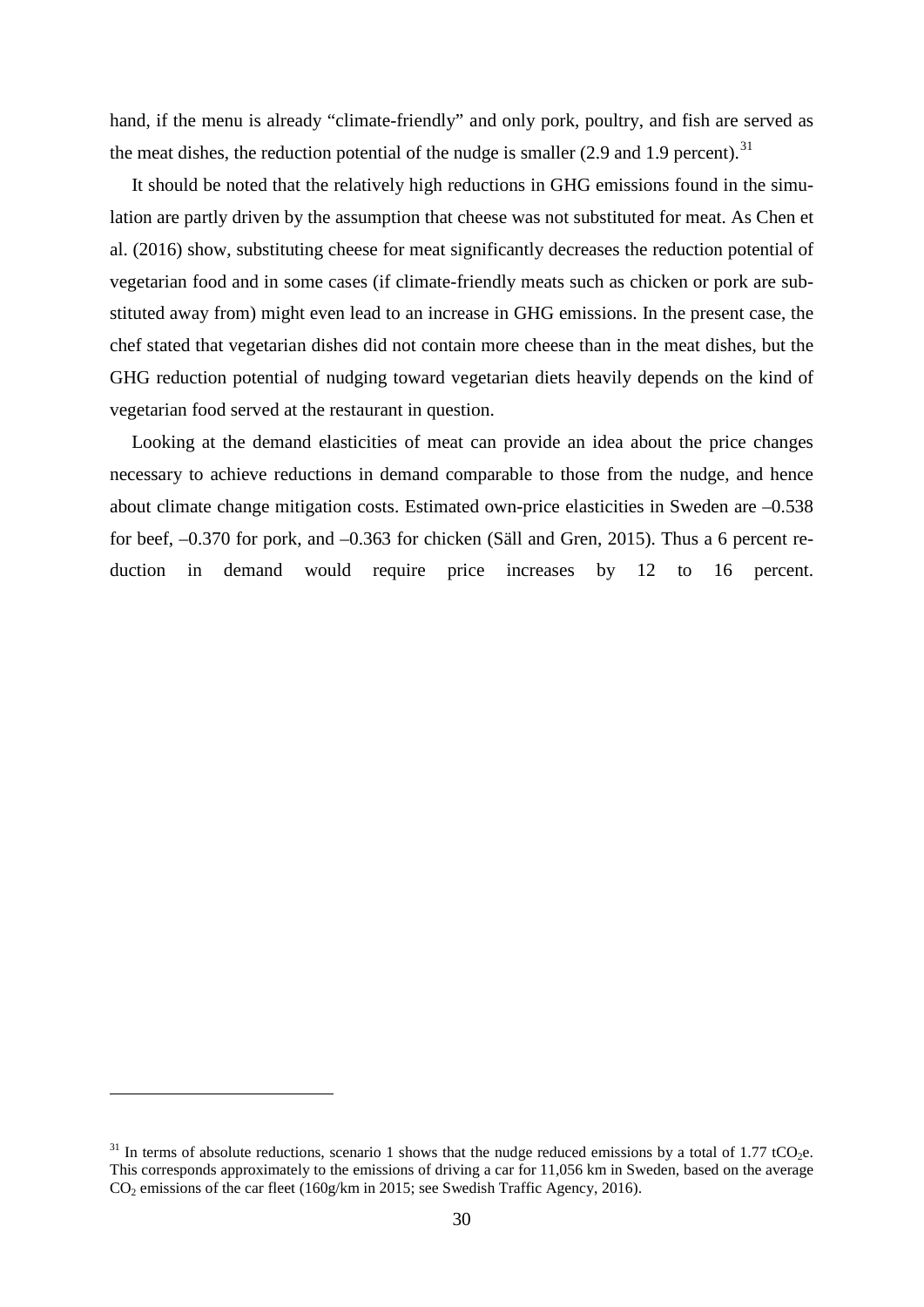|                                                                                                                                |                    |                         | Period 1 (63 days, 1                 | 57 customers/day)                             |                                               |                         |                                        | Period 2 (56 days, 125 customers/day) |                                            |                                               | <b>Both periods</b>                        |
|--------------------------------------------------------------------------------------------------------------------------------|--------------------|-------------------------|--------------------------------------|-----------------------------------------------|-----------------------------------------------|-------------------------|----------------------------------------|---------------------------------------|--------------------------------------------|-----------------------------------------------|--------------------------------------------|
|                                                                                                                                |                    | Treatment<br>$effect^a$ | Predicted<br>customer<br>shares $^a$ | Total emis-<br>sions (kg<br>CO <sub>2</sub> e | no treatment<br>$t$ reatment $-$<br>% change: | Treatment<br>$effect^b$ | Predicted<br>customer<br>shares $\int$ | Total emis-<br>sions (kg $CO2e$ )     | $treatment - no$<br>% change:<br>treatment | Total emis-<br>sions (kg<br>CO <sub>2</sub> e | $treatment - no$<br>% change:<br>treatment |
|                                                                                                                                |                    |                         |                                      |                                               |                                               | With treatment          |                                        |                                       |                                            |                                               |                                            |
|                                                                                                                                | Vegetarian<br>dish |                         | 0.199                                |                                               |                                               |                         | 0.171                                  |                                       |                                            |                                               |                                            |
|                                                                                                                                | Meat 2<br>Meat 1   |                         | 0.425<br>0.376                       | 23,082                                        |                                               |                         | 0.438<br>0.391                         | 15,725                                |                                            | 38,807                                        |                                            |
|                                                                                                                                |                    |                         |                                      |                                               |                                               | Without treatment       |                                        |                                       |                                            |                                               |                                            |
| Scenario<br>1: Point                                                                                                           | Vegetarian<br>dish | 0.062                   | 0.137                                |                                               |                                               | 0.035                   | 0.136                                  |                                       |                                            |                                               |                                            |
| estimates<br>of the                                                                                                            | Meat 1             | $-0.063$                | 0.488                                | 24,253                                        | $-4.8%$                                       | $-0.089$                | 0.527                                  | 16,354                                | $-3.8%$                                    | 40,607                                        | $-4.4%$                                    |
| treatment<br>effect                                                                                                            | Meat 2             | 0.001                   | 0.375                                |                                               |                                               | 0.054                   | 0.337                                  |                                       |                                            |                                               |                                            |
| Scenario<br>2: Lower                                                                                                           | Vegetarian<br>dish | 0.048                   | 0.151                                |                                               |                                               | 0.023                   | 0.148                                  |                                       |                                            |                                               |                                            |
| bound of<br>absolute                                                                                                           | Meat 1             | $-0.041$                | 0.466                                | 23,144                                        | $-0.3\%$                                      | $-0.072$                | 0.510                                  | 15,931                                | $-1.3%$                                    | 39,075                                        | $-0.7\%$                                   |
| treatment<br>effect                                                                                                            | Meat 2             | $-0.007$                | 0.383                                |                                               |                                               | 0.049                   | 0.342                                  |                                       |                                            |                                               |                                            |
| Scenario<br>3: Upper                                                                                                           | Vegetarian<br>dish | 0.075                   | 0.124                                |                                               |                                               | 0.047                   | 0.124                                  |                                       |                                            |                                               |                                            |
| bound of<br>absolute                                                                                                           | Meat 1             | $-0.085$                | 0.510                                | 25,362                                        | $-9.0\%$                                      | $-0.106$                | 0.544                                  | 17,039                                | $-7.7%$                                    | 42,401                                        | $-8.5%$                                    |
| treatment<br>effect                                                                                                            | Meat 2             | 0.010                   | 0.366                                |                                               |                                               | 0.059                   | 0.332                                  |                                       |                                            |                                               |                                            |
| $a$ Based on the estimation results in Table $\overline{7}$ , column<br>$b$ Based on the estimation results in Table 7, column |                    |                         |                                      | 1(6).                                         |                                               |                         |                                        |                                       |                                            |                                               |                                            |

<span id="page-31-0"></span>Table 10. Predicted sales shares and CO<sub>2</sub>e emissions with and without treatment, periods 1 and 2, treated restaurant *Table 10. Predicted sales shares and CO2e emissions with and without treatment, periods 1 and 2, treated restaurant*

31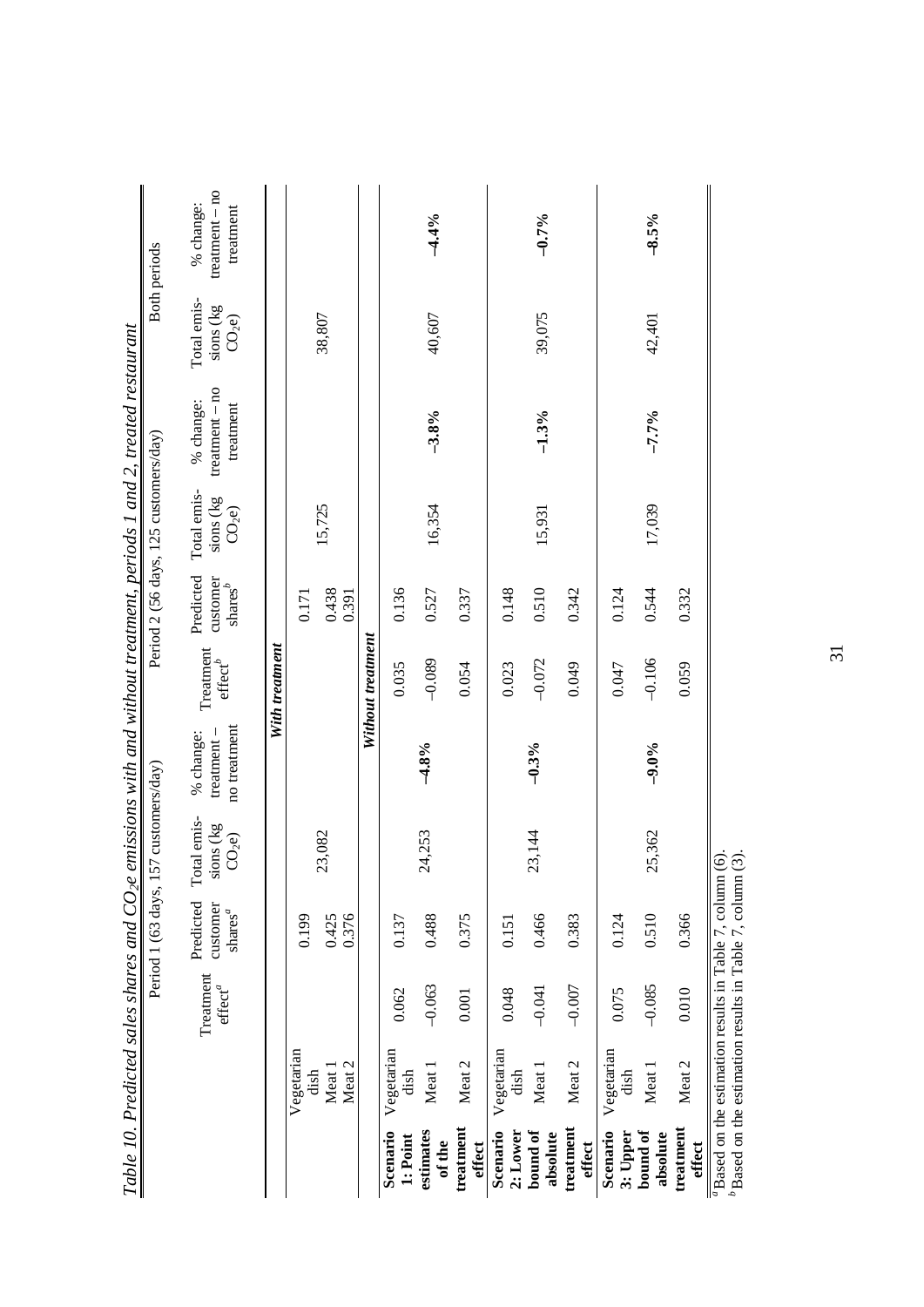#### **5. Conclusion**

The results of the field experiment show that it is possible to nudge consumers into more climate-friendly diets. Making the vegetarian dish more salient by increasing its visibility and changing the menu order increased its sales share by around 6 percentage points, which constitutes an increase of around 40 percent of the sales share of the vegetarian dish compared with the baseline period. Although it is not possible to separate the impact of the two changes that were made simultaneously, the analysis of menu order changes at the control restaurant points toward both playing a role in the increase in sales shares. Analyzing the development of the effect over time and the effect of the restoration of the original setup shows that nudging can lead to persistent changes in behavior. This is the first study providing evidence that nudging can have a significant impact on what people eat well into the future, with the share of vegetarian dishes sold remaining about 4 percentage points higher after the intervention was ended. Testing for individual habit formation is not possible with the type of data collected from this experiment but is an important area for future research. The experiment also shows that the intervention affected consumption of all three options on the menu, although at both the treated and the control restaurants, only two dishes were subject to changes in the decision environment. The possibility of such unexpected consequences should be carefully considered when designing nudges, not only in the food domain. Although it is not possible to analyze the effect of the nudge on total sales, it should be mentioned that the restaurant permanently changed its setup to the nudge condition during the academic year 2016–17, indicating that it does not expect a negative impact on profits from changing the decision environment.

How does the nudge compare with other interventions targeted at reducing meat consumption? One such intervention is the establishment of mandatory vegetarian days in public catering. Lombardini and Lankoski (2013) study such a vegetarian day at public schools in Finland. They find that even though its introduction had positive spillover effects on parts of the population, such that they increased their consumption of vegetarian food even on other days, it also caused noncompliance in the form of less food taken and higher plate waste on the vegetarian days. The authors conclude that setting appropriate default choices might be a better option to increase the consumption of vegetarian food than restricting choices. Another type of intervention is environmental labelling of food. Although such labelling usually does not target meat consumption directly, meat products often do worse in environmental assessment. In a test of an environmental label in an experimental supermarket by Vlaeminck et al.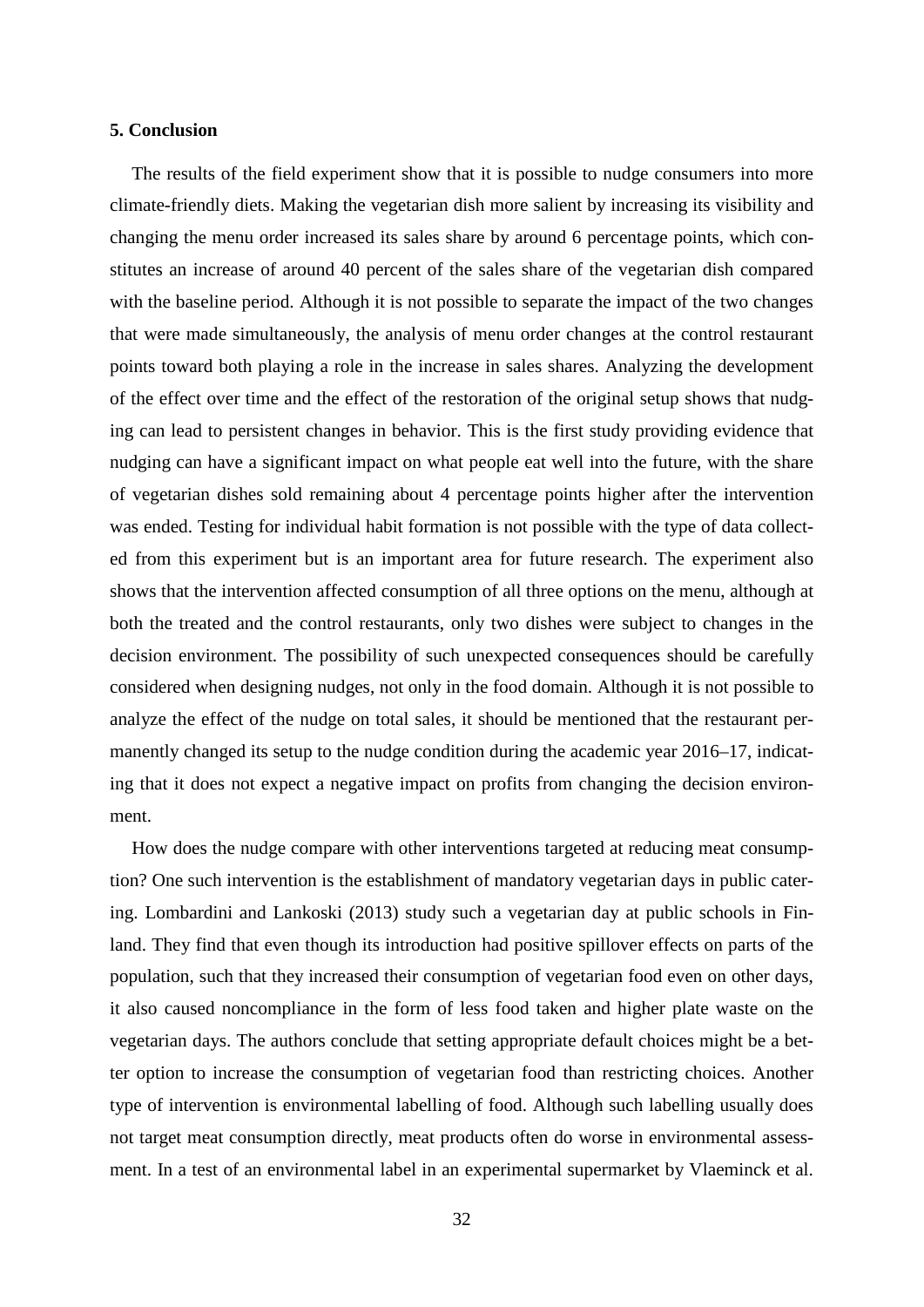(2014), the share of meat products dropped by around 20 percent in their most effective treatment. Climate labelling of meals has been tested by Visschers and Siegrist (2015), who find that marking the two most climate-friendly choices out of four meals at a university restaurant led to a 20 percent higher share of climate-friendly choices.

With respect to policy recommendations, the external validity of the results has to be reflected. The restaurant where the nudge was implemented is frequented by a highly educated, rather young population consisting of university students and employees. Younger people might be more open to trying new types of food, and the nudge used here may have a smaller effect in a setting with an older population. On the other hand, data from the Swedish National Food Agency (2012) show that meat consumption is as high amongst people 18–30 years old as it is in the rest of the adult population, and that there are no differences in meat consumption with regard to educational level. Thus the potential for reducing meat consumption through nudging in the Swedish population seems to be equally high across ages and educational levels. Comparing Sweden with other countries with respect to willingness to reduce meat consumption is difficult, but according to a WWF (2016) survey, vegetarian food generally has a positive image in this country, as 30 percent of the respondents associate vegetarian food mainly with healthy eating. Such an association could increase the effectiveness of the nudge. Vetter and Kutzner (2016) do not find an interaction between environmental attitudes and the strength of green default effects in a hypothetical choice situation, but how attitudes and nudges for environmentally friendly food choices interact must be left for further research. Policy recommendations from the present experiment are therefore limited to the fact that it is possible to reduce meat consumption through effective and inexpensive behavioral interventions. Which specific intervention should be chosen depends on the characteristics of the restaurant. The case examined in this study offered good opportunities for nudging, as it was possible to change both the visibility of the vegetarian dish and the menu order simultaneously.

Finally, when considering nudging as a tool for changing consumption patterns, one should keep in mind possible ethical objections against nudging. Recent years have seen a lively and controversial debate on policy-making based on behavioral insights. Many feel that transparency is important for the use of nudging to be acceptable (see, for example, Hansen and Jespersen, 2013). Restaurants and policy-makers who want to use nudges to reduce the climate impact of food consumption should try to do so as transparently as possible. For example, if changes are made to the food environment in a faculty restaurant similar to the one in this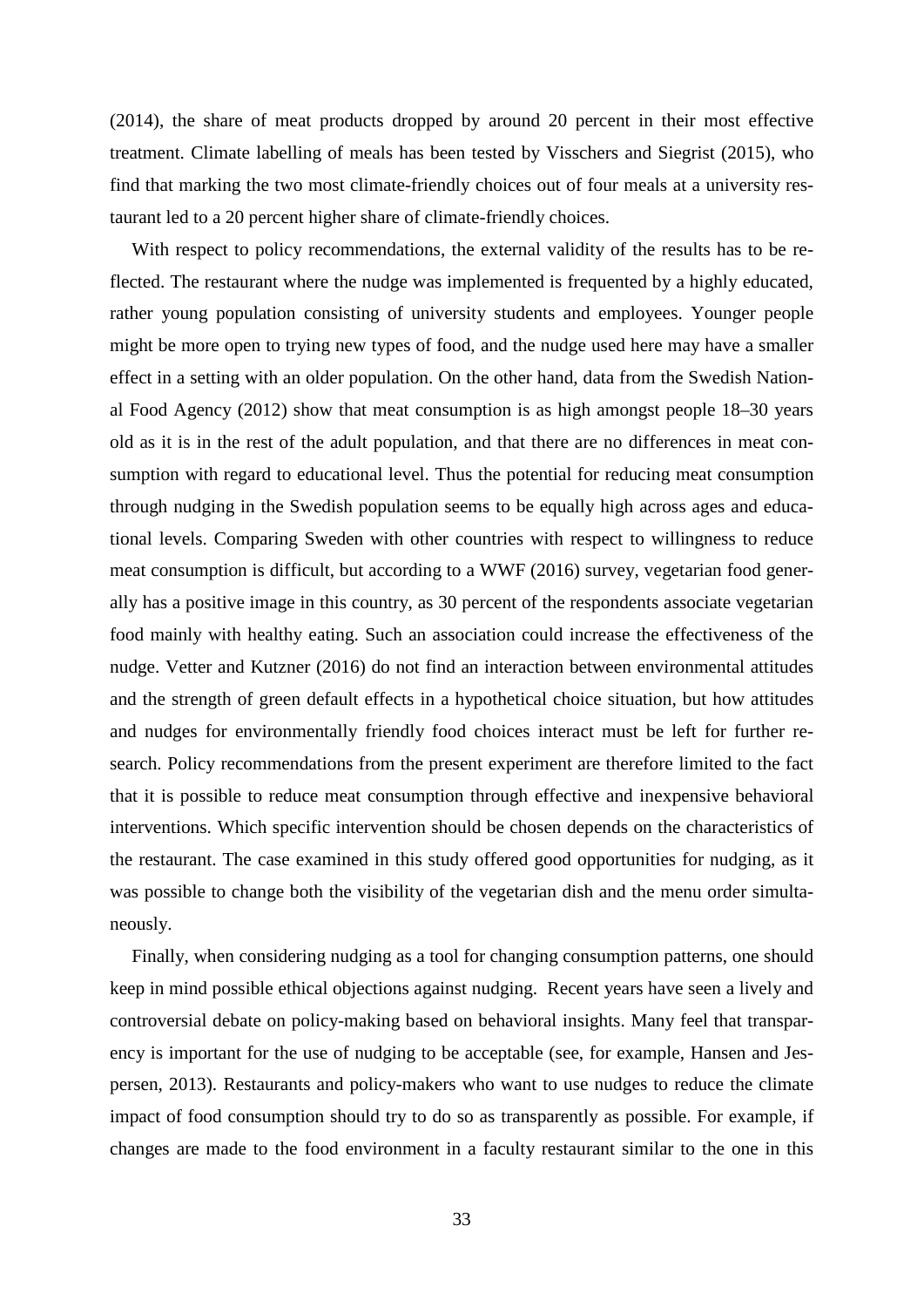study, transparency could be increased by informing customers via the weekly menu email that many subscribe to or by putting an appropriate note on the menus set up in the restaurant.

Although simulations such as conducted by Springman et al. (2016) show large potential health benefits at the population level of switching to vegetarian diets, these results are based on assuming varied and nutritionally balanced vegetarian diets substituting omnivorous diets. This assumption might not be fulfilled in every diner where nudging can be applied. In the present case, the restaurants work with nutrition standards that are supposed to be met by all three warm dish alternatives, so we do not any negative impacts on the nutrient supply.

With respect to the environmental significance of the results, it should be pointed out that this paper studies just one of the many food decisions people make every day. Although lunch constitutes one of the larger meals of the day, it is possible that consumers compensate for having chosen vegetarian later during the day. Future research should address such compensation effects, which are important when evaluating not only food nudges, but also nudges for the environment in general. Back-of-the-envelope calculations on the climate impact of the nudge show that emissions from the restaurant's sales decreased by around 5 percent during the intervention period, compared with a scenario without the nudge being implemented. As the nudge was costless for the restaurant to implement and did not affect profits negatively, this paper shows that nudging is a promising tool to foster more climate-friendly food choices.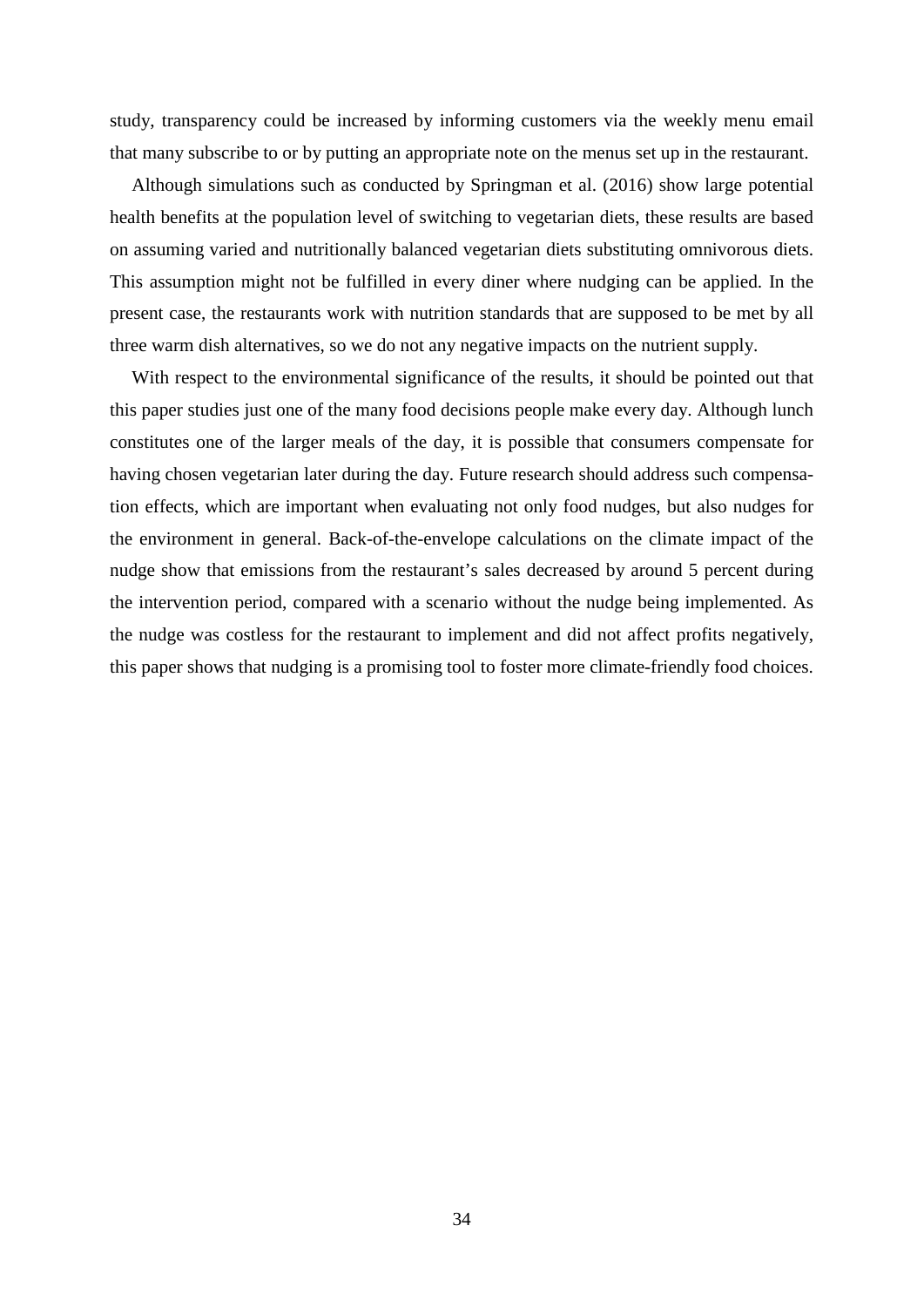#### **References**

- Allcott, H., 2011. Social norms and energy conservation. Journal of Public Economics, Special Issue: The Role of Firms in Tax Systems 95, 1082–1095. doi:10.1016/j.jpubeco.2011.03.003.
- Allcott, H., Rogers, T., 2014. The short-run and long-run effects of behavioral interventions: Experimental Evidence from Energy Conservation. American Economic Review 104, 3003–3037. doi:10.1257/aer.104.10.3003.
- Angrist, J.D., Pischke, J.-S., 2008. Mostly Harmless Econometrics: An Empiricist's Companion. Princeton University Press, New Jersey.
- Becker, G.S., Murphy, K.M., 1988. A theory of rational addiction. Journal of Political Economy 96, 675–700.
- Belot, M., James, J., Nolen, P.J., 2015. Incentives and Children's Dietary Choices: A Field Experiment in Primary Schools (IZA Discussion Paper No. 9424). Institute for the Study of Labor (IZA).
- Brandon, A., Ferraro, P.J., List, J.A., Metcalfe, R.D., Price, M.K., Rundhammer, F., 2017. Do The Effects of Social Nudges Persist? Theory and Evidence from 38 Natural Field Experiments (No. w23277). National Bureau of Economic Research.
- Bryngelsson, D., Wirsenius, S., Hedenus, F., Sonesson, U., 2016. How can the EU climate targets be met? A combined analysis of technological and demand-side changes in food and agriculture. Food Policy 59, 152–164. doi:10.1016/j.foodpol.2015.12.012.
- Carney, D.R., Banaji, M.R., 2012. First is best. PLOS ONE 7, e35088. doi:10.1371/journal.pone.0035088.
- Chen, D.M., Tucker, B., Badami, M.G., Ramankutty, N., Rhemtulla, J.M., 2016. A multidimensional metric for facilitating sustainable food choices in campus cafeterias. Journal of Cleaner Production 135, 1351–1362. doi:10.1016/j.jclepro.2016.06.143.
- Cohen, D., Farley, T.A., 2007. Eating as an automatic behavior. Preventing Chronic Disease 5.
- Croson, R., Treich, N., 2014. Behavioral environmental economics: Promises and challenges. Environmental and Resource Economis 58, 335–351. doi:10.1007/s10640-014-9783 y.
- Daunfeldt, S.-O., Nordström, J., Thunström, L., 2011. Habit Formation in Food Consumption. In: The Oxford Handbook on the Economics of Food Consumption and Policy. Oxford University Press.
- Dayan, E., Bar-Hillel, M., 2011. Nudge to nobesity II: Menu positions influence food orders. Judgment and Decision Making 6, 333–342.
- Egebark, J., Ekström, M., 2016. Can indifference make the world greener? Journal of Environmental Economics and Management 76, 1–13. doi:10.1016/j.jeem.2015.11.004.
- Feenberg, D.R., Ganguli, I., Gaule, P., Gruber, J., 2015. It's Good to Be First: Order Bias in Reading and Citing NBER Working Papers (Working Paper No. 21141). National Bureau of Economic Research.
- Ferraro, P.J., Miranda, J.J., Price, M.K., 2011. The persistence of treatment effects with normbased policy instruments: Evidence from a randomized environmental policy experiment. American Economic Review 101, 318–22. doi:10.1257/aer.101.3.318.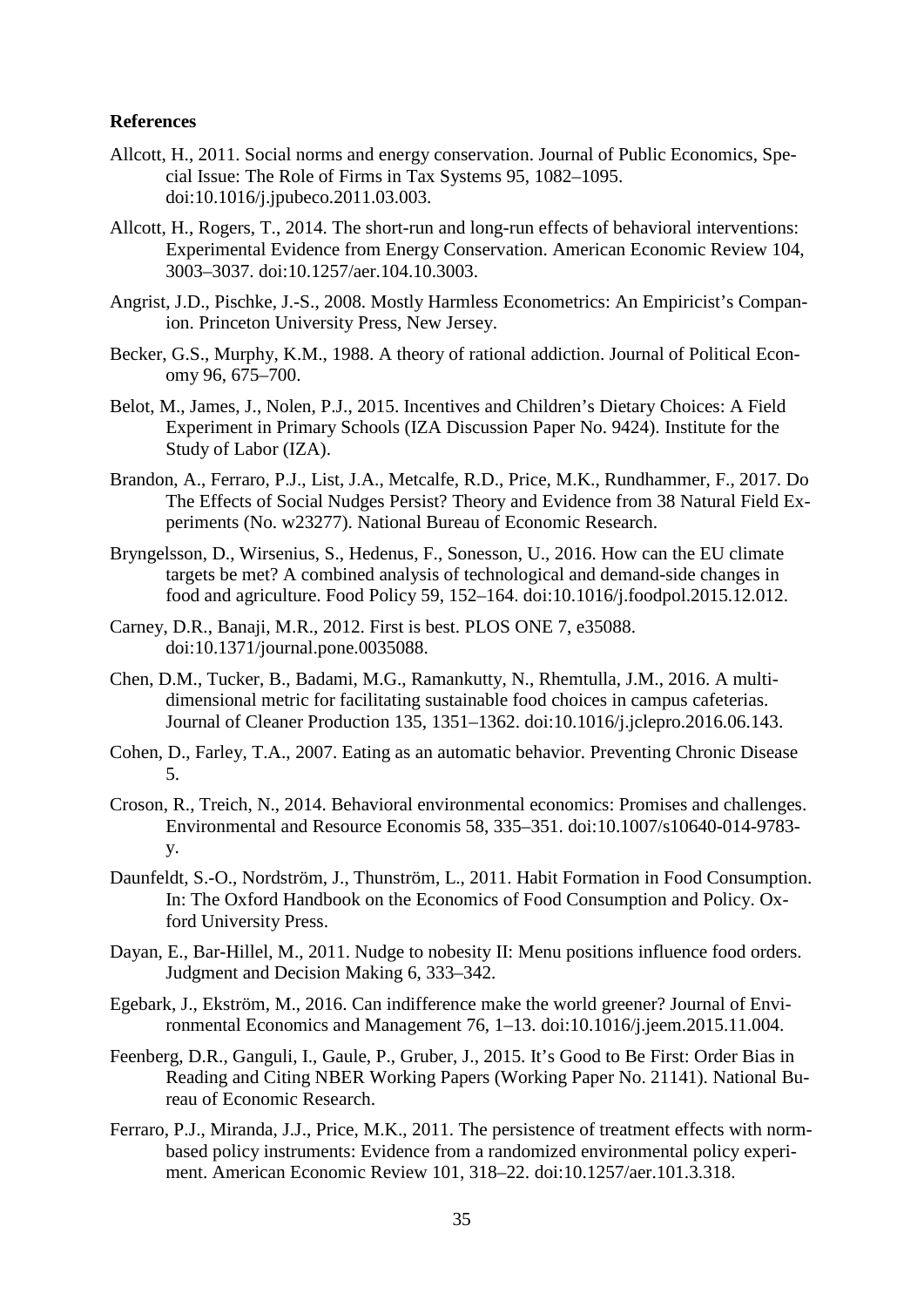- Ferraro, P.J., Price, M.K., 2013. Using nonpecuniary strategies to influence behavior: Evidence from a large-scale field experiment. Review of Economics and Statistics 95, 64– 73. doi:10.1162/REST\_a\_00344.
- Gerber, P.J., Steinfeld, H., Henderson, P., Mottet, A., Opio, C., Dijkman, J., Falcuci, A., Tempio, G., 2013. Tackling Climate Change through Livestock: A Global Assessment of Emissions and Mitigation Opportunities. Food and Agriculture Organization of the United Nations (FAO), Rome.
- Girod, B., van Vuuren, D.P., Hertwich, E.G., 2014. Climate policy through changing consumption choices: Options and obstacles for reducing greenhouse gas emissions. Global Environmental Change 25, 5–15. doi:10.1016/j.gloenvcha.2014.01.004.
- Gneezy, U., Meier, S., Rey-Biel, P., 2011. When and why incentives (don't) work to modify behavior. Journal of Economic Perspectives 25, 191–210. doi:10.1257/jep.25.4.191.
- Hansen, P.G., Jespersen, A.M., 2013. Nudge and the manipulation of choice: A framework for the responsible use of the nudge approach to behaviour change in public policy. European Journal of Risk Regulation 4, 3.
- Hunt, G.L., 2000. Alternative nested logit model structures and the special case of partial degeneracy. Journal of Regional Science 40, 89–113. doi:10.1111/0022-4146.00166.
- Jaime Torres, M.M., Carlsson, F., 2016. Social Norms and Information Diffusion in Watersaving Programs: Evidence from a Randomized Field Experiment in Colombia. No. 652, Working Papers in Economics, University of Gothenburg, Department of Economics.
- Jones, C.M., Kammen, D.M., 2011. Quantifying carbon footprint reduction opportunities for U.S. households and communities. Environmental Science and Technology 45, 4088– 4095. doi:10.1021/es102221h.
- Just, D.R., 2009. Smarter lunchrooms: Using behavioral economics to improve meal selection. CHOICES 24, 1.
- Just, D.R., Price, J., 2013. Using incentives to encourage healthy eating in children. Journal of Human Resources 48, 855–872. doi:10.3368/jhr.48.4.855.
- Kahneman, D., 2003. Maps of bounded rationality: Psychology for behavioral economics. American Economic Review 93, 1449–1475.
- Kahneman, D., 2011. Thinking, Fast and Slow. Farrar, Straus and Giroux, New York.
- Lehner, M., Mont, O., Heiskanen, E., 2016. Nudging: A promising tool for sustainable consumption behaviour? Journal of Cleaner Production 134, 166–177. doi:10.1016/j.jclepro.2015.11.086.
- List, J.A., Samek, A.S., 2015. The behavioralist as nutritionist: Leveraging behavioral economics to improve child food choice and consumption. Journal of Health Economics 39, 135–146. doi:10.1016/j.jhealeco.2014.11.002.
- List, J.A., Samek, A., 2017. A field experiment on the impact of incentives on milk choice in the lunchroom. Public Finance Review 45, 44–67. doi:10.1177/1091142115602061.
- Loewenstein, G., Price, J., Volpp, K., 2016. Habit formation in children: Evidence from incentives for healthy eating. Journal of Health Economics 45, 47–54. doi:10.1016/j.jhealeco.2015.11.004.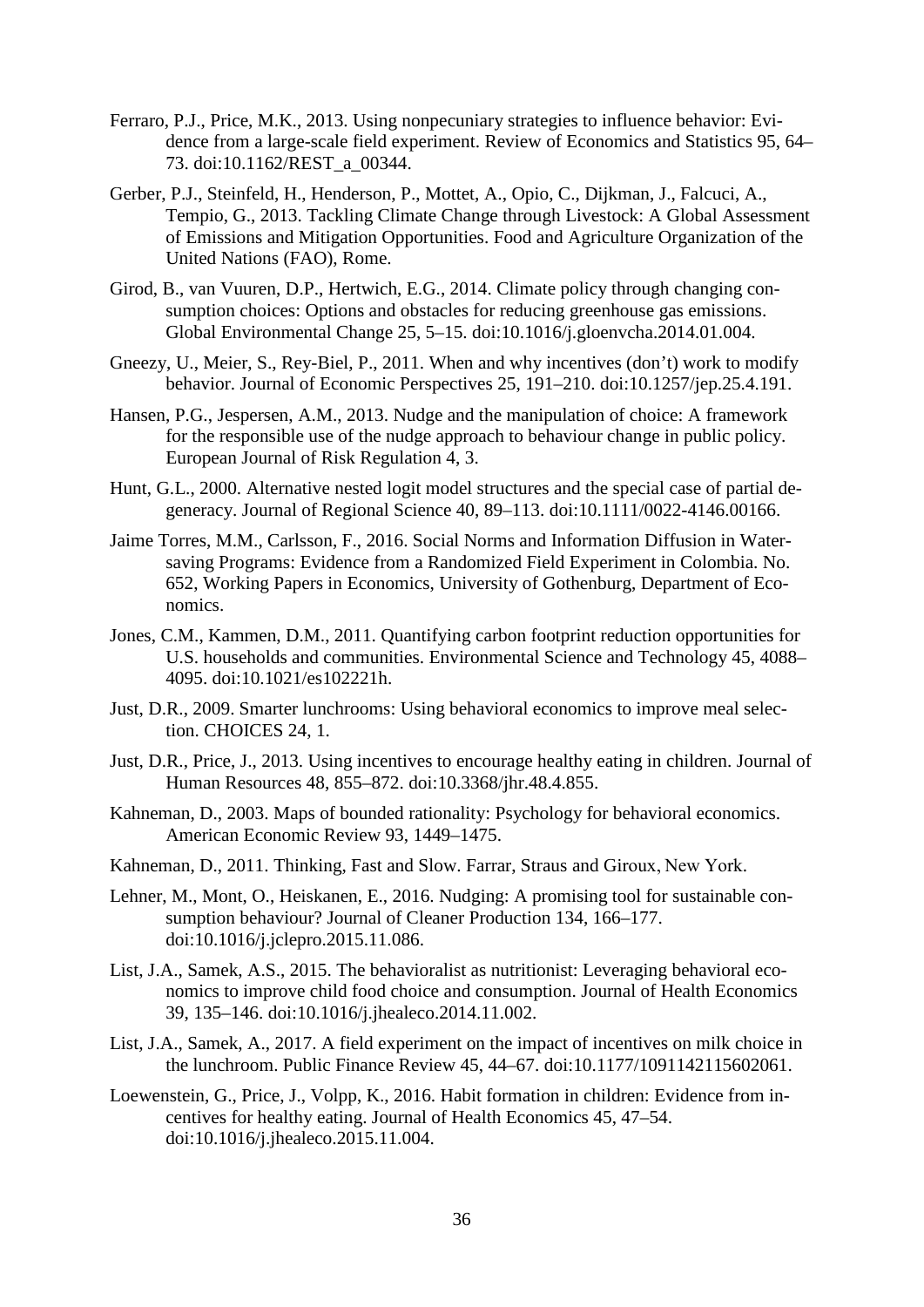- Löfgren, Å., Martinsson, P., Hennlock, M., Sterner, T., 2012. Are experienced people affected by a pre-set default option—Results from a field experiment. Journal of Environmental Economics and Management 63, 66–72. doi:10.1016/j.jeem.2011.06.002.
- Lombardini, C., Lankoski, L., 2013. Forced choice restriction in promoting sustainable food consumption: Intended and unintended effects of the mandatory vegetarian day in Helsinki schools. Journal of Consumer Policy 36, 159–178. doi:10.1007/s10603-013- 9221-5.
- Lusk, J.L., 2014. Are you smart enough to know what to eat? A critique of behavioural economics as justification for regulation. European Review of Agricultural Economics 41, 355–373. doi:10.1093/erae/jbu019.
- Machovina, B., Feeley, K.J., 2014. Taking a bite out of biodiversity. Science 343, 838–838. doi:10.1126/science.343.6173.838-a.
- Mantonakis, A., Rodero, P., Lesschaeve, I., Hastie, R., 2009. Order in choice effects of serial position on preferences. Psychological Science 20, 1309–1312. doi:10.1111/j.1467- 9280.2009.02453.x.
- Marteau, T.M., Hollands, G.J., Fletcher, P.C., 2012. Changing human behavior to prevent disease: The importance of targeting automatic processes. Science 337, 1492–1495. doi:10.1126/science.1226918.
- Miller, J.M., Krosnick, J.A., 1998. The impact of candidate name order on election outcomes. Public Opinion Quarterly 62, 291–330.
- Naik, N.Y., Moore, M.J., 1996. Habit formation and intertemporal substitution in individual food consumption. Review of Economics and Statistics 78, 321–328. doi:10.2307/2109934.
- Naturvårdsverket, 2011. Köttkonsumtionens klimatpåverkan. Drivkrafter och styrmedel. (Rapport No. 6456). Naturvårdsverket, Stockholm.
- Painter, J.E., Wansink, B., Hieggelke, J.B., 2002. How visibility and convenience influence candy consumption. Appetite 38, 237–238. doi:10.1006/appe.2002.0485.
- Pelletier, N., Tyedmers, P., 2010. Forecasting potential global environmental costs of livestock production 2000–2050. PNAS 107, 18371–18374. doi:10.1073/pnas.1004659107.
- Pimentel, D., Pimentel, M., 2003. Sustainability of meat-based and plant-based diets and the environment. American Journal of Clinical Nutrition 78, 660S–663S.
- Policastro, P., Smith, Z., Chapman, G., 2015. Put the healthy item first: Order of ingredient listing influences consumer selection. Journal of Health Psychology 22, 853–863. doi:10.1177/1359105315617328.
- Puhani, P.A., 2012. The treatment effect, the cross difference, and the interaction term in nonlinear "difference-in-differences" models. Economics Letters 115, 85–87. doi:10.1016/j.econlet.2011.11.025.
- Röös, E., 2014. Mat-klimat-listan (Report No. 77). Uppsala.
- Rozin, P., Scott, S., Dingley, M., Urbanek, J.K., Jiang, H., Kaltenbach, M., 2011. Nudge to nobesity I: Minor changes in accessibility decrease food intake. Judgment and Decision Making 6, 323–332.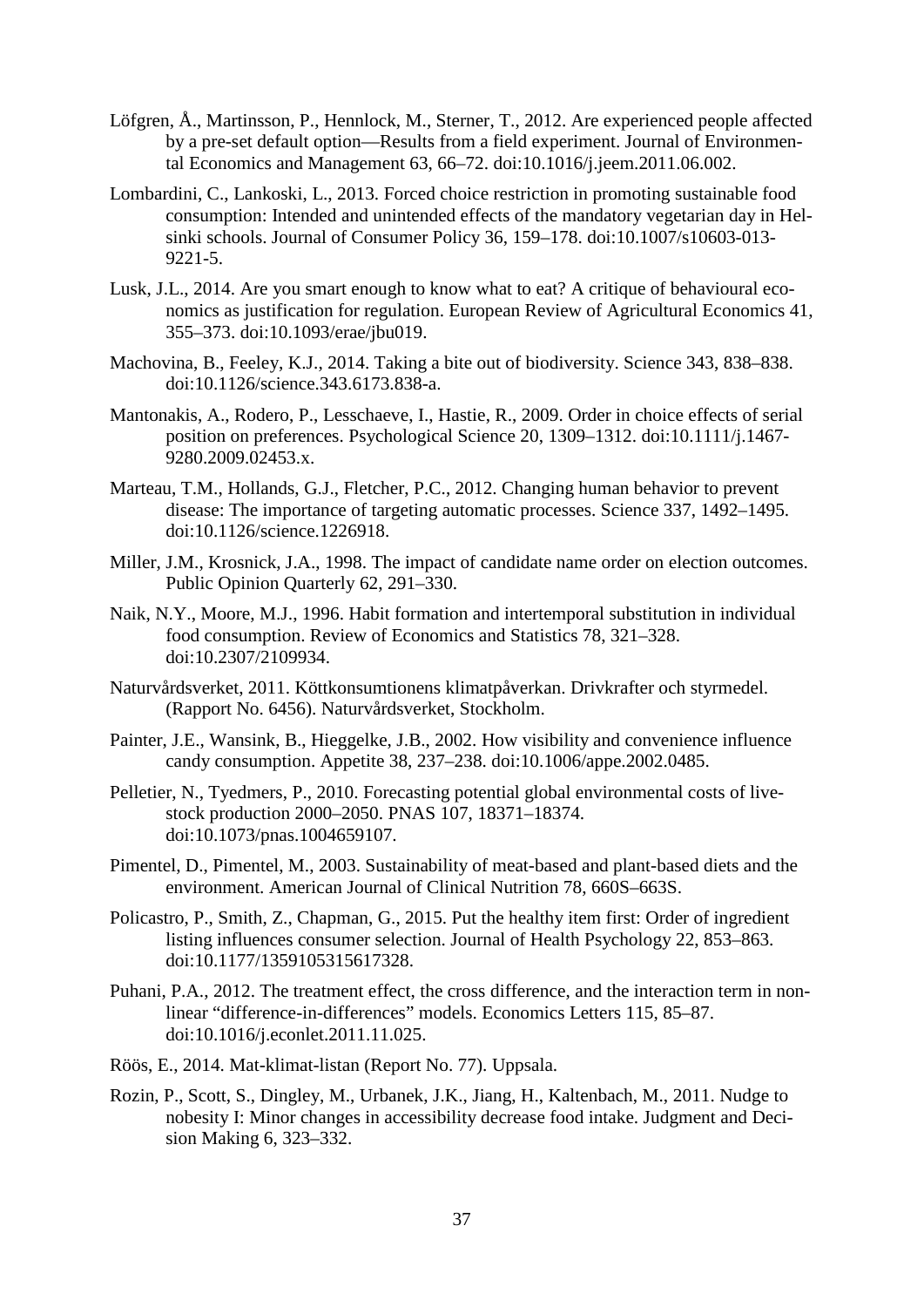- Säll, S., Gren, I.-M., 2015. Effects of an environmental tax on meat and dairy consumption in Sweden. Food Policy 55, 41–53. doi:10.1016/j.foodpol.2015.05.008.
- Schösler, H., Boer, J. de, Boersema, J.J., 2012. Can we cut out the meat of the dish? Constructing consumer-oriented pathways towards meat substitution. Appetite 58, 39–47. doi:10.1016/j.appet.2011.09.009.
- Shewmake, S., Okrent, A., Thabrew, L., Vandenbergh, M., 2015. Predicting consumer demand responses to carbon labels. Ecological Economics 119, 168–180. doi:10.1016/j.ecolecon.2015.08.007.
- Springmann, M., Godfray, H.C.J., Rayner, M., Scarborough, P., 2016. Analysis and valuation of the health and climate change cobenefits of dietary change. PNAS 113, 4146–4151. doi:10.1073/pnas.1523119113.
- Sunstein, C.R., 2015. Behavioural economics, consumption and environmental protection. In: Reisch, L.A., Thøgersen, J. (Eds.), Handbook of Research on Sustainable Consumption. Edward Elgar Publishing, pp. 313–327.
- Swedish Agricultural Board, 2017. Förbrukningen av kött och ägg nådde ny rekordnivå 2016 - Jordbruksverket. http://www.jordbruksverket.se/amnesomraden/handelmarknad/nyheteromhandel/nyhet eromhandel2017/forbrukningenavkottochaggnaddenyrekordniva2016.5.6132fce715aa03fa7ec2 817c.html (accessed 3.22.17).
- Swedish National Food Agency, 2012. Riksmaten 2010 11. Livsmedels- och näringsintag bland vuxna i Sverige. Uppsala.
- Swedish National Food Agency, 2015. Swedish dietary guidelines: Risk and benefit management report, Livsmedelsverkets rapportserie nr 5/2015. Livsmedelsverket.
- Swedish Traffic Agency (Trafikverket), 2016. Emissions from road traffic (Vägtrafikens utsläpp). Press release. Borlänge.
- Thaler, R.H., Sunstein, C.R., 2008. Nudge: Improving Decisions about Health, Wealth, and Happiness. Yale University Press, New Haven.
- Tilman, D., Clark, M., 2014. Global diets link environmental sustainability and human health. Nature 515, 518–522. doi:10.1038/nature13959.
- Vetter, M., Kutzner, F., 2016. Nudge me if you can: How defaults and attitude strength interact to change behavior. Comprehensive Results in Social Psychology, 1–27. doi:10.1080/23743603.2016.1139390.
- Visschers, V.H.M., Siegrist, M., 2015. Does better for the environment mean less tasty? Offering more climate-friendly meals is good for the environment and customer satisfaction. Appetite 95, 475–483. doi:10.1016/j.appet.2015.08.013.
- Vlaeminck, P., Jiang, T., Vranken, L., 2014. Food labeling and eco-friendly consumption: Experimental evidence from a Belgian supermarket. Ecological Economics 108, 180– 190. doi:10.1016/j.ecolecon.2014.10.019.
- Wansink, B., Hanks, A.S., 2013. Slim by design: Serving healthy foods first in buffet lines improves overall meal selection. PLOS ONE 8, e77055. doi:10.1371/journal.pone.0077055.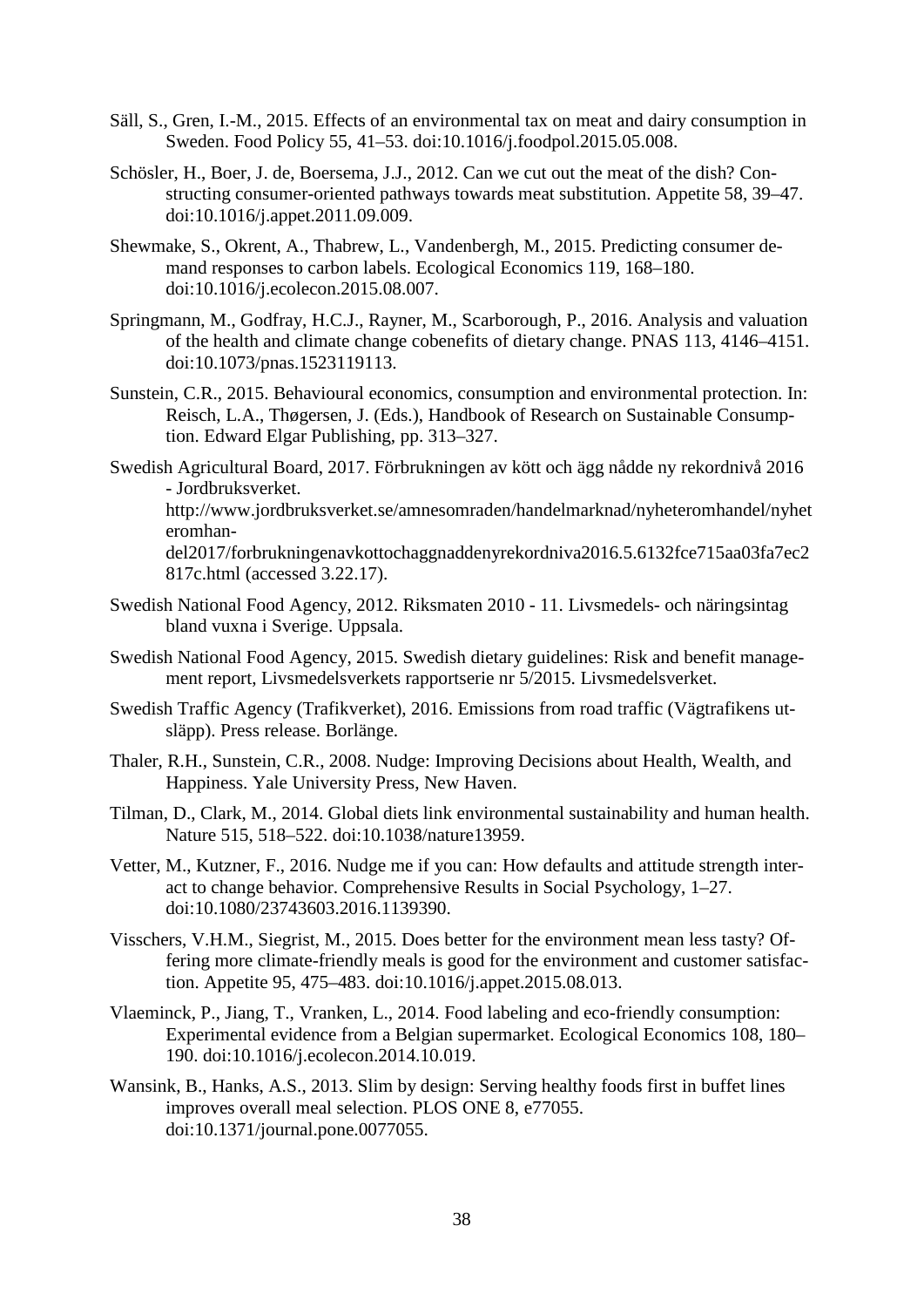- Wansink, B., Love, K., 2014. Slim by design: Menu engineering strategies for promoting high-margin, healthy foods. International Journal of Hospitality Management 42, 137– 143. doi:10.2139/ssrn.2467777.
- Wansink, B., Painter, J.E., Lee, Y.-K., 2006. The office candy dish: Proximity's influence on estimated and actual consumption. International Journal of Obesity 30, 871–875. doi:10.1038/sj.ijo.0803217.
- Wansink, B., Sobal, J., 2007. Mindless eating: The 200 daily food decisions we overlook. Environment and Behavior 39, 106–123. doi:10.1177/0013916506295573.
- Westhoek, H., Lesschen, J.P., Rood, T., Wagner, S., De Marco, A., Murphy-Bokern, D., Leip, A., van Grinsven, H., Sutton, M.A., Oenema, O., 2014. Food choices, health and environment: Effects of cutting Europe's meat and dairy intake. Global Environmental Change 26, 196–205. doi:10.1016/j.gloenvcha.2014.02.004.
- Wirsenius, S., Hedenus, F., Mohlin, K., 2011. Greenhouse gas taxes on animal food products: rationale, tax scheme and climate mitigation effects. Climatic Change 108, 159–184. doi:10.1007/s10584-010-9971-x.
- Wisdom, J., Downs, J.S., Loewenstein, G., 2010. Promoting healthy choices: Information versus convenience. American Economic Journal: Applied Economics 2, 164–178. doi:10.1257/app.2.2.164.
- WWF, 2016. Världsnaturfonden WWF WWFs klimatundersökning 2016: Svenskarna vill minska på köttet. Världsnaturfonden WWF. http://www.wwf.se/show.php?id=1632075 (accessed 3.28.17).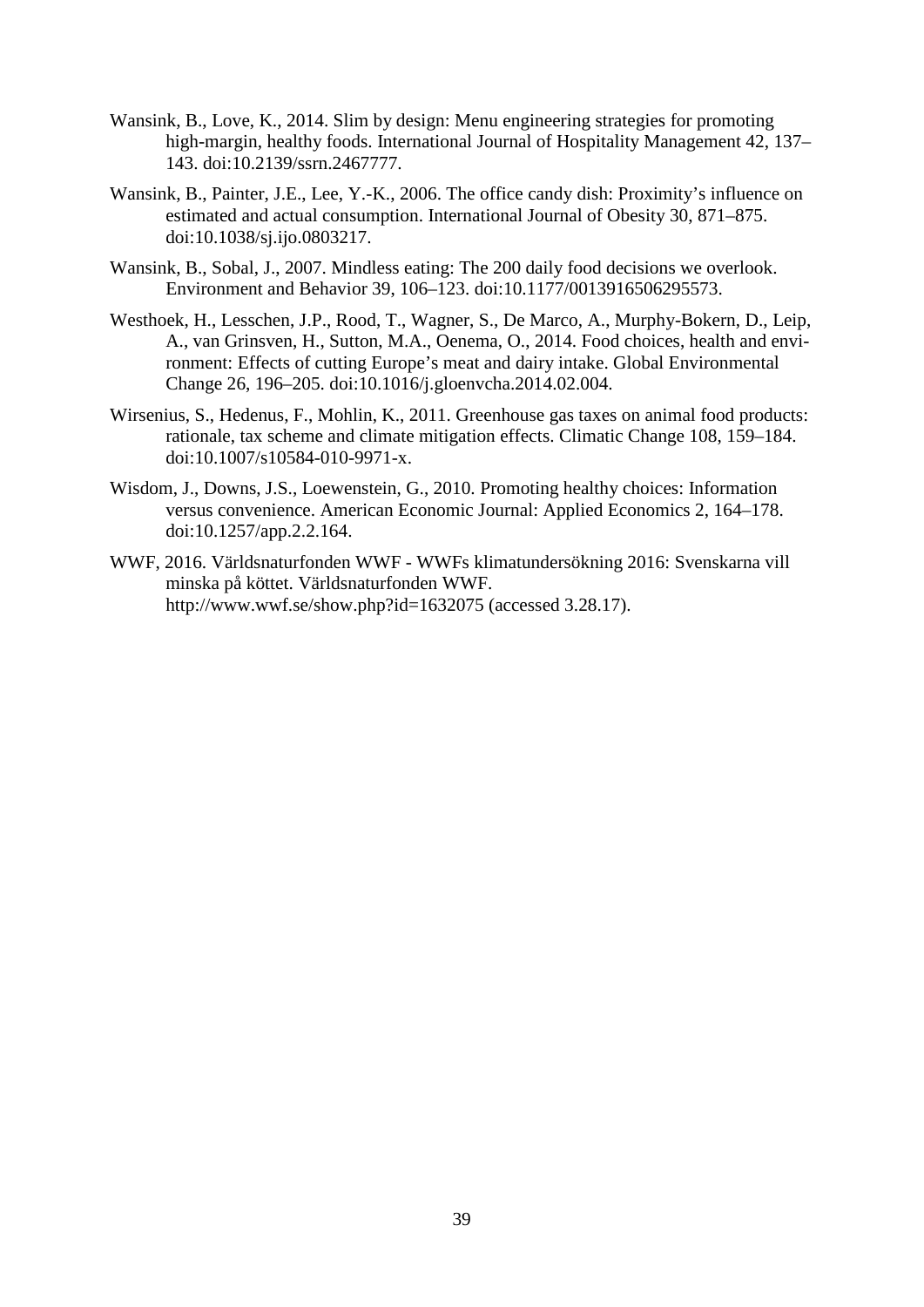### **Appendix**

|         | Örtbakat kycklinglår med tzatziki samt ris                                                                                         |
|---------|------------------------------------------------------------------------------------------------------------------------------------|
|         | Provencalsk lökpaj med tomat och mozzarella                                                                                        |
|         | Pasta med rökt sidfläsk, kvibille ädelostås och örtrostade solroskärnor                                                            |
| Tisdag  |                                                                                                                                    |
|         |                                                                                                                                    |
|         |                                                                                                                                    |
|         | Ugnsbakad sejfilé med vitvin- & gräslökssås                                                                                        |
|         | Curry- och kokoswokade nudlar med quorn och grönsaker<br>Lammtarsbitt med rostad blomkal och spiskummin samt gula ärtor med mejram |
|         | och lök                                                                                                                            |
| Onsdag  |                                                                                                                                    |
|         |                                                                                                                                    |
|         | Lättrimmad ugnsbakad lax med sojacremefraiche samt grönsaksris                                                                     |
|         | Spaghetti med rostad paprikasås, råmarinerad zucchini samt grana padano                                                            |
|         | Stekt fläsk med löksås samt kokt potatis                                                                                           |
| Torsdag |                                                                                                                                    |
|         |                                                                                                                                    |
|         | Boeuf Bourguignon - långkokt högrev med svamp, smålök och med sidfläsk                                                             |
|         | Böngulasch med ris och crème fraiche                                                                                               |
|         | Pulled pork serveras med tomat- och mangosalsa, gräddfil och ris                                                                   |
| Fredag  |                                                                                                                                    |
|         | Boston och chiligratinerad falukorv med potatismos                                                                                 |
|         | Tagliatelle med quornfärssås samt Grana Padano                                                                                     |
|         |                                                                                                                                    |
|         | Stekt kycklingbröst med mango- och grönsaksyoghurt samt ris                                                                        |
|         | Lunch med salladsbuffé, dressing, bröd & smör 70 kr   Komplett lunch inkl. kaffe 75 kr                                             |
|         |                                                                                                                                    |
|         | Soppa – inklusive salladsbuffé, bröd & smör 50:- Endast soppa 35:-                                                                 |
|         | Goda sallader från 30 kr                                                                                                           |
|         |                                                                                                                                    |
|         |                                                                                                                                    |
| Måndag  |                                                                                                                                    |
|         | Tagliatelle med grönärtpesto och mynta                                                                                             |
|         | Rosmarinstekt kycklingbröst med äpple, sherrysås samt ris                                                                          |
|         | Basilikabakad laxfilé med tomatgräddsås samt kokt potatis                                                                          |
|         |                                                                                                                                    |
| Tisdag  |                                                                                                                                    |
|         | Spenatlasagne med getost och rostade solroskärnor                                                                                  |
|         | Katalansk högrevsgryta med chorizo, oliver och tomat samt kokt                                                                     |
|         | potatis                                                                                                                            |
|         | Fläskköttswok med thaibasilika, sweet chiliyoghurt och basmatiris                                                                  |
| Onsdag  |                                                                                                                                    |
|         |                                                                                                                                    |
|         | Cannelloni med matvete och champinjoner samt spenatsallad                                                                          |
|         | toppad med solroskärnor                                                                                                            |
|         | Stekt pannbiff med rödlök- och balsamicosmör, löksky samt kokt                                                                     |
|         |                                                                                                                                    |
|         | Smörstekt sej med syrlig gurksallad och pepparrotsyoghurt<br>serveras med kokt potatis                                             |
|         |                                                                                                                                    |
| Torsdag |                                                                                                                                    |
|         | Ärtsoppa med pannkakor samt sylt och grädde                                                                                        |
|         | Baconlindad chorizo med kryddig paprikarelish och potatismos                                                                       |
|         |                                                                                                                                    |
|         | Vitlöksmarinerad kycklingklubba med currycoleslaw samt rostade                                                                     |
|         | rotsaker                                                                                                                           |
| Fredag  |                                                                                                                                    |
|         | Kikärtscurry med kokos och koriander samt ris                                                                                      |
|         | Sprödbakad torsk med remouladsås och kokt potatis samt citron                                                                      |
|         | Timjan & fänkålsstekt fläskkarré med plommon och balsamicosås                                                                      |
|         | samt rostad klyft potatis                                                                                                          |
|         |                                                                                                                                    |
|         | Lunch med sallad 70 kr   lunch inkl. kaffe/te 75 kr                                                                                |
|         | Sallader från 30 kr   Soppa 35 kr                                                                                                  |
|         |                                                                                                                                    |

<span id="page-40-0"></span>*Figure A.1. Example menus from treated restaurant, period 0 and period 1*

*Note*: The vegetarian option is highlighted by a frame, which was added by the author and not part of the original menu.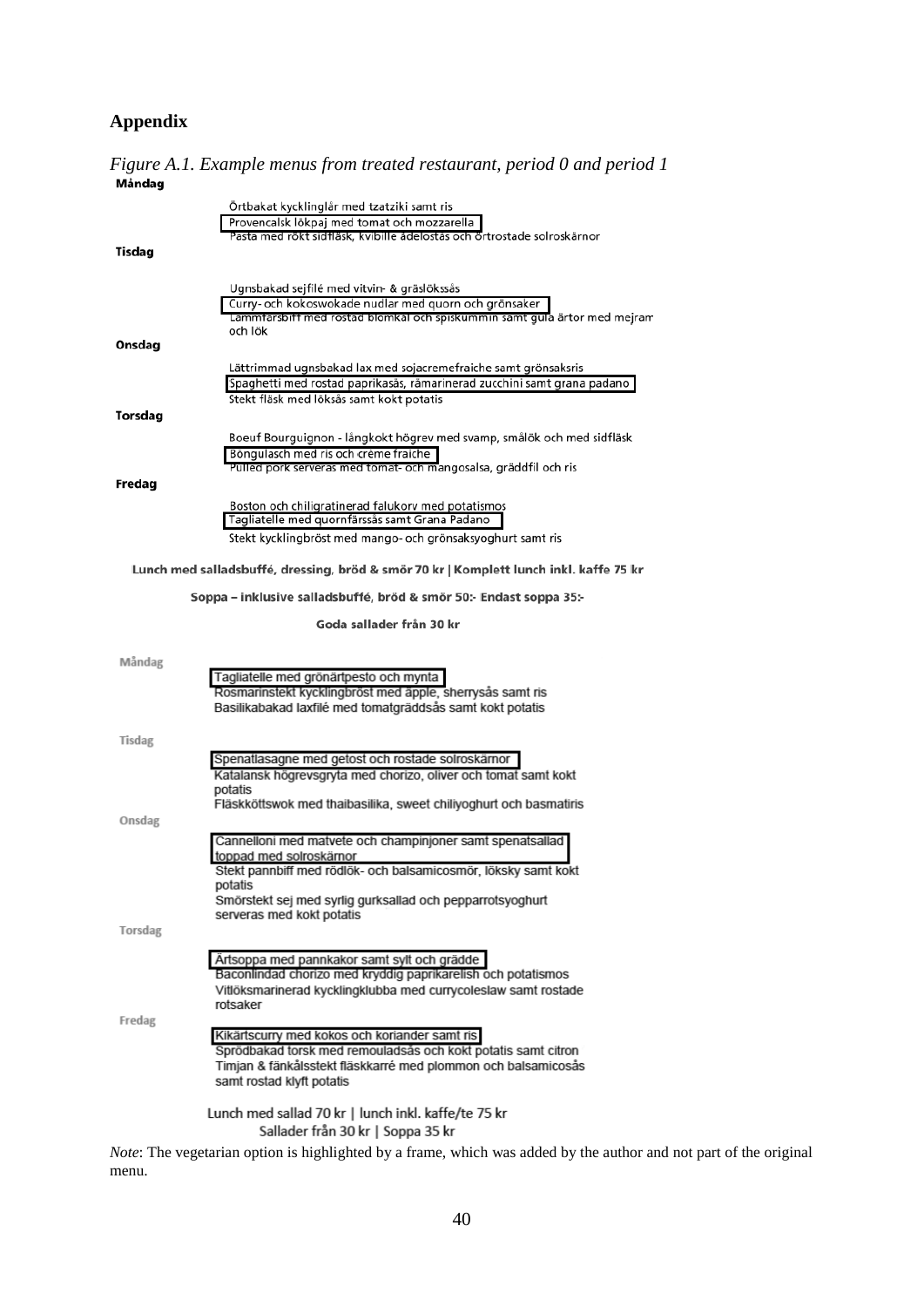| rabic 1 <b>.</b> 1.1. mena composition of the two restaurants across periods | Period 0            |                  | Period 1                  |                  | Period 2       |                  | All year  |          |
|------------------------------------------------------------------------------|---------------------|------------------|---------------------------|------------------|----------------|------------------|-----------|----------|
|                                                                              | # of days           | share            | # of days                 | share of         | # of days      | share            | # of days | share    |
|                                                                              | served              | of days          | served                    | days             | served         | of days          | served    | of days  |
| Type of dish                                                                 |                     |                  |                           |                  |                |                  |           |          |
|                                                                              |                     |                  | <b>Treated Restaurant</b> |                  |                |                  |           |          |
| Vegetarian                                                                   |                     |                  |                           |                  |                |                  |           |          |
| Other vegetarian                                                             | 8                   | 0.17             | 10                        | 0.16             | 10             | 0.18             | 28        | 0.17     |
| Pasta                                                                        | $8\,$               | 0.17             | 11                        | 0.175            | 8              | 0.14             | 27        | 0.16     |
| Patty                                                                        | 5                   | 0.11             | 9                         | 0.14             | 15             | 0.27             | 29        | 0.17     |
| <b>Stew</b>                                                                  | $\tau$              | 0.15             | 11                        | 0.175            | 9              | 0.16             | 27        | 0.16     |
| Vegetables                                                                   | 9                   | 0.19             | $\tau$                    | 0.11             | $8\,$          | 0.14             | 24        | 0.14     |
| World                                                                        | $\boldsymbol{7}$    | 0.15             | $\boldsymbol{7}$          | 0.11             | 5              | 0.09             | 19        | 0.11     |
| Soup                                                                         | 3                   | 0.06             | $8\,$                     | 0.13             | $\mathbf{1}$   | 0.02             | 12        | $0.07\,$ |
| Total                                                                        | 47                  | 1.00             | 63                        | 1.00             | 56             | 1.00             | 166       | 1.00     |
| Processed substitute                                                         |                     |                  |                           |                  |                |                  |           |          |
|                                                                              | $\overline{4}$      | 0.09             | $\mathfrak{Z}$            | 0.05             | $\overline{4}$ | 0.07             | 11        | 0.06     |
| (Quorn, tofu, soy) $^a$<br>Other substitute <sup>a</sup>                     | 43                  | 0.91             | 60                        | 0.95             | 52             | 0.93             | 155       | 0.94     |
| Meat 1 dish                                                                  |                     |                  |                           |                  |                |                  |           |          |
| Beef                                                                         | 13                  | 0.28             | 10                        | 0.16             | 9              | 0.16             | 32        | 0.19     |
| Chicken                                                                      | 9                   | 0.19             | 12                        | 0.19             | $\tau$         | 0.12             | 28        | 0.17     |
| Fish                                                                         | 12                  | 0.26             |                           | 0.32             | 19             | 0.34             | 51        | 0.31     |
|                                                                              | 10                  | 0.21             | 20<br>9                   | 0.14             | 10             | 0.18             | 29        | 0.17     |
| Other meat                                                                   | 3                   | 0.06             | 9                         | 0.14             | 9              | 0.16             | 21        | 0.13     |
| Pork                                                                         | $\overline{0}$      | $\boldsymbol{0}$ | 3                         | 0.05             | $\overline{2}$ | 0.04             | 5         | 0.03     |
| Soup                                                                         | 47                  | 1.00             | 63                        | 1.00             | 56             | 1.00             | 166       | 1.00     |
| Total                                                                        |                     |                  |                           |                  |                |                  |           |          |
| Meat 2 dish                                                                  |                     | 0.13             | 10                        | 0.16             | 5              | 0.09             | 21        | 0.13     |
| Beef<br>Chicken                                                              | $\sqrt{6}$<br>8     | 0.17             | $\boldsymbol{7}$          | 0.11             | 18             | 0.32             | 33        | 0.20     |
| Fish                                                                         | 12                  | 0.26             | 17                        | 0.27             | 12             | 0.22             | 41        | 0.25     |
|                                                                              | 11                  | 0.23             | 15                        | 0.24             | 13             | 0.23             | 39        | 0.23     |
| Other meat                                                                   | 10                  | 0.21             | 14                        | 0.22             | $8\,$          | 0.14             | 32        | 0.19     |
| Pork<br>Total                                                                | 47                  | 1.00             | 63                        | $1.00\,$         | 56             | 1.00             | 166       | 1.00     |
|                                                                              |                     |                  | Control Restaurant        |                  |                |                  |           |          |
|                                                                              |                     |                  |                           |                  |                |                  |           |          |
| Vegetarian                                                                   | 12                  | 0.25             | 11                        | 0.16             |                | 0.11             | 29        | 0.16     |
| Other vegetarian<br>Pasta                                                    | $\tau$              | 0.14             | $8\,$                     | 0.11             | 6<br>8         | 0.15             | 23        | 0.13     |
|                                                                              | 10                  | 0.20             | 16                        | 0.22             | 9              | 0.17             | 35        | 0.20     |
| Patty                                                                        |                     |                  |                           |                  |                |                  |           |          |
| <b>Stew</b>                                                                  | 11                  | 0.23             | 16                        | 0.22             | 13             | 0.24<br>0.12     | 40        | 0.23     |
| Vegetables                                                                   | $\mathfrak{S}$<br>5 | $0.08\,$         | 15                        | 0.21             | 12             |                  | 31        | 0.18     |
| World                                                                        | 49                  | 0.10             | 6<br>$72\,$               | 0.08<br>$1.00\,$ | $6\,$<br>54    | 0.11<br>$1.00\,$ | 17        | 0.10     |
| Total                                                                        |                     | 1.00             |                           |                  |                |                  | 175       | 1.00     |
| Meat 1 dish                                                                  |                     |                  |                           |                  |                |                  |           |          |
| Beef                                                                         | 5                   | 0.10             | $\mathfrak s$             | 0.07             | 5              | 0.09             | 15        | 0.09     |
| Chicken                                                                      | $\mathbf{1}$        | 0.02             | 5                         | 0.07             | 10             | 0.18             | 16        | 0.09     |
| Fish                                                                         | 17                  | 0.35             | $22\,$                    | 0.31             | $\,8\,$        | 0.15             | 47        | 0.27     |
| Other meat                                                                   | $\sqrt{6}$          | 0.12             | 13                        | 0.18             | 16             | 0.30             | 35        | 0.20     |
| Pork                                                                         | 10                  | 0.21             | 13                        | 0.18             | 9              | 0.17             | 32        | 0.18     |
| Soup                                                                         | $10\,$<br>49        | 0.20             | 14                        | 0.19             | 6              | 0.11             | 30        | 0.17     |
| Total                                                                        |                     | 1.00             | $72\,$                    | 1.00             | 54             | $1.00\,$         | 175       | 1.00     |
| Meat 2 dish                                                                  |                     |                  |                           |                  |                |                  |           |          |
| Beef                                                                         | 11                  | 0.23             | $\overline{4}$            | 0.06             | $\sqrt{6}$     | 0.11             | 21        | 0.12     |
| Chicken                                                                      | 13                  | 0.27             | 19                        | 0.26             | $\sqrt{6}$     | 0.11             | 38        | 0.22     |
| Fish                                                                         | $\sqrt{6}$          | 0.12             | 21                        | 0.29             | 21             | 0.39             | 48        | 0.275    |
| Other meat                                                                   | 10                  | 0.20             | 18                        | 0.25             | 13             | 0.24             | 41        | 0.235    |
| Pork                                                                         | 9                   | 0.18             | 10                        | 0.14             | $8\phantom{1}$ | 0.15             | 27        | 0.15     |
| Total                                                                        | 49                  | 1.00             | $72\,$                    | 1.00             | 54             | 1.00             | 175       | $1.00\,$ |

<span id="page-41-0"></span>

| Table A.1. Menu composition of the two restaurants across periods |  |  |
|-------------------------------------------------------------------|--|--|
|-------------------------------------------------------------------|--|--|

<sup>a</sup> Used for calculating the climate impact of the intervention but not used in the regressions.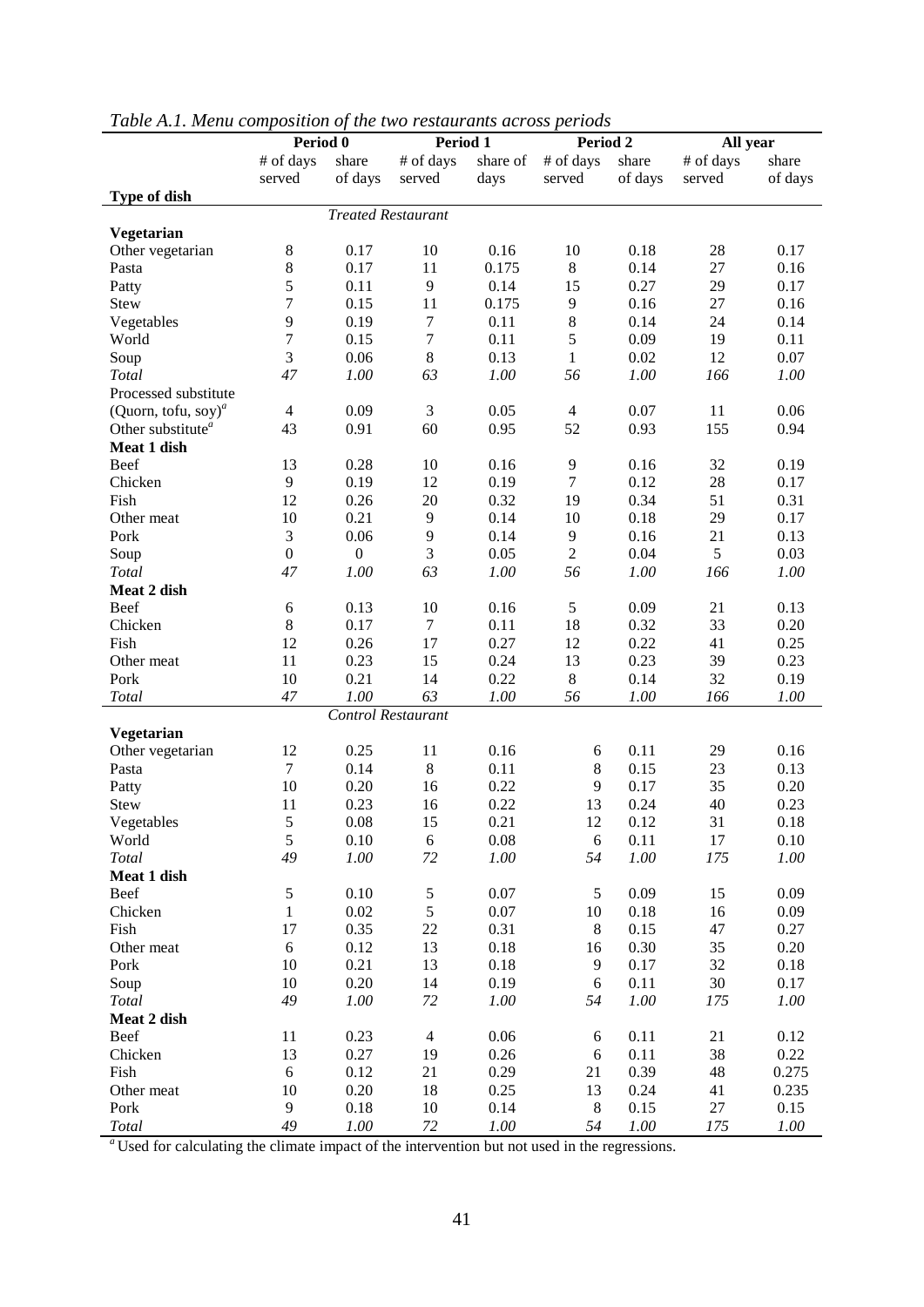| Dependent variable: Share of  | Before-after + | Heterogenous | Basic DiD + | + Heterogenous |
|-------------------------------|----------------|--------------|-------------|----------------|
| vegetarian dishes served      | type           | effects      | type        | effects        |
|                               |                |              |             |                |
| Period 1                      | $0.0703***$    | $0.0658**$   | $-0.0149$   | $-0.00882$     |
|                               | (0.0122)       | (0.0281)     | (0.0243)    | (0.0341)       |
| Period <sub>2</sub>           | $0.0409***$    | 0.0466       |             |                |
|                               | (0.0126)       | (0.0296)     |             |                |
| Restaurant 1                  |                |              | $-0.138***$ | $-0.140***$    |
|                               |                |              | (0.0134)    | (0.0274)       |
| Rest $1 \times$ Period 1      |                |              | $0.0730***$ | $0.0776**$     |
|                               |                |              | (0.0166)    | (0.0378)       |
| Period $1 \times$ Pasta       |                | 0.0234       |             |                |
|                               |                | (0.0397)     |             |                |
| Period $1 \times$ Patty       |                | 0.0502       |             |                |
|                               |                | (0.0440)     |             |                |
| Period $1 \times$ Stew        |                | $-0.0389$    |             |                |
|                               |                | (0.0413)     |             |                |
| Period $1 \times V$ egetables |                | 0.0318       |             |                |
|                               |                | (0.0430)     |             |                |
| Period $1 \times$ Soup        |                | 0.0140       |             |                |
|                               |                | (0.0496)     |             |                |
| Period $1 \times$ World       |                | $-0.0270$    |             |                |
|                               |                | 0.0234       |             |                |
| Period $2 \times$ Pasta       |                | 0.00567      |             |                |
|                               |                | (0.0438)     |             | $-0.00136$     |
| Period $2 \times$ Patty       |                | $-0.0127$    |             | (0.0554)       |
|                               |                | (0.0425)     |             | 0.0402         |
| Period $2 \times$ Stew        |                | 0.00252      |             | (0.0540)       |
|                               |                | (0.0429)     |             | $-0.0585$      |
| Period $2 \times V$ egetables |                | 0.0196       |             | (0.0534)       |
|                               |                | (0.0431)     |             | 0.0717         |
| Period $2 \times$ Soup        |                | 0.110        |             | (0.0599)       |
|                               |                | (0.0766)     |             | $-0.0159$      |
| Period $2 \times$ World       |                | $-0.0796*$   |             | (0.0608)       |
|                               |                | (0.0470)     |             | $-0.00136$     |
|                               |                |              |             | (0.0554)       |
| Constant                      | $0.154***$     | $0.156***$   | $0.320***$  | $0.301***$     |
|                               | (0.0315)       | (0.0336)     | (0.0353)    | (0.0382)       |
| Observations                  | 166            | 166          | 231         | 231            |
| Adj $R$ -squared              | 0.268          | 0.297        | 0.526       | 0.524          |
| Vegtype                       | Yes            | Yes          | Yes         | Yes            |
| Meattype                      | Yes            | Yes          | Yes         | Yes            |
| Month FE                      | $\rm No$       | No           | Yes         | Yes            |
| Holiday FE                    | $\rm No$       | No           | Yes         | Yes            |
| Weekday FE                    | Yes            | Yes          | Yes         | Yes            |

<span id="page-42-0"></span>*Table A.2: Heterogeneous effects: Type of vegetarian dish*

*Note*: Including all weeks in period 0 and 1. The baseline category for the type of vegetarian dish is other vegetarian. The specifications in columns 1 and 3 correspond to the specifications in column 4 of [Table 6](#page-22-0) and column 8 of [Table 4,](#page-19-0) respectively, and are shown for comparison reasons.

Standard errors in parentheses, \*\*\*  $p < 0.01$ , \*\*  $p < 0.05$ , \*  $p < 0.1$ .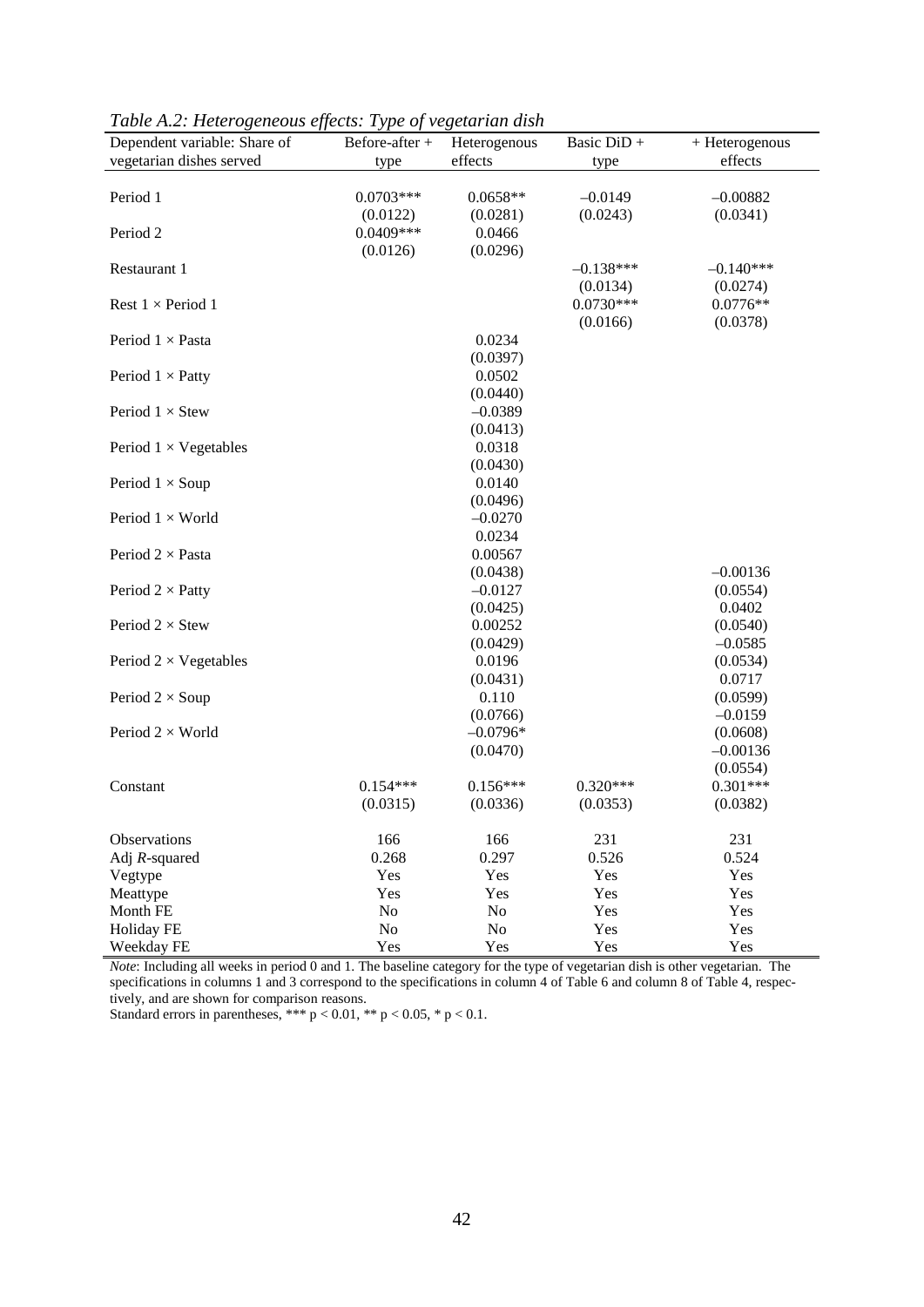| Input category                      | Input quantity     |                    | Assumptions regarding $CO2e$ emissions    |  |  |
|-------------------------------------|--------------------|--------------------|-------------------------------------------|--|--|
|                                     | Meat               | Vegeta-            |                                           |  |  |
|                                     | dishes             | rian dish          |                                           |  |  |
| Meat or fish (raw input):           | 160 <sub>g</sub>   |                    | Individual values for beef, chicken, pork |  |  |
| Beef                                |                    |                    | and $fish^b$                              |  |  |
| Pork                                |                    |                    | If category "other meat": average of the  |  |  |
| Chicken                             |                    |                    | values for beef, poultry, mutton, and     |  |  |
| Fish                                |                    |                    | pork                                      |  |  |
| Other meat                          |                    |                    |                                           |  |  |
| Vegetarian substitute:              |                    | 110 <sub>g</sub>   | Processed products (Quorn, soy, tofu):    |  |  |
| Processed product (Quorn, or pro-   |                    |                    | emissions values from Röös (2014)         |  |  |
| cessed soy product such as tofu)    |                    |                    | Unspecified substitutes: average of the   |  |  |
| Combination of legumes, potatoes,   |                    |                    | value for vegetables, legumes, flour, and |  |  |
| vegetables, and eggs                |                    |                    | potatoes                                  |  |  |
| Vegetables                          | 50 g               | 100 g              | Average of all values for vegetables      |  |  |
| Combination of cabbage, onions, po- |                    |                    |                                           |  |  |
| tatoes, roots, and green vegetables |                    |                    |                                           |  |  |
| Carbohydrates/starch (cooked)       | 200 g              | 210 g              | Average of the values for rice, potatoes, |  |  |
| Combination of rice, potatoes, pas- |                    |                    | and pasta                                 |  |  |
| ta, other grains, and flour         |                    |                    |                                           |  |  |
| Sauce/dairy products                | $100 \text{ ml}^a$ | $100 \text{ ml}^a$ | Average of the values for liquid dairy,   |  |  |
| Combination of liquid dairy,        |                    |                    | butter, and cheese                        |  |  |
| cheese, butter, and water           |                    |                    |                                           |  |  |
| Total weight                        | 510 g              | 510 g              |                                           |  |  |

<span id="page-43-0"></span>*Table A.3. Summary of the input values used for emissions calculations*

<sup>*a*</sup> On average, 50 ml is water. *b* For beef, it was assumed the origin was Western Europe. For fish, the emissions value of wild fish was used and not the (higher) value for farmed fish, as it is impossible to determine from the menus whether wild or farmed fish was used.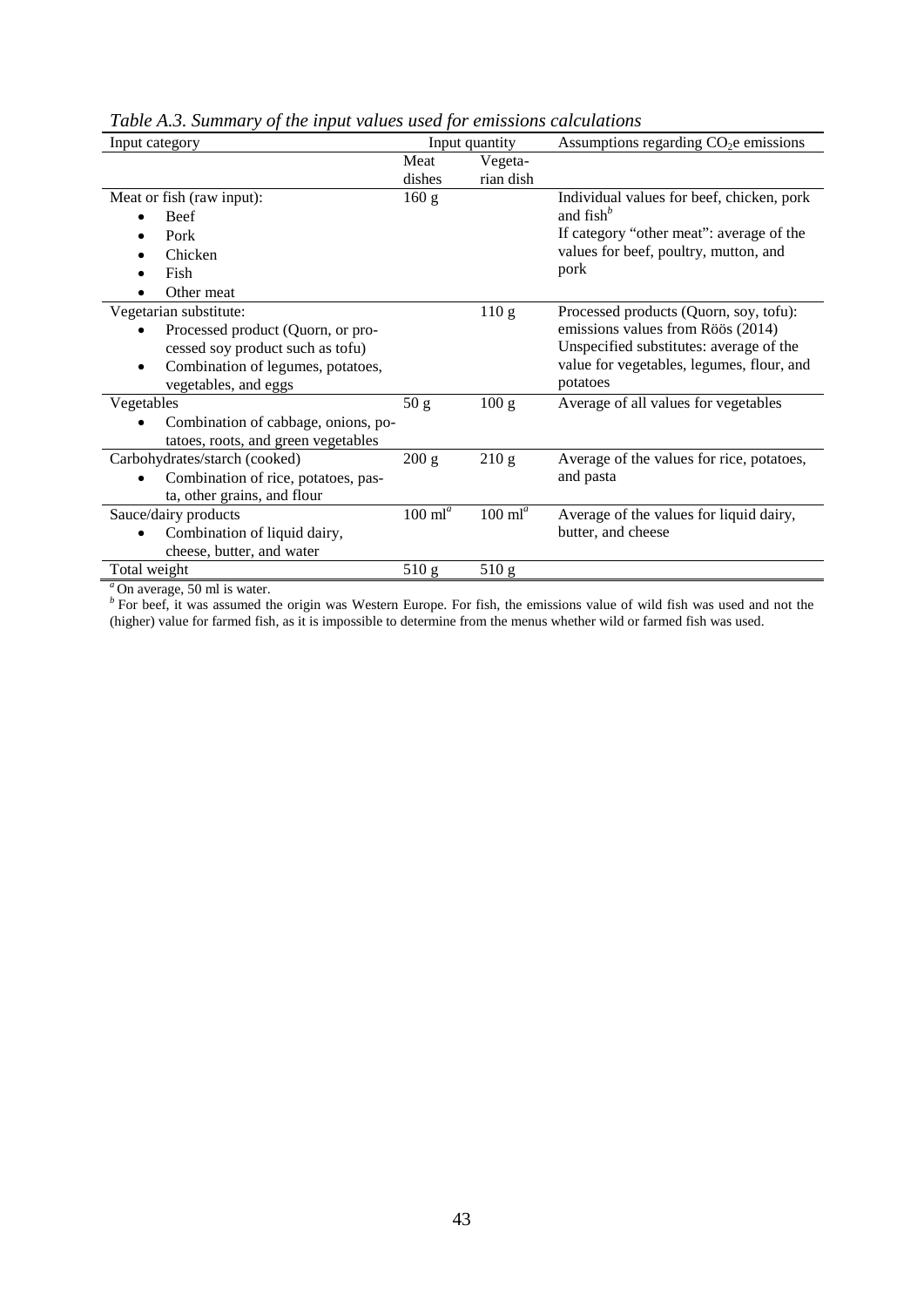|                                                                                       | Emissions values in $CO2e/kg$ fresh product |
|---------------------------------------------------------------------------------------|---------------------------------------------|
| Dairy products and eggs                                                               |                                             |
| Butter $a,d$                                                                          | 11                                          |
| $\text{Cheese}^a$                                                                     | 11                                          |
| Liquid dairy <sup>a</sup>                                                             | 1.2                                         |
| Average dairy $^{c,d}$                                                                | 7.73                                        |
| $Eggs^a$                                                                              | 0.97                                        |
| Vegetables                                                                            |                                             |
| Green vegetables <sup>a</sup>                                                         | 0.7                                         |
| Cabbage, onions <sup>a</sup>                                                          | 0.23                                        |
| Potatoes, roots <sup>a</sup>                                                          | 0.14                                        |
| Average vegetables <sup>c,e</sup>                                                     | 0.36                                        |
| Meat, fish                                                                            |                                             |
| $Fish^a$                                                                              | 3                                           |
| $Beef^a$                                                                              | 43                                          |
| Mutton <sup>a</sup>                                                                   | 38                                          |
| $\text{Pork}^a$                                                                       | 6.1                                         |
| Poultry <sup><math>a</math></sup>                                                     | 2.4                                         |
| Average meat (average of beef, mutton, pork, poultry) $cf$                            | 22.38                                       |
| Average ruminant meat (beef and mutton) $^{c,j}$                                      | 40.5                                        |
| Average pork, poulty, $fish^{c,k}$                                                    | 3.83                                        |
| Carbohydrates                                                                         |                                             |
| $Rice^a$                                                                              | 1.8                                         |
| Pasta $a^a$                                                                           | 0.57                                        |
| Other grains, flour <sup><math>a</math></sup>                                         | 0.3                                         |
| Average cereals $^c$                                                                  | 0.89                                        |
| Average carbohydrates (cereals + potatoes) $^{c,g}$                                   | 0.70                                        |
| Vegetarian substitute products                                                        |                                             |
| Vegetable protein from legumes $a$                                                    | 0.54                                        |
| Average vegetarian substitutes (legumes, carbohydrates,                               |                                             |
| vegetables, eggs) except processed substitutes $c, h$                                 | 0.48                                        |
| Soy meat substitute (tofu, soy sausage, $\text{etc.}$ ) <sup>b</sup>                  | $\mathfrak{Z}$                              |
| Ouorn $\mathbf{b}$                                                                    | 4                                           |
| Average processed vegetarian substitutes $c_i$                                        | 3.5                                         |
| <sup>a</sup> Source: Bryngelsson et al. (2016).<br>$b Source: Röös (2014).$           |                                             |
| $\epsilon$ Own calculations, arithmetic mean of the raw input values.                 |                                             |
| $d$ Used as input value for dairy products.<br>$e$ Head as input value for vegetables |                                             |

<span id="page-44-0"></span>*Table A.4. Emissions values used for climate impact calculation*

 $\degree$  Used as input value for vegetables.<br> $\degree$  Used as input value for other meat.

If Used as input value for other meat.<br>
<sup>*g*</sup> Used as input value for vegetarian substitute.<br>
<sup>*h*</sup> Used as input value for processed vegetarian

 $\mu^j$ Used as input value for processed vegetarian substitute.  $\mu^j$ Used as input value for low-emitting meats. *k*Used as input value for low-emitting meats.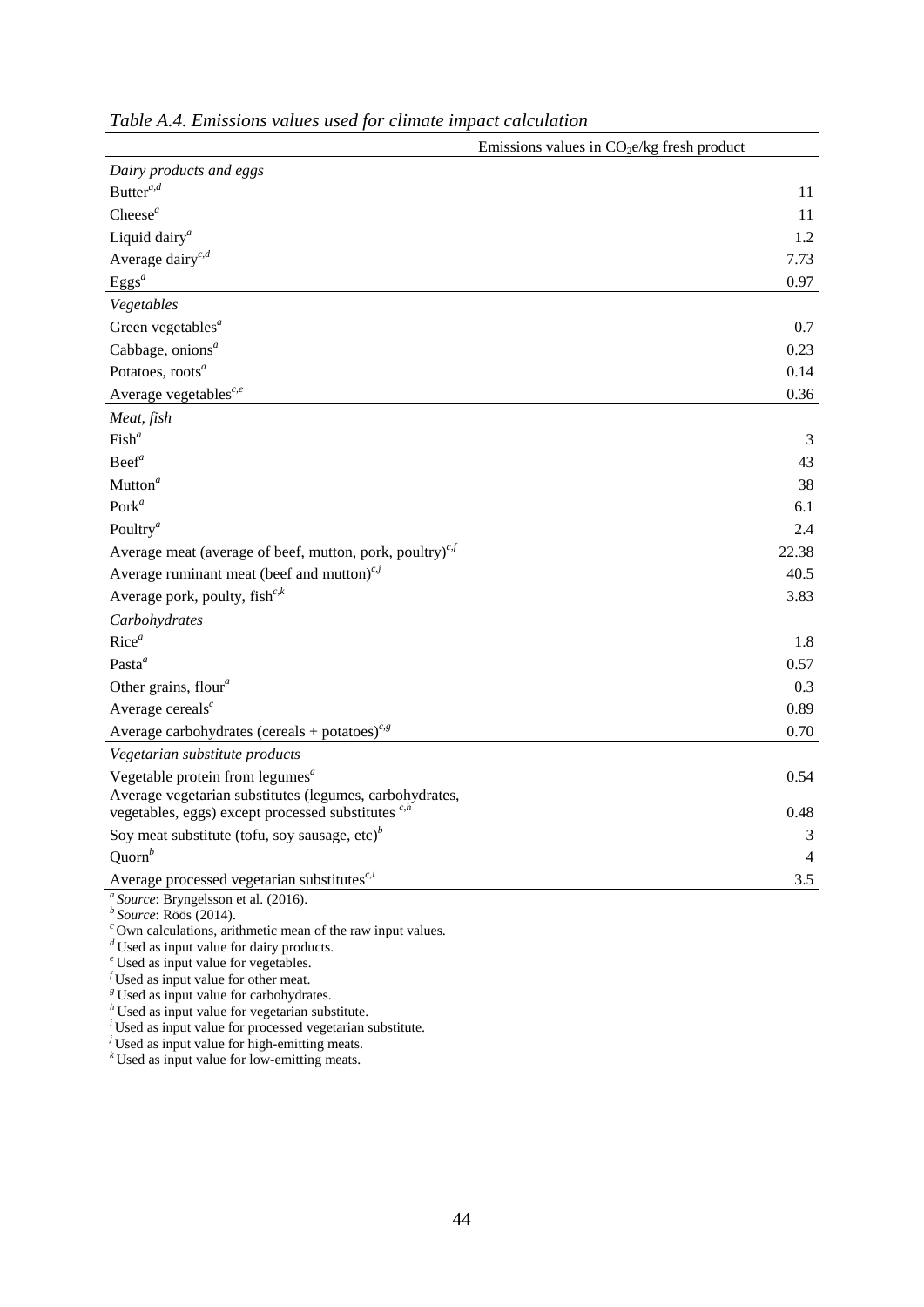| $\overline{\phantom{a}}$<br>✓┖<br>$\overline{J}$                                          |                                    |                                        |                |                                    |                                        |                |                                 |                           |                |  |
|-------------------------------------------------------------------------------------------|------------------------------------|----------------------------------------|----------------|------------------------------------|----------------------------------------|----------------|---------------------------------|---------------------------|----------------|--|
|                                                                                           | Period 1                           |                                        |                | Period 2                           |                                        |                |                                 | Both periods              |                |  |
|                                                                                           | (63 days, 157                      |                                        |                | (56 days, 125)                     |                                        |                |                                 |                           |                |  |
|                                                                                           | customers/day)                     |                                        |                | customers/day)                     |                                        |                |                                 |                           |                |  |
|                                                                                           | kg<br>CO <sub>2</sub> e<br>treated | kg CO <sub>2</sub> e<br>not<br>treated | $\%$<br>change | kg<br>CO <sub>2</sub> e<br>treated | kg CO <sub>2</sub> e<br>not<br>treated | $\%$<br>change | kg CO <sub>2</sub> e<br>treated | kg CO2e<br>not<br>treated | $\%$<br>change |  |
| <b>Actually observed com-</b><br>position of dishes each<br>period (scenario 1)           | 23,082                             | 24,253                                 | $-4.8\%$       | 15,725                             | 16,354                                 | $-3.8\%$       | 38,807                          | 40,607                    | $-4.4%$        |  |
| Scenario 4: Average<br>composition of dishes<br>across the whole year <sup><i>a</i></sup> | 23,359                             | 24,699                                 | $-5.4\%$       | 17,446                             | 17,980                                 | $-3.0\%$       | 40,805                          | 42,679                    | $-4.4%$        |  |
| Scenario 5: Only high-<br>emitting meats served <sup>b</sup>                              | 57,281                             | 61,174                                 | $-6.4\%$       | 41,772                             | 43,328                                 | $-3.6%$        | 99,053                          | 104,502                   | $-5.2\%$       |  |
| Scenario 6: Only low-<br>emitting meats served <sup>c</sup>                               | 10,799                             | 11,117                                 | $-2.9\%$       | 8,610                              | 8,774                                  | $-1.9\%$       | 19,409                          | 19,891                    | $-2.4%$        |  |

<span id="page-45-1"></span>*Table A.5. Sensitivity of the emissions simulations with respect to the type of meat served*

*<sup>a</sup>* Instead of using the menu composition each period, the average menu composition was used as given in the last column of appendix Table A.1).<br>  $\frac{b}{c}$  Assumption: Only ruminant meats (beef and mutton) are served as part of the meat 1 and meat 2 dishes.<br>  $\frac{c}{c}$  Assumption. Only pork, fish, and poultry are served as part of the meat 1 an

<span id="page-45-0"></span>